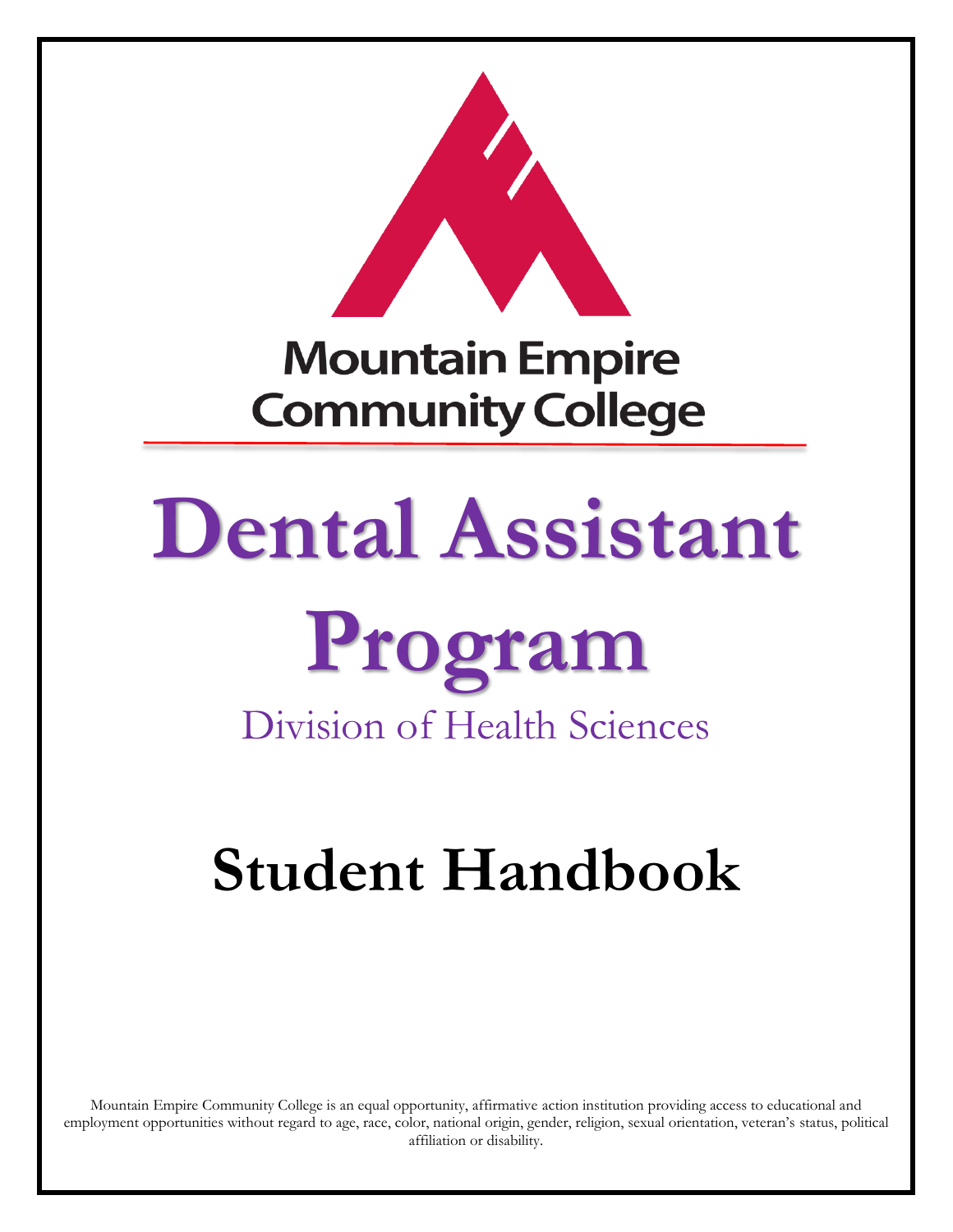# **Welcome Future DAs!**

Congratulations on your acceptance into Mountain Empire Community College's Dental Assistant Program!

Good oral health is the foundation for overall systemic health. As a dental assistant, you are joining a team of skilled healthcare providers who will make a positive impact on your patients and community. Dentistry is a complex and exciting field, and it will reward you with many opportunities, both personally and professionally.

The MECC Dental Assistant Handbook consists of the program's mission, goals, policies, and procedures. It applies to all Dental Assistant students, faculty members, and staff. As a student, you should retain and reference this manual as you progress throughout the program.

Each student enters MECC with a unique perspective and background. We hope you will share that diversity with us and your classmates, learning to respect differences and reach compromise. Take advantage of this opportunity to learn more about others and the field of dentistry.

Your academic success in this program depends on you! The college will provide you with the qualified faculty, resources, and clinical experiences which will direct your program. Each of you must take responsibility to attend classes, follow your course syllabi, complete required readings or assignments, and participate in clinical rotations.

After reading the handbook materials, you are required to sign the Dental Assistant Handbook Acknowledgement Form (*on the last page of this manual*). Please submit this completed form to the program director, Dr. Emily Bowen, by the end of the first week of class (*DNA 103: Introduction to Oral Health*). In addition to this handbook, you are expected to read and comply with the policies as published in the MECC College Catalog and Student Handbook.

We, the faculty and staff of the Health Sciences Division and Dental Assistant Program, are looking forward to your success and your future as a healthcare professional. We are here to assist you in your learning process. Feel free to approach us with any questions or concerns you have while at Mountain Empire Community College. Best wishes in your educational endeavors and your future career!

Sincerely,

Emily Kate Bowen

**Dr. Emily Kate Bowen, DDS** Dental Assistant Program Director

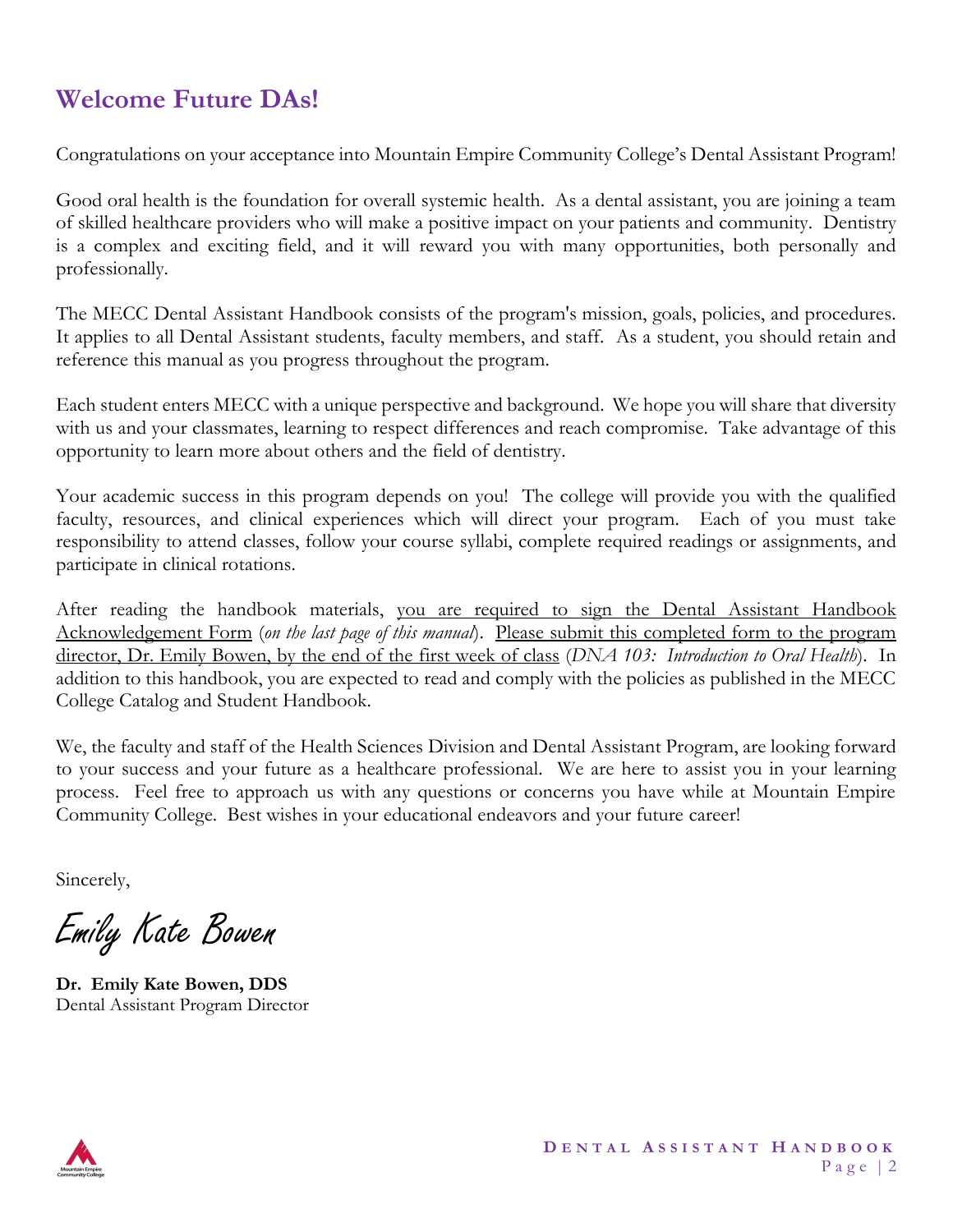# **Dental Assistant Handbook TABLE OF CONTENTS**

| <b>TT</b><br>.                    |  |
|-----------------------------------|--|
| . Faculty and<br>. Staf†<br>----- |  |
| ---                               |  |

#### **I. Program Information**

| Goals                                                                                                                                                                                                                         |         |
|-------------------------------------------------------------------------------------------------------------------------------------------------------------------------------------------------------------------------------|---------|
| Program Curriculum 2000 and 2000 and 2000 and 2000 and 2000 and 2000 and 2000 and 2000 and 2000 and 2000 and 2000 and 2000 and 2000 and 2000 and 2000 and 2000 and 2000 and 2000 and 2000 and 2000 and 2000 and 2000 and 2000 |         |
|                                                                                                                                                                                                                               |         |
|                                                                                                                                                                                                                               | $12-13$ |
| Tuition                                                                                                                                                                                                                       |         |
| Personal Health Insurance                                                                                                                                                                                                     |         |
| Vaccine Requirements                                                                                                                                                                                                          |         |
| Criminal Background Check/Drug Screening                                                                                                                                                                                      |         |
| Uniforms and Equipment                                                                                                                                                                                                        |         |
| <b>Books and Printed Material</b>                                                                                                                                                                                             |         |
| <b>Travel Costs</b>                                                                                                                                                                                                           |         |
| Comprehensive Review/Credentialing/Licensure                                                                                                                                                                                  |         |
| Program Activities                                                                                                                                                                                                            |         |
| <b>Estimated Program Costs</b>                                                                                                                                                                                                |         |

#### **II. Admission and Progression Policies**

| Non-Discrimination Statement Manual Communication and Discrimination Statement | 14  |
|--------------------------------------------------------------------------------|-----|
|                                                                                |     |
| Selection to the Dental Assistant Program, scoring matrix                      |     |
|                                                                                | 16. |
|                                                                                |     |

#### **III. General Program Policies and Guidelines**

| 1. Faculty Expectations <b>Manual According to the Contract of Tanah</b> and Tanah and Tanah and Tanah and Tanah and Ta | -17 |
|-------------------------------------------------------------------------------------------------------------------------|-----|
| Commitment                                                                                                              |     |
| Attendance                                                                                                              |     |
| 2. Medical/Personal Policies                                                                                            | -17 |
| Change of Physical Condition or Extended Illness Policy                                                                 |     |
| Religious Observance Policy                                                                                             |     |
|                                                                                                                         | -18 |
| Inclement Weather Policy                                                                                                |     |
| Delayed Opening/Early Dismissal                                                                                         |     |
| School Closing                                                                                                          |     |

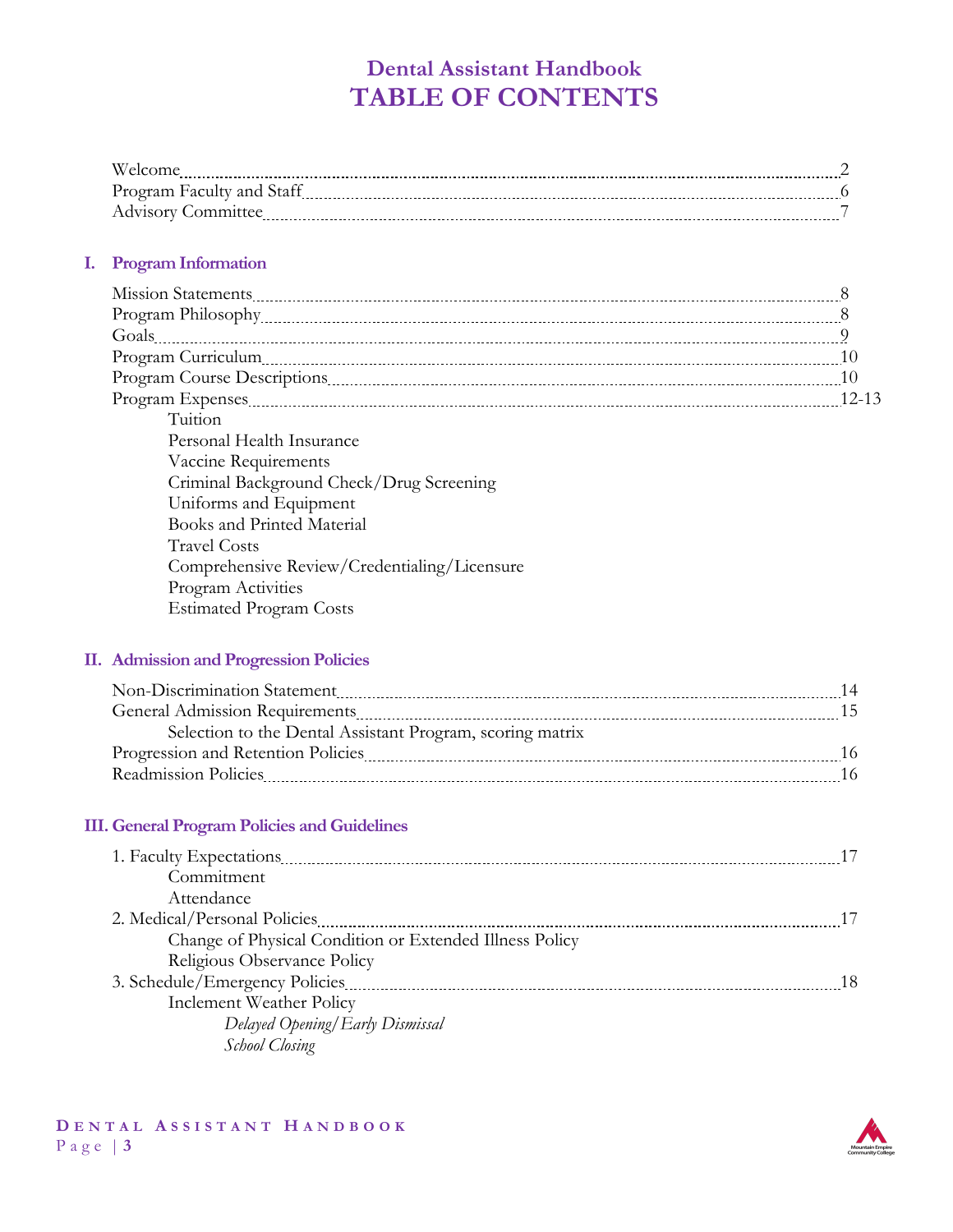|                                                              | $19 - 21$ |
|--------------------------------------------------------------|-----------|
| Academic Honesty                                             |           |
| Professional Demeanor                                        |           |
| Regan's 7 Rules of Professional Conduct                      |           |
| Student Code of Conduct                                      |           |
| <b>Student Responsibilities</b>                              |           |
| Student Email                                                |           |
| <b>Employment Policy</b>                                     |           |
| <b>Illegal Substance Policy</b>                              |           |
| Childcare                                                    |           |
|                                                              | $21 - 22$ |
| Program Offices                                              |           |
| <b>Faculty Office Hours</b>                                  |           |
| <b>Educational Facilities</b>                                |           |
| Academic Advising/Guidance and Counseling                    |           |
| <b>GAIN</b> Program                                          |           |
| Phones                                                       |           |
| Name Badge/Student ID                                        |           |
| <b>IV. Academic Policies and Procedures</b>                  |           |
|                                                              |           |
|                                                              | $23 - 26$ |
| Class/Laboratory Hours                                       |           |
| Clinical Hours                                               |           |
| Classroom/Laboratory Conduct Policy                          |           |
| Classroom/Laboratory Dress Code                              |           |
| Examination/Test Policy                                      |           |
| <b>Grading Policy</b>                                        |           |
| <b>Examination/Test Grades</b>                               |           |
| Curriculum Changes                                           |           |
| Transportation                                               |           |
| Student Success Plan                                         |           |
| Core Performance Standards for and Admission and Progression |           |
| V. Clinical Information/Policies                             |           |
| What are Clinicals or Rotations? 27                          |           |
|                                                              |           |
|                                                              |           |
|                                                              |           |
| Clinical Hours                                               |           |

| Clinical Attendance/Tardiness         |       |
|---------------------------------------|-------|
| Clinical Make-Up Policy               |       |
| Clinical Pre-Requisites               |       |
|                                       | $-30$ |
| Clinical Affiliate Contracts          |       |
|                                       | -30   |
| Definition of Proper Clinical Conduct |       |
|                                       | 32    |
| Uniform Requirements                  |       |
|                                       |       |
|                                       |       |

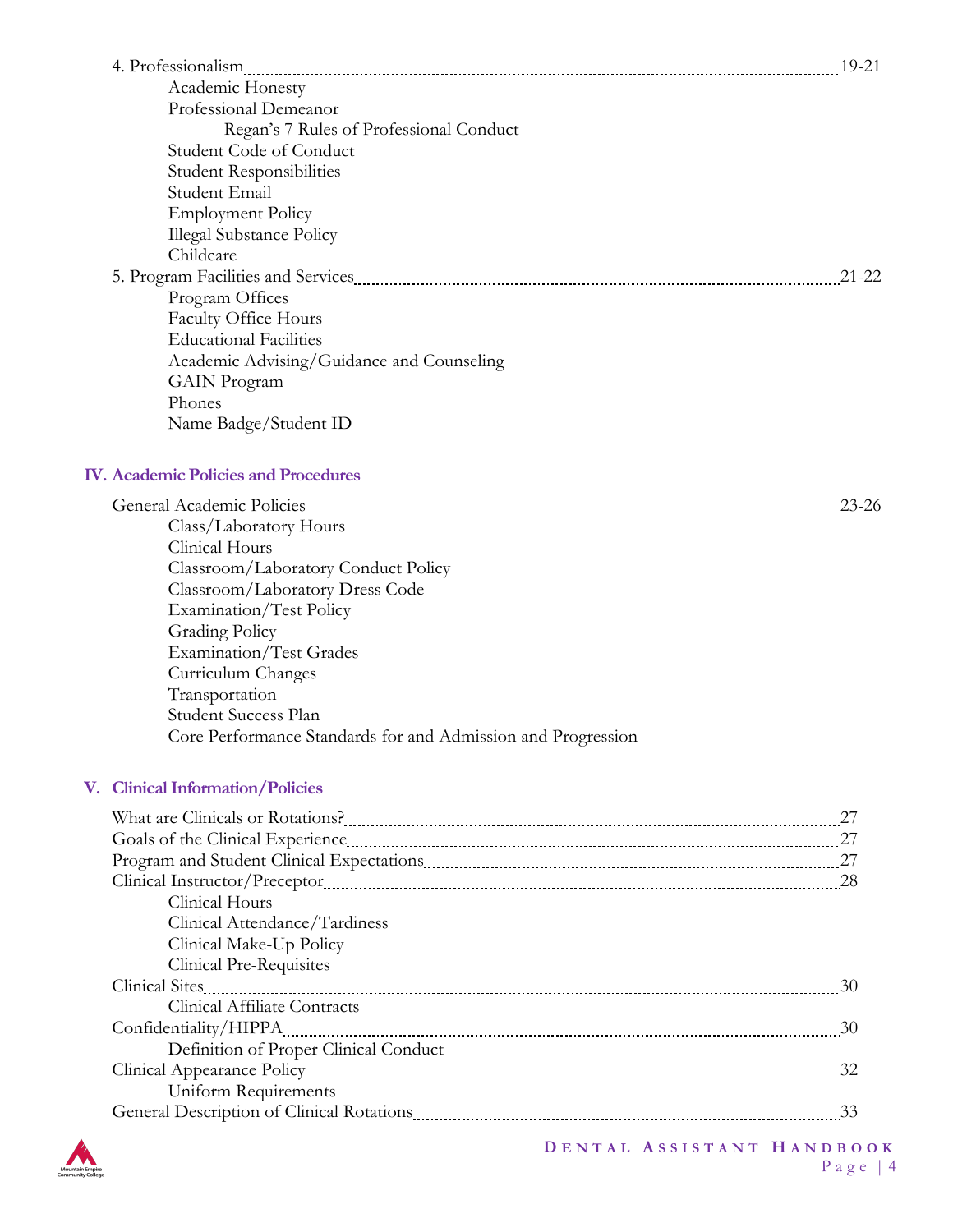| Clinical Evaluation 233                                                                                                                                                                                                            |       |
|------------------------------------------------------------------------------------------------------------------------------------------------------------------------------------------------------------------------------------|-------|
| Standard Precautions 24-35                                                                                                                                                                                                         |       |
| Sharps and Biohazard Policy                                                                                                                                                                                                        |       |
|                                                                                                                                                                                                                                    | 35    |
| Student Records                                                                                                                                                                                                                    |       |
|                                                                                                                                                                                                                                    |       |
| Appendices <b>Material Constitution Constitution</b> and a series of the series of the series of the series of the series of the series of the series of the series of the series of the series of the series of the series of the | 36-45 |
| Appendix A: Code of Conduct – Written Warning                                                                                                                                                                                      |       |
| Appendix B: Student Success Plan                                                                                                                                                                                                   |       |
| Appendix C: Dental Assistant Program Occurrence/Incident Report                                                                                                                                                                    |       |
| Appendix D: Exit Interview                                                                                                                                                                                                         |       |
| Appendix E: Change in Health Statement                                                                                                                                                                                             |       |
| Appendix F: Fitness for Duty-Return to Classroom and Clinical Courses                                                                                                                                                              |       |
| Appendix G: Student Clinical Evaluation by Clinical Instructor                                                                                                                                                                     |       |
| Appendix H: Student Evaluation of Clinical Site and Instruction                                                                                                                                                                    |       |
|                                                                                                                                                                                                                                    |       |
| *Please submit this signed form to Program Director after reading the handbook.                                                                                                                                                    |       |

Updated: May 2021

#### **\*Disclaimer Clause**

Mountain Empire Community College and the Dental Assistant Program reserves the right to make changes in the regulations and policies announced in this handbook as circumstances arise. If changes in this handbook are required during the academic year, the students will be given notice and written record of those amendments.

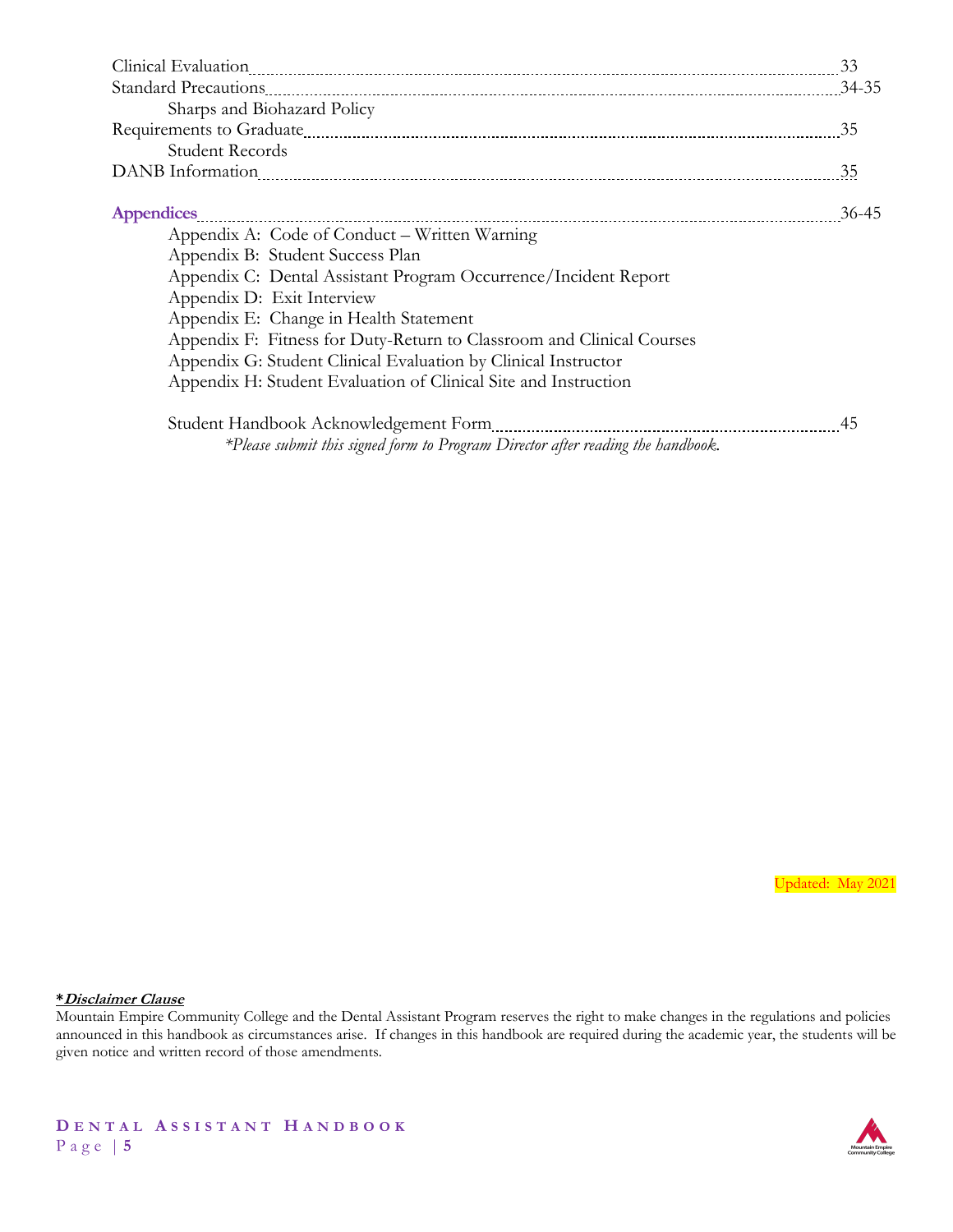# **MOUNTAIN EMPIRE COMMUNITY COLLEGE Dental Assistant Program**

#### **Faculty & Staff Directory**

# **Dr. Emily Kate Bowen, DDS**

*Dental Assistant Program Director* **Phone**: 276.523.9008 **Email**: ebowen@mecc.edu **Office**: Center for Workforce and Innovation of Appalachia (CWIA), Office 123

# **Kim Dorton, MA**

*Dean of Health Sciences* **Phone**: 276.523.9014 **Email**: kdorton@mecc.edu **Office**: Phillips-Taylor Hall, Office 148

### **Arietta Harvey Sarah Clarkston**

*Health Sciences Administrative Assistant Health Sciences Recruiter & Coach* **Phone**: 276.523.7456 **Phone**: 276.523.9010 **Email**: aharvey@mecc.edu **Email**: sclarkston@mecc.edu **Office**: Phillips-Taylor Hall, Office 149 **Office**: Phillips-Taylor Hall, Office 146

### **Dental Assistant Adjunct Faculty**

**Kathy Ison, RDH Email**: kison@mecc.edu

# **Megan Hubbard, CDA**

**Email**: mhubbard@mecc.edu

# **Jane Peterson, RDA**

**Email**: jpeterson@mecc.edu

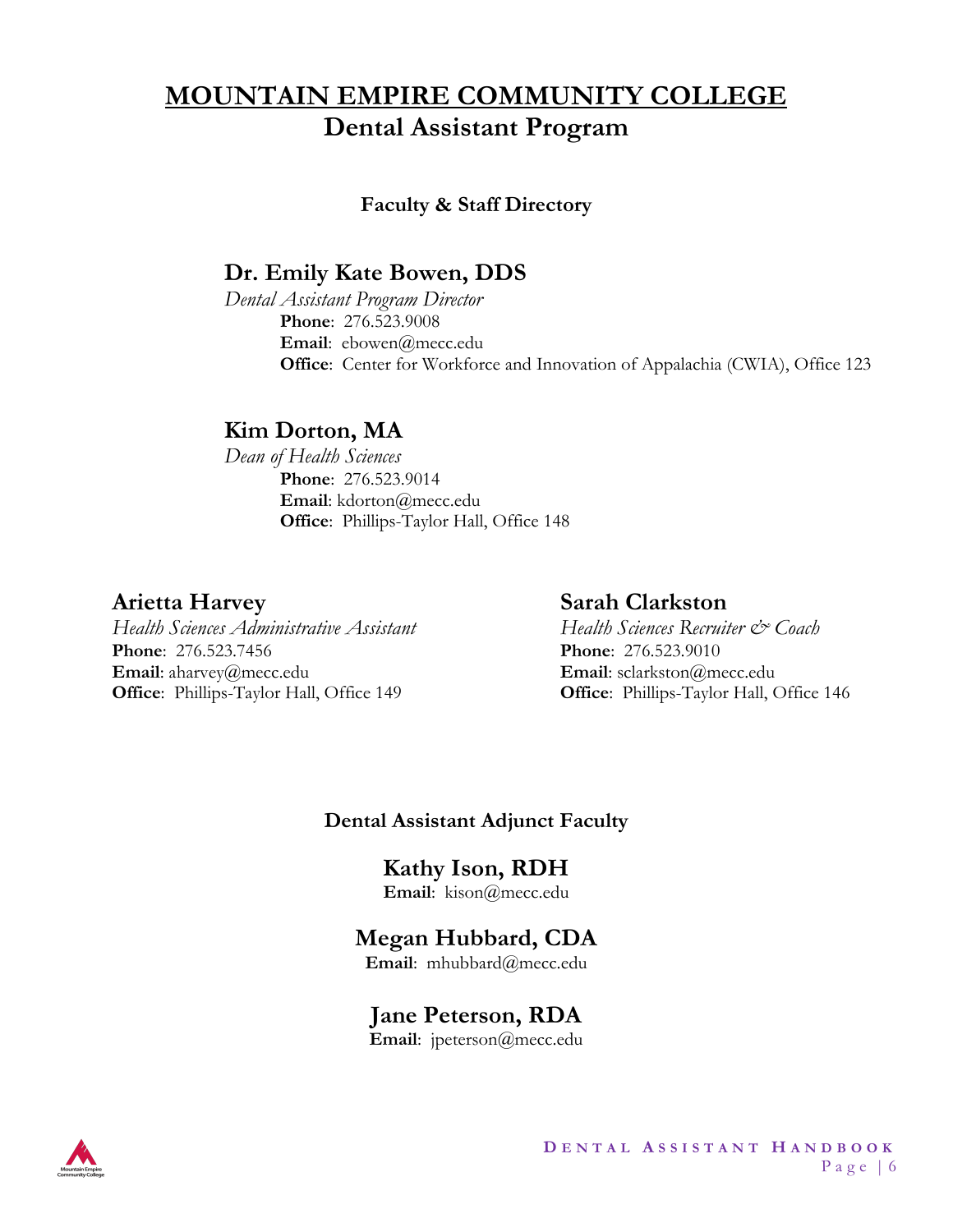#### **Advisory Committee**

An advisory committee is appointed by the college to assist in curriculum development and evaluation. The committee members will also assist the Dental Assistant program faculty and staff in achieving learning outcomes and establishing effective clinical relationships. The advisory committee consists of local individuals who are involved in the dental and/or healthcare fields. Members include community representatives, clinical practitioners, dentists, hygienists, college faculty, recent graduate, and current student(s).

#### **Board Members**

**Jane Thompson, RDH** Virginia Department of Health LENOWISCO district hygienist Wise, Virginia

#### **Dr. Olivia Stallard, DMD**

Health Wagon Wise, Virginia

**Skip Skinner** LENOWISCO Oral Health Coalition Duffield, Virginia

#### **Elaine Garrison Smith, RDH**

Appalachian Highlands Community Dental Center Ballad Health Residency – Executive Director Abingdon, Virginia

#### **Dr. Kevin Allred, DDS** Powell Valley Dental

Big Stone Gap, Virginia

#### **Sumer Woodward, CDA**

Powell Valley Dental Big Stone Gap, Virginia

#### **Annette Templeton, RDH** Templeton Dentistry Gate City, Virginia

**Janie Dockery**

Director of Children's Services Mountain Empire Older Citizens Big Stone Gap, Virginia

#### **Sabrina Ward, RHIA, CPC, CCS-P**

Professor, Health Information Management Faculty Advisor – MECC Big Stone Gap, Virginia

#### **Jane Peterson, RDA**

Adjunct Faculty Member Duffield, Virginia

#### **Kim Dorton, MA**

Dean of Health Sciences Mountain Empire Community College Big Stone Gap, VA

#### **Dr. Emily Kate Bowen, DDS**

Director of Dental Assistant Program Mountain Empire Community College Big Stone Gap, VA

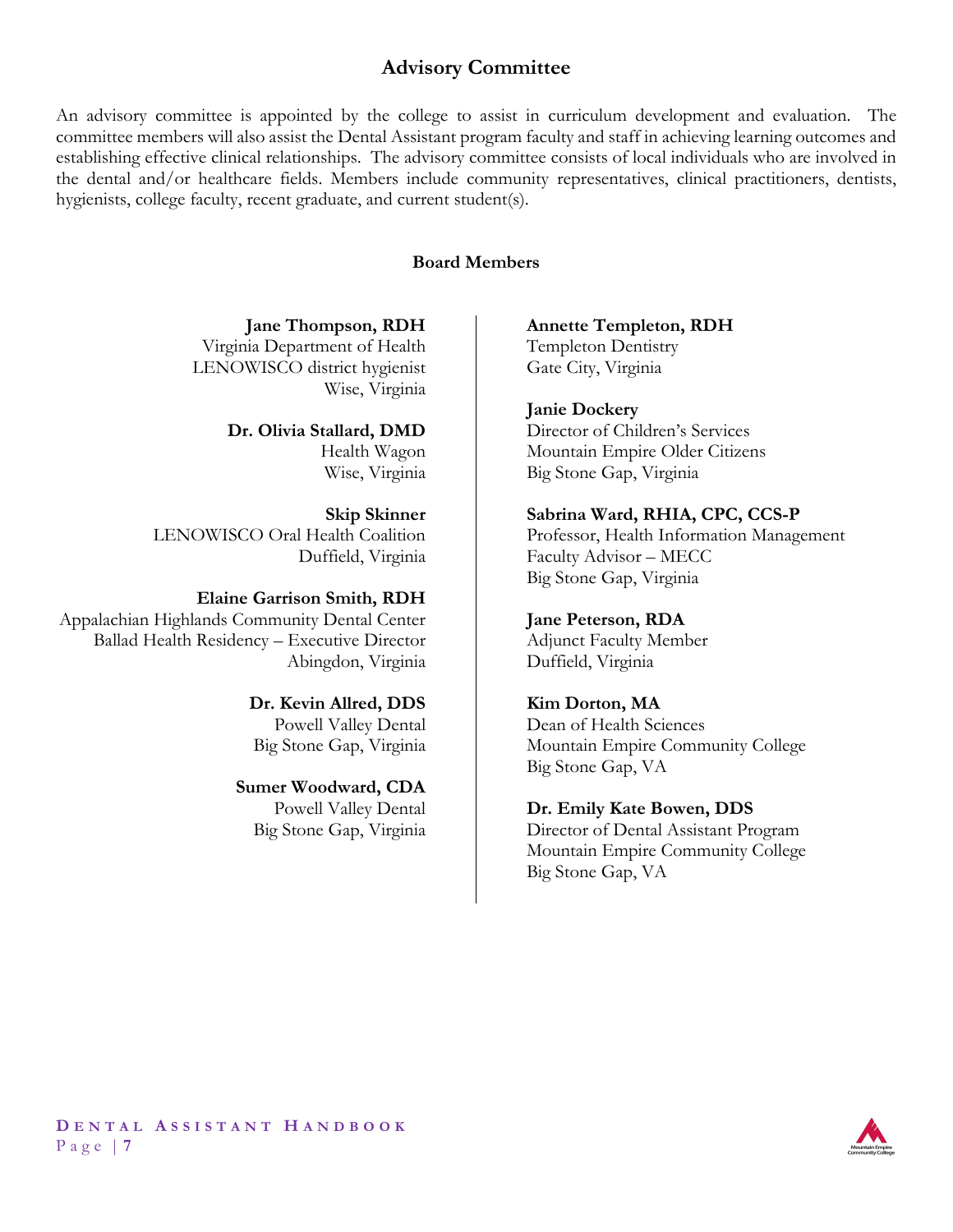# **I. PROGRAM INFORMATION**

#### **Mountain Empire Community College's Mission**

MECC's mission is to provide our region with accessible, quality higher education, workforce training, and community programs to ensure an educated population and globally competitive workforce.

#### **Mountain Empire Community College's Vision**

MECC's College's vision is to be recognized by our community as the leader in preparing our region's educated workforce.

#### **Division of Health Sciences Mission**

The Health Sciences Division mission is to provide access to quality higher education and workforce programs that provide our students with the knowledge, skills, and behavior needed to achieve their academic, professional, and personal success.

#### **Division of Health Sciences Vision**

Our vision is to be recognized by our community as the leader in preparing an educated healthcare workforce.

#### **Program Mission Statement**

The Dental Assistant Program's mission and philosophy are consistent with Mountain Empire Community College's mission and philosophy. The Dental Assistant Program faculty and staff also endorse the following beliefs:

*Mountain Empire Community College's Dental Assistant Program is committed to establishing, maintaining, and providing quality faculty, staff, and facilities necessary to educate and train competent and efficient dental assistants. These dental assistants can join a more complex dental team to help with providing comprehensive dental care to patients.* 

### **Program Philosophy**

The Philosophy of the MECC Dental Assisting Program is to provide an educational environment in which students can learn, be challenged, and adequately prepare for a role in the field of dentistry. The Mountain Empire Community College Health Science Department is centered on the healthcare of patients, and the Dental Assisting Program embraces the concept of a team approach to the delivery of patient care.

MECC will provide graduates with the skills to meet the employment needs of dental care providers within the MECC service region, the commonwealth, and the nation. The faculty believes their role is to be facilitators for student learning, while the learner is an active participant in the teaching-learning process. He or she is *accountable* for his or her own success, and recognizes that learning is a life-long process.

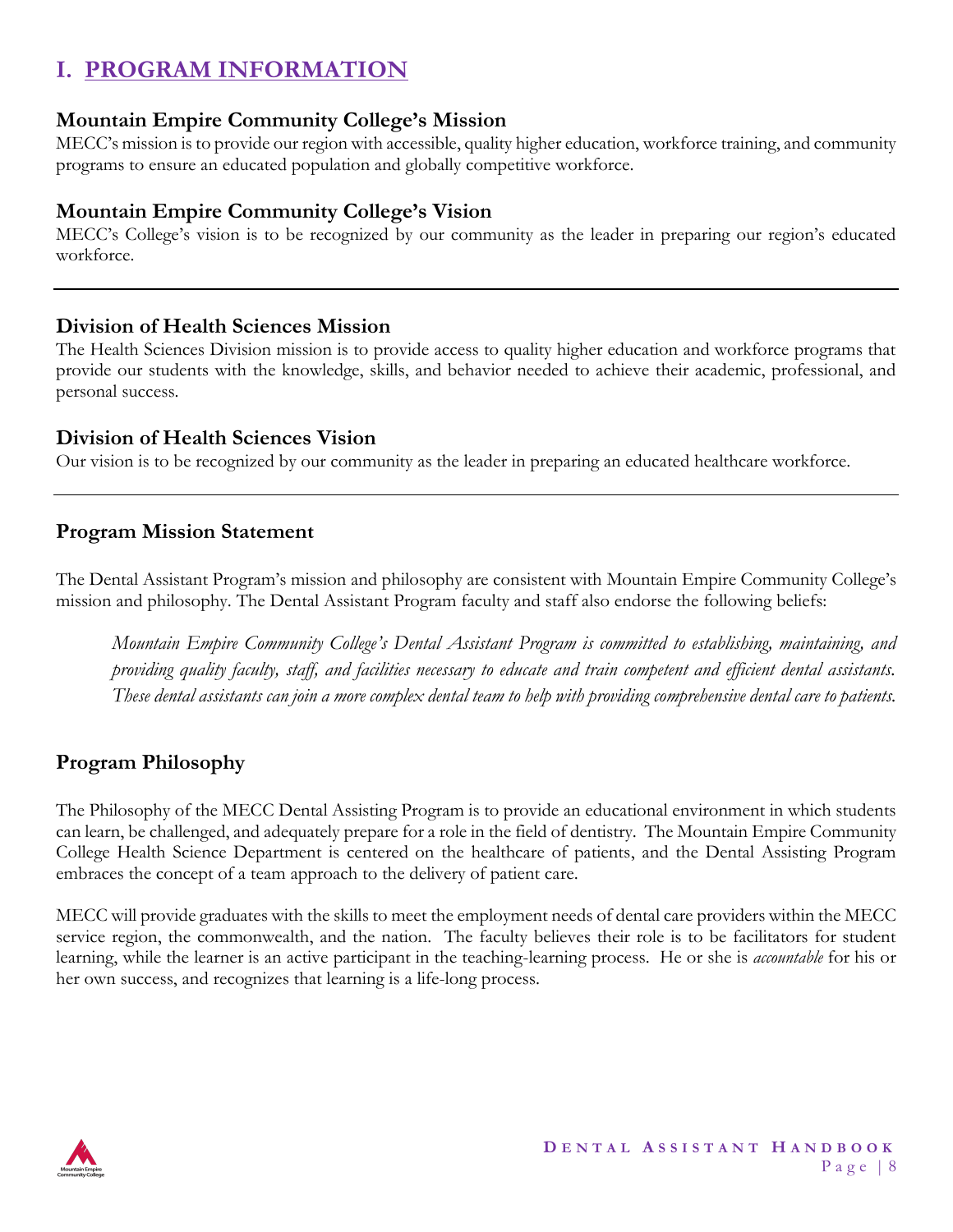### **Program Goals**

The goal of the MECC Dental Assistant Program is to prepare graduates with demonstrated competence in the cognitive (knowledge), psychomotor (skills), and affective (behavior) learning domains of dental care.

Program goals include:

- Provide dental assisting education and leadership by using a partnership or team approach.
- Foster diverse participation and learning opportunities through the Dental Assisting program.
- Meet the needs of our community and Commonwealth by graduating competent dental assistants.
- Prepare the dental assisting student to perform all aspects of dental assisting treatment under the direction and supervision of licensed dentists and/or specialty providers.
- Foster an attitude of lifelong learning and scientific inquiry.
	- o Encourage graduates to use an evidence-based approach to dental assisting, seeking current news and research to support their profession.
- Produce graduates who possess the skills and knowledge to competently, legally, and ethically deliver dental assisting services.
- Develop professionals who possess the ability to assess their own work, while actively and efficiently planning for continuous growth.
- Place an emphasis on clinical safety and security for both providers and patients.
- Encourage membership and participation in professional associations for the advancement of our graduates' careers and the advancement of oral health.
- Promote a commitment to community services, both as a student and later as a professional.
- Instill an ethical responsibility in all students that will prepare them to become community leaders and address the public health needs, placing an emphasis on the unique needs of our rural area.
- Maintain the recruitment and retention rates of dental assisting students by creating a quality professional academic environment.
	- o MECC will utilize classroom, lab, and clinic spaces on campus, while partnering with local dental offices to provide a well-rounded educational experience for our students.
- Prepare the student to pass the NELDA (National Entry Level Dental Assistant) Exam which is recognized nationwide and administered through DANB (Dental Assisting National Board).

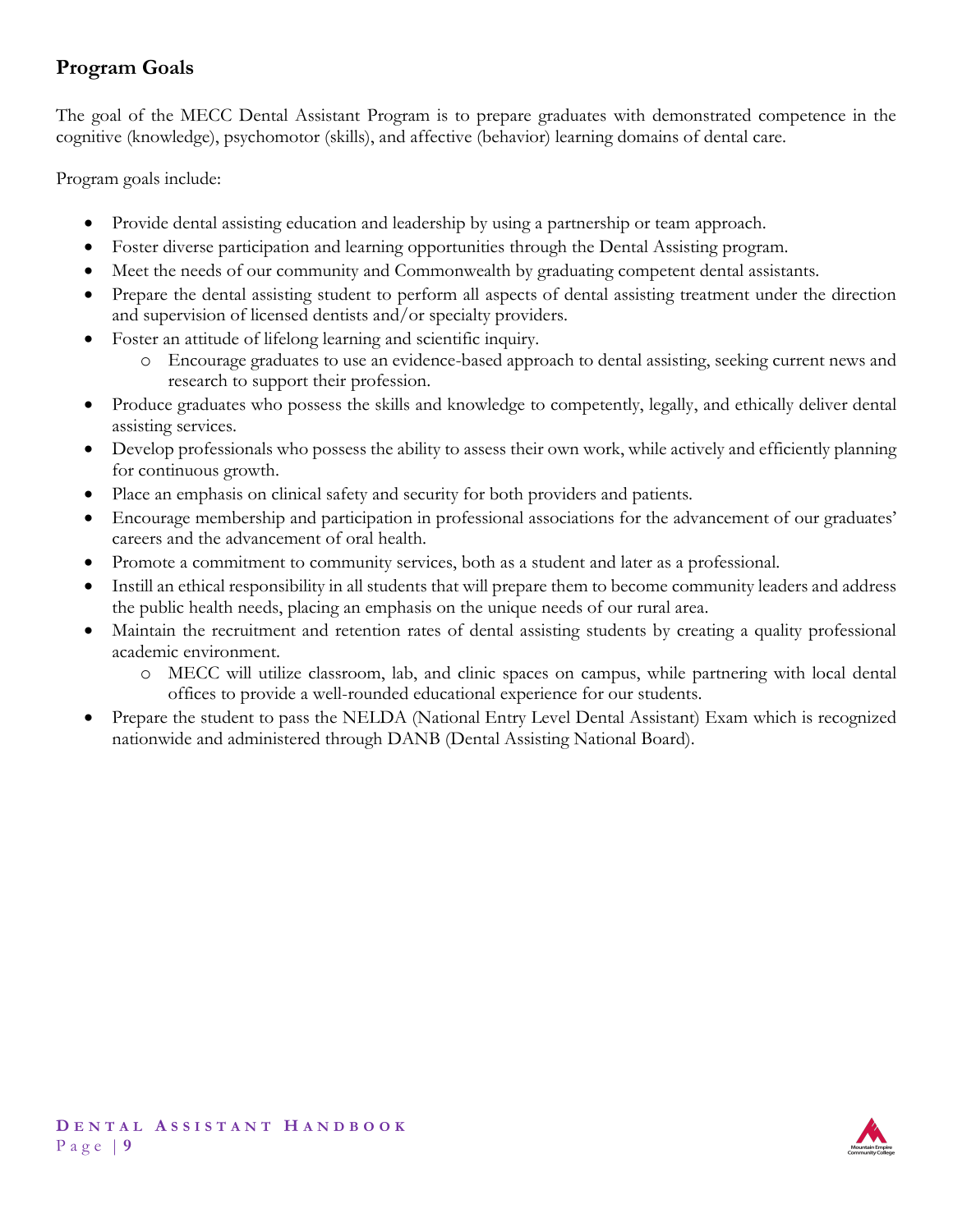### **Mountain Empire Community College Dental Assistant Program Curriculum**

|                                                                                                            | <b>Dental Assistant (221-120-02)</b> |     |                                                                                                                                                                    |                |                                                                         |                                                    |                |
|------------------------------------------------------------------------------------------------------------|--------------------------------------|-----|--------------------------------------------------------------------------------------------------------------------------------------------------------------------|----------------|-------------------------------------------------------------------------|----------------------------------------------------|----------------|
|                                                                                                            |                                      |     |                                                                                                                                                                    |                | <b>Pre-Requisite Courses (if</b>                                        |                                                    | <b>Term</b>    |
|                                                                                                            | Course #                             |     | <b>Course Title</b>                                                                                                                                                | <b>Credit</b>  | applicable)                                                             | <b>Approved Course Substitutions</b>               | <b>Offered</b> |
|                                                                                                            | <b>SDV</b>                           | 100 | Student Success Skills                                                                                                                                             | 1              |                                                                         | SDV 100, 106, 108, 195                             | F, Sp, Su      |
|                                                                                                            | DNA                                  | 103 | Introduction to Oral Health                                                                                                                                        |                |                                                                         |                                                    | F, Sp, Su      |
| <b>First Semester</b>                                                                                      | DNA                                  | 109 | <b>Practical Infection Control</b>                                                                                                                                 | $\overline{3}$ |                                                                         |                                                    | F, Sp, Su      |
|                                                                                                            | DNA                                  | 113 | Chairside Assisting I                                                                                                                                              | 3              |                                                                         |                                                    | F, Sp, Su      |
|                                                                                                            | <b>DNA</b>                           | 108 | Dental Science                                                                                                                                                     | $\overline{3}$ |                                                                         |                                                    | F,Sp,Su        |
|                                                                                                            | HLT                                  | 100 | First Aid & CPR                                                                                                                                                    | 3              |                                                                         | HLT 119, EMS 101, EMS 111, both HLT<br>105 and 106 | F, Sp, Su      |
|                                                                                                            |                                      |     | Students earn AHA BLS for Healthcare Provider CPR certification, AHA Heartsaver OSHA Bloodborne Pathogen certification, and AHA Heartsaver First Aid certification |                |                                                                         |                                                    |                |
|                                                                                                            | DNA                                  | 114 | Chairside Assisting II                                                                                                                                             | $\overline{a}$ | DNA 103, 108, 109, 113                                                  |                                                    | F,Sp,Su        |
|                                                                                                            | DNA                                  | 110 | Dental Materials                                                                                                                                                   | 3              | DNA 103, 108, 109, 113                                                  |                                                    | F,Sp,Su        |
|                                                                                                            | SDV                                  | 107 | Career Exploration                                                                                                                                                 | $\overline{3}$ |                                                                         | <b>SDV 195</b>                                     | F,Sp,Su        |
|                                                                                                            |                                      |     |                                                                                                                                                                    |                | Students eligible to take the Work Ethic Proficiency Certification Exam |                                                    |                |
| Second Semester                                                                                            | DNA                                  | 135 | Dental Radiation Safety                                                                                                                                            | $\overline{2}$ | DNA 103, 108, 109, 113                                                  |                                                    | F,Sp,Su        |
| Students eligible for Dental Assisting National Board Radiation and Health Safety (RHS) Certification Exam |                                      |     |                                                                                                                                                                    |                |                                                                         |                                                    |                |
|                                                                                                            | <b>DNA</b>                           | 130 | Dental Office Management                                                                                                                                           | $\overline{2}$ | DNA 103, 108, 109, 113                                                  |                                                    | F, Sp, Su      |
| Students eligible for Dental Assisting National Board NELDA Exam (National Entry Level Dental Assistant)   |                                      |     |                                                                                                                                                                    |                |                                                                         |                                                    |                |
|                                                                                                            | <b>Total Program Credits</b><br>28   |     |                                                                                                                                                                    |                |                                                                         |                                                    |                |

NOTE: Potential credentials that students will be eligible to earn are noted throughout the program's progression.

# **Total Credits Required - 28**

**Note: DNA courses must be taken in the sequence outlined above. Students will not be allowed to progress to the next semester if all academic courses are not completed successfully.**

### **VCCS Course Catalog Descriptions for Dental Assistant Program**

*First Semester* Course Descriptions:

#### **SDV 100 - College Success Skills**

Assists students in transition to colleges. Provides overviews of college policies, procedures, curricular offerings. Encourages contacts with other students and staff. Assists students toward college success through information regarding effective study habits, career and academic planning, and other college resources available to students. May include English and Math placement testing. Strongly recommended for beginning students. Required for graduation. Lecture

1 credit

#### **DNA 103 - Introduction to Oral Health**

Teaches anatomy of the head and neck, the oral cavity hard and soft tissues, as well as tooth morphology. Includes dental terminology, deciduous and permanent dentition as well as pathology.

> Lecture 1 hour per week. 1 credit

#### **DNA 109 - Practical Infection Control**

Studies principles of management of disease producing microorganisms and associated diseases. Emphasizes sterilization, asepsis, and disinfection techniques applicable in the dental office.

> Lecture 2 hours. Laboratory 3 hours. Total 5 hours per week. 3 credits

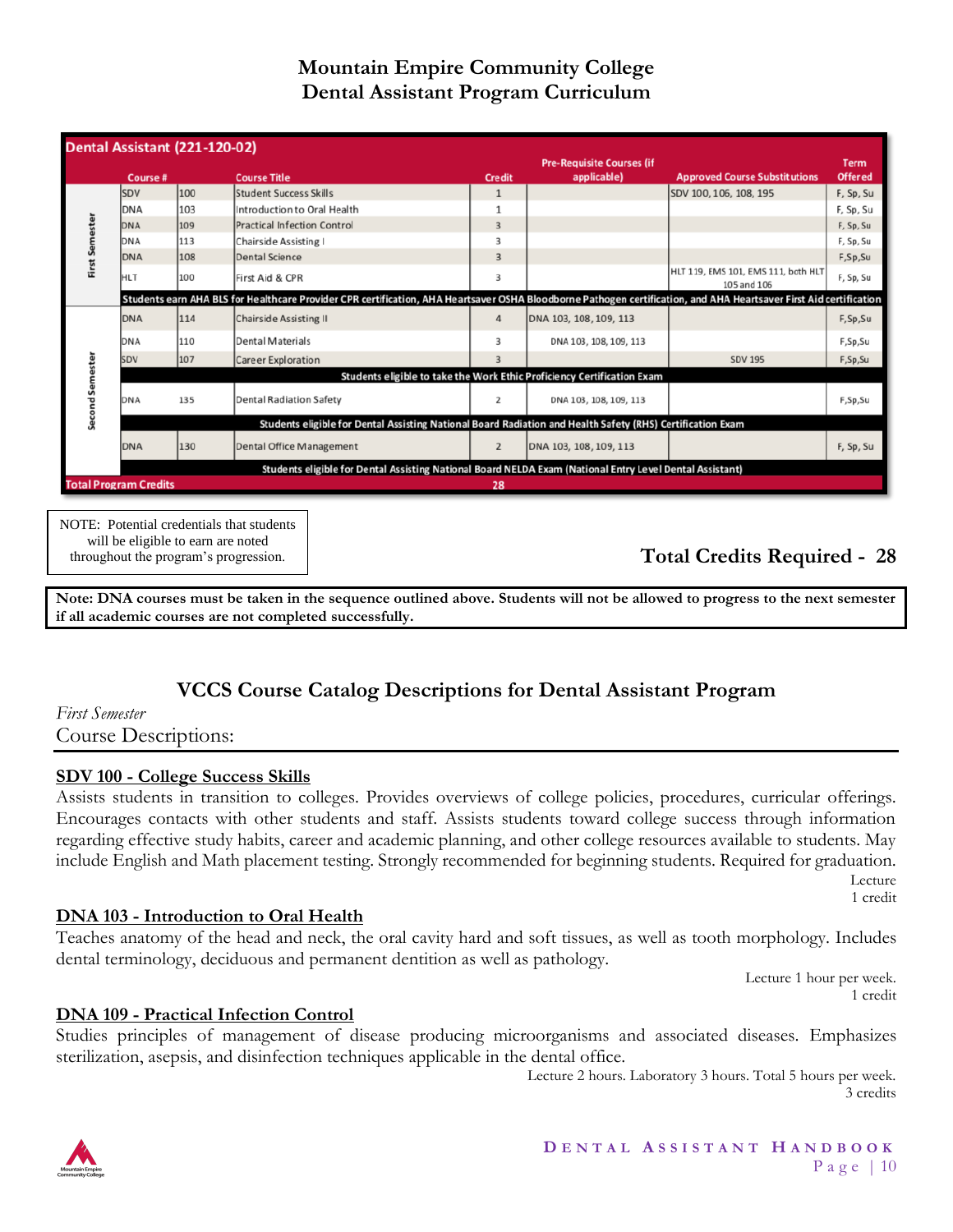#### **DNA 113 - Chairside Assisting I**

Provides instruction on the principles of clinical chair side dental assisting, dental equipment use and maintenance, safety, instrument identification, tray set-ups by procedures, and patient data collection. Emphasis on patient management during restorative procedures.

> Lecture 2 hours. Laboratory 3 hours. Total 5 hours per week. 3 credits

#### **DNA 108 - Dental Science**

Studies head and neck anatomy, tooth morphology, pathological conditions of the oral cavity, disease processes, and microbiology.

> Lecture 2 hours. Laboratory 3 hours. Total 5 hours per week. 3 credits

#### **HLT 100 - First Aid and Cardiopulmonary Resuscitation**

Focuses on the principles and techniques of safety, first aid, and cardiopulmonary resuscitation.

Lecture 3 hours per week. 3 credits

*Second Semester* Course Descriptions:

#### **DNA 114 - Chairside Assisting II**

Introduces the student to the various dental specialties including oral surgery, orthodontics, periodontics, prosthodontics, endodontics, and pediatric dentistry. Integrates and applies previous course content to operative dental procedures.

> Lecture 2 hours. Laboratory 6 hours. Total 8 hours per week. 4 credits

#### **DNA 110 - Dental Materials**

Studies the materials utilized in the laboratory aspect of dentistry as support in treatment. Emphasis is placed on the characteristics, manipulation, economical control, storage, and delivery of materials.

> Lecture 2 hours. Laboratory 3 hours. Total 5 hours per week. 3 credits

#### **SDV 107 - Career Education**

Surveys career options available to students. Stresses career development and assists in the understanding of self in the world of work. Assists students in applying decision-making to career choice.

> Lecture 3 hours per week. 3 credits

#### **DNA 135 - Dental Radiation Safety**

Studies techniques and devices used for protection from ionizing radiation. Teaches biological effects, cell sensitivity and genetic effects of ionizing radiation. Includes practice of bisection and parallel techniques on manikins. Prepares employed dental staff to meet the Virginia Board of Dentistry's regulations for certification in dental radiation safety hygiene.

> Lecture 1 hour. Laboratory 3 hours. Total 4 hours per week. 2 credits

#### **DNA 130 - Dental Office Management**

Exposes students to and provides practical experience in the legal aspects of dental office management with regard to ethics, jurisprudence, appointment control, recall systems, reception techniques, telephone techniques, accounts receivable and payable, payroll, insurance claims, inventory control, and professional conduct in a dental office.

> Lecture 1 hours. Laboratory 2 hours. Total 3 hours per week. 2 credits

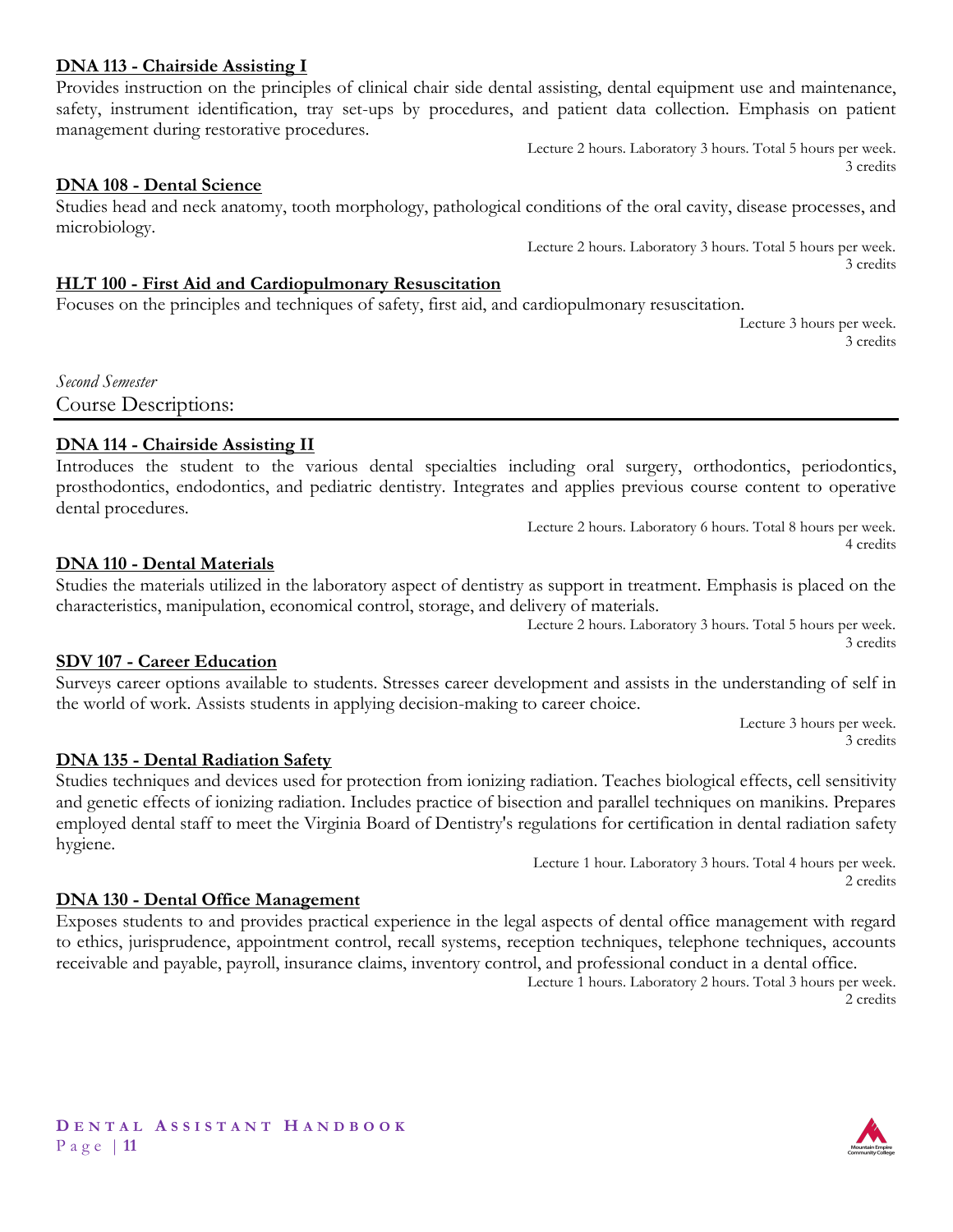#### **Program Expenses Tuition**

The MECC Catalog and Schedule of Classes lists the cost of tuition for both in-state and out-of-state students. Tuition/fees are due at the time of registration. If a portion of the registration expense is to be paid by some type of financial aid or by a sponsoring agency, then it is the responsibility of the student to provide written evidence of such arrangements to the Office of Enrollment Services at or before registration. In the event of non-payment of financial obligations, the student's transcript will not be released and/or the student will not be allowed to register again until financial obligations are satisfied.

#### **Personal Health Insurance**

Students are encouraged to obtain personal medical insurance while enrolled in the Dental Assistant Program. MECC has **no** agreement with the clinical affiliates to provide necessary emergency care for the faculty or students assigned to them. Neither MECC nor the clinical affiliates are responsible for student injuries, accidents, or exposures that may occur while the student is participating in any laboratory and/or clinical activities. Therefore, students should purchase private health insurance. **The cost of any healthcare received while at a clinical site is the responsibility of the student.**

#### **Vaccine Requirements**

All students are required to be immunized or show proof of immunity to selected communicable diseases. A complete list is available on the program website: https://www.mecc.edu/pathways/dental-assistant/ It is the student's responsibility to maintain a current PPD test and record(s), and all participants are expected to get a seasonal flu shot. During the initial orientation and background screenings, students will be required to obtain and provide proof of vaccinations.

#### **Criminal Background Check/Drug Screens**

Background checks for criminal history and sex offender crimes are required for entrance into clinical sites. Students with convictions of barrier crimes may be prohibited from clinical practice and therefore, may not be able to complete the Dental Assistant Program. Clinical affiliates may also require checks prior to placement of students for clinical rotations. Students with positive drug test results may be prohibited from clinical practice and may not complete the program. Please check with state boards for a complete list of regulations, as the laws may differ in various locations. MECC uses CastleBranch to conduct background checks. **Cost for criminal background checks and drug screens are the responsibility of the student.**

#### **Uniforms and Equipment**

Student uniforms and lab kits are required. More detailed information related to the clinical uniform and requirements will be discussed prior to the first clinical experience and later in this manual.

#### **Books and Printed Materials**

Textbooks and course materials will be required and can be purchased privately or through the MECC bookstore. All DNA courses utilize the same items (textbook, student workbook, pocket guide, and student lab kit). Any additional book purchases are not required as the curriculum progresses. A lab kit containing various materials specific to MECC courses will be available for purchase in the bookstore. If a student wishes to buy supplemental study materials, that is optional.

#### **Travel Costs**

Students are responsible for travel to the various clinical sites during rotations. The expense of travel will vary from individual to individual because of mileage from your home to the clinical sites. MECC will try to take residence and clinical assignments into consideration when placing students, but cannot guarantee preferred placement. **Students are responsible for securing transportation and any accrued expenses.**

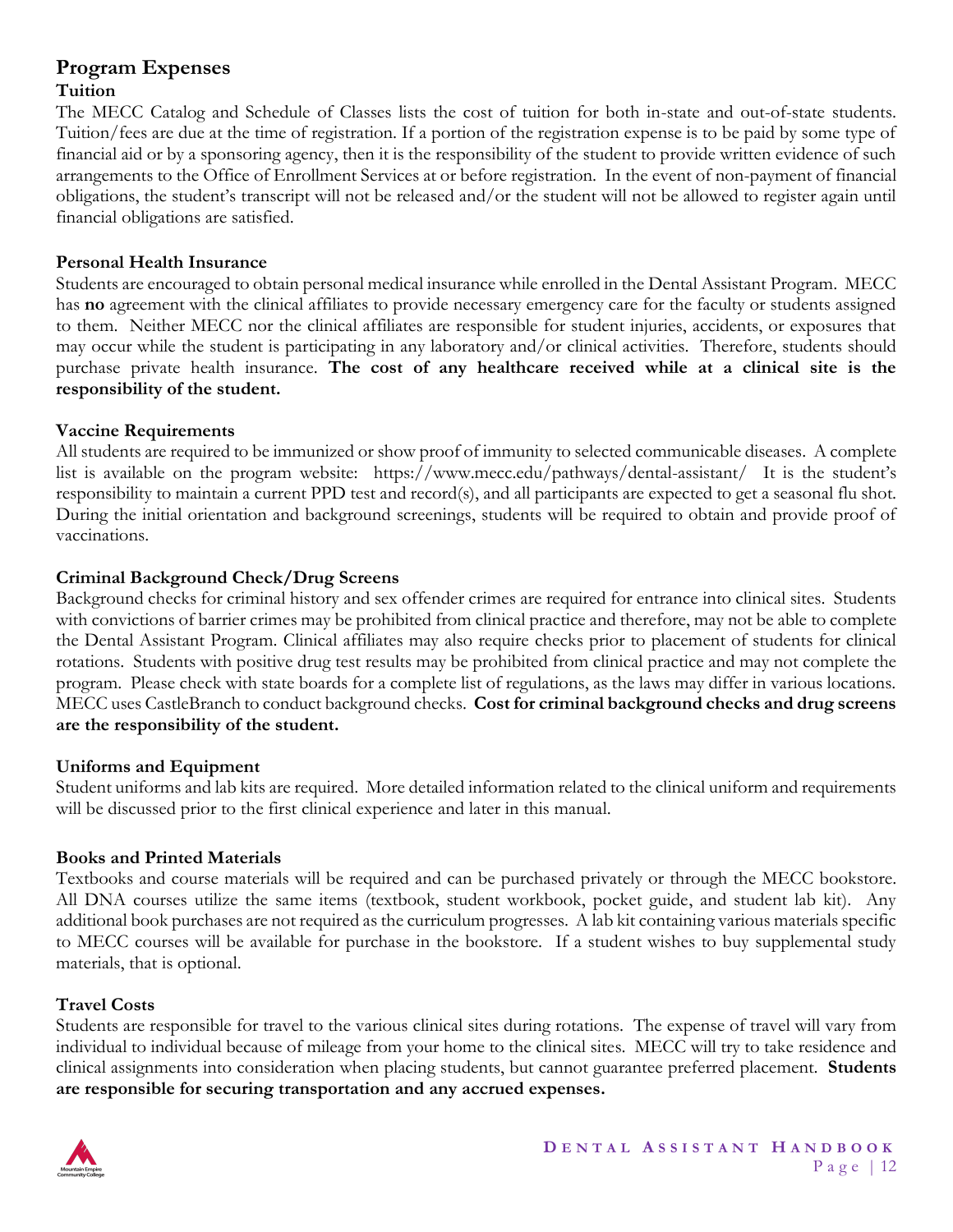#### **Credentialing / Licensure**

Although each state is different, Virginia does not require a licensure for dental assistants. Students are encouraged to take the NELDA (National Entry Level Dental Assistant) Exam which is offered through the Dental Assisting National Board (DANB). This exam will help with job placement, and it will also help prepare the students for Certified Dental Assistant (CDA) Examination or another specialty certification if they choose to take that at a later date. If a student is seeking a job outside of Virginia, they are encouraged to consult that state's dental board to see current requirements and standards.

#### **Program Activities**

All students are highly encouraged to attend seminars, professional meetings, or campus events while at Mountain Empire Community College. Student fees are minimal, and transportation costs are the responsibility of the student. If a student desires to attend other dental-related meetings, then permission may be granted at the discretion of each course instructor.

| Tuition<br>*Including mandatory fees and parking                                                                                                                                                                                                                                                                                                                                                                                                                                                                                                                                                                                                                                                    | $$157.^{00}/$ credit hour       |  |
|-----------------------------------------------------------------------------------------------------------------------------------------------------------------------------------------------------------------------------------------------------------------------------------------------------------------------------------------------------------------------------------------------------------------------------------------------------------------------------------------------------------------------------------------------------------------------------------------------------------------------------------------------------------------------------------------------------|---------------------------------|--|
| Textbooks and Lab Kit*<br>* available in MECC Bookstore                                                                                                                                                                                                                                                                                                                                                                                                                                                                                                                                                                                                                                             | up to $$700.00$                 |  |
| Vaccinations**                                                                                                                                                                                                                                                                                                                                                                                                                                                                                                                                                                                                                                                                                      | <b>Cost Varies</b>              |  |
| Updated list available online: https://www.mecc.edu/pathways/dental-assistant/                                                                                                                                                                                                                                                                                                                                                                                                                                                                                                                                                                                                                      |                                 |  |
| 3 Hepatitis B vaccinations OR proof of immunity by titer OR proof that a current series of three is in<br>$\circ$<br>progress.<br>2 Hepatitis A vaccinations OR proof of immunity by titer OR proof of the first in the series being<br>$\circ$<br>received within the past six months<br>2 MMR vaccines OR proof of immunity by titer.<br>$\circ$<br>Negative TB test (two-step).<br>$\circ$<br>2 varicella vaccinations OR proof of immunity by titer.<br>$\circ$<br>DTP (diphtheria, tetanus, pertussis) vaccinations OR proof of immunity by titer.<br>$\circ$<br>Seasonal flu shot.<br>$\circ$<br>COVID vaccine strongly recommended, but not required<br>$\circ$<br>Criminal Background Check | \$40. <sup>00</sup>             |  |
|                                                                                                                                                                                                                                                                                                                                                                                                                                                                                                                                                                                                                                                                                                     |                                 |  |
| Clinical Uniform                                                                                                                                                                                                                                                                                                                                                                                                                                                                                                                                                                                                                                                                                    |                                 |  |
| Scrubs<br>$\bullet$                                                                                                                                                                                                                                                                                                                                                                                                                                                                                                                                                                                                                                                                                 | $\sim$ \$40. <sup>00</sup> /set |  |
| 1 Purple Set of Cherokee Scrubs (color: Grape)<br>$\circ$<br>Lab Coat<br>White<br>$\circ$                                                                                                                                                                                                                                                                                                                                                                                                                                                                                                                                                                                                           | $~10^{-9}$                      |  |
| Watch with second hand                                                                                                                                                                                                                                                                                                                                                                                                                                                                                                                                                                                                                                                                              | $~1.820$ <sup>00</sup>          |  |
| <b>NELDA Exam</b>                                                                                                                                                                                                                                                                                                                                                                                                                                                                                                                                                                                                                                                                                   |                                 |  |
| DANB - National Entry Level Dental Assistant Examination                                                                                                                                                                                                                                                                                                                                                                                                                                                                                                                                                                                                                                            | $$375.^{00}$                    |  |
| Health Insurance**                                                                                                                                                                                                                                                                                                                                                                                                                                                                                                                                                                                                                                                                                  | <b>Cost Varies</b>              |  |

\*\*The costs are quite variable depending on where the testing is completed and the medical insurance plan. Note: The immunization records, vaccinations etc. can be obtained from your physician's office or local health department.

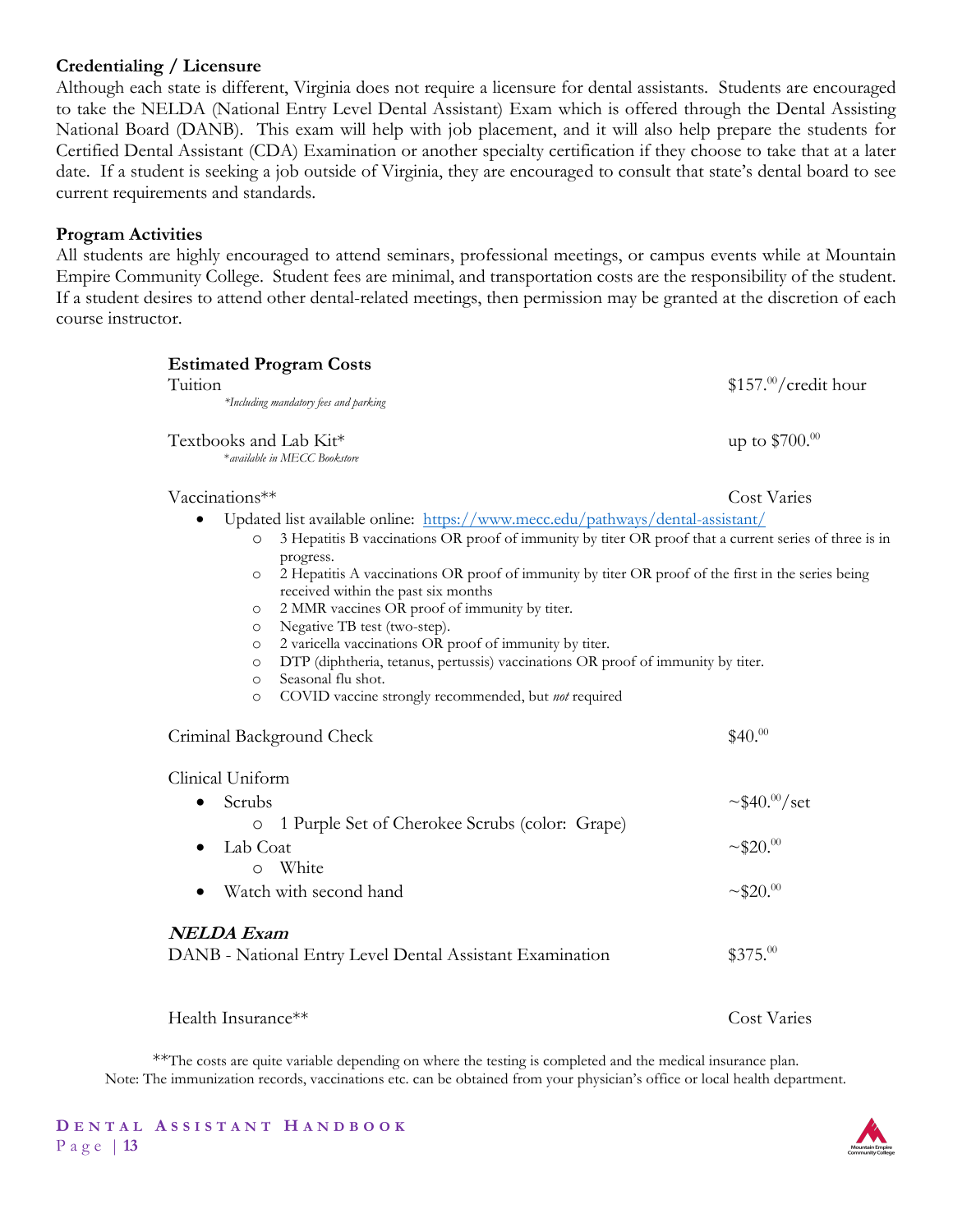# **II. ADMISSION AND PROGRESSION POLICIES**

#### **Non-Discrimination Statement**

Mountain Empire Community College is an open entry institution. Its mission is to provide quality higher education and workforce training programs and services that are financially and geographically accessible and meet individual, business, and community needs. The following pathways exist:

| Allied Health    | Construction                | Engineering            |
|------------------|-----------------------------|------------------------|
| Arts & Music     | Education                   | Environmental          |
| <b>Business</b>  | Manufacturing Public Safety | <b>Health Sciences</b> |
| College Transfer |                             | Technology             |

MECC is committed to a policy of nondiscrimination in employment and education opportunity. No person shall be discriminated against in the terms and conditions of employment, personnel practices, or access to and participation in, programs, services, and activities with regard to race, sex, color, creed, religion, age, national origin, disability, marital status, status with regard to public assistance, sexual orientation, or membership or activity in a local commission as defined by law.

Harassment of an individual or group on the basis of race, sex, color, creed, religion, age, national origin, disability, marital status, status with regard to public assistance, sexual orientation, or membership or activity in a local commission has no place in a learning or work environment and is prohibited. Sexual violence has no place in a learning or work environment. Further, MECC shall work to eliminate violence in all its forms. Physical contact by designated system, college, and university staff members may be appropriate if necessary to avoid physical harm to persons or property.

Lack of English skills will not be a barrier to admission or participation. In order to eliminate barriers, we take appropriate measures to assess each student's ability to participate and benefit through placement testing and counseling. Based on the assessment and counseling, students are then provided with campus services or a referral to community services to be better prepared for successful participation.

#### **Nondiscrimination Coordinators:**

| <b>Title IX Coordinator:</b> |  |  |  |
|------------------------------|--|--|--|
| Ron Vicars                   |  |  |  |
| Room 136                     |  |  |  |
| Godwin Hall                  |  |  |  |
| 276.523.7480                 |  |  |  |
|                              |  |  |  |

**Title IX Coordinator** (*Students*) Lelia Bradshaw Room 133 Holton Hall 276.523.9107

**Title IX Coordinator** (*Employees*) Val Lee Room 137 Godwin Hall 276.523.9079

**Disabilities Coordinator** Dale Lee Room 131 Holton Hall 276.523.9108

*\*This document will be made available in alternative formats to individuals with disabilities. Consumers with hearing or speech disabilities may contact us via their preferred Telecommunications Relay Service.*

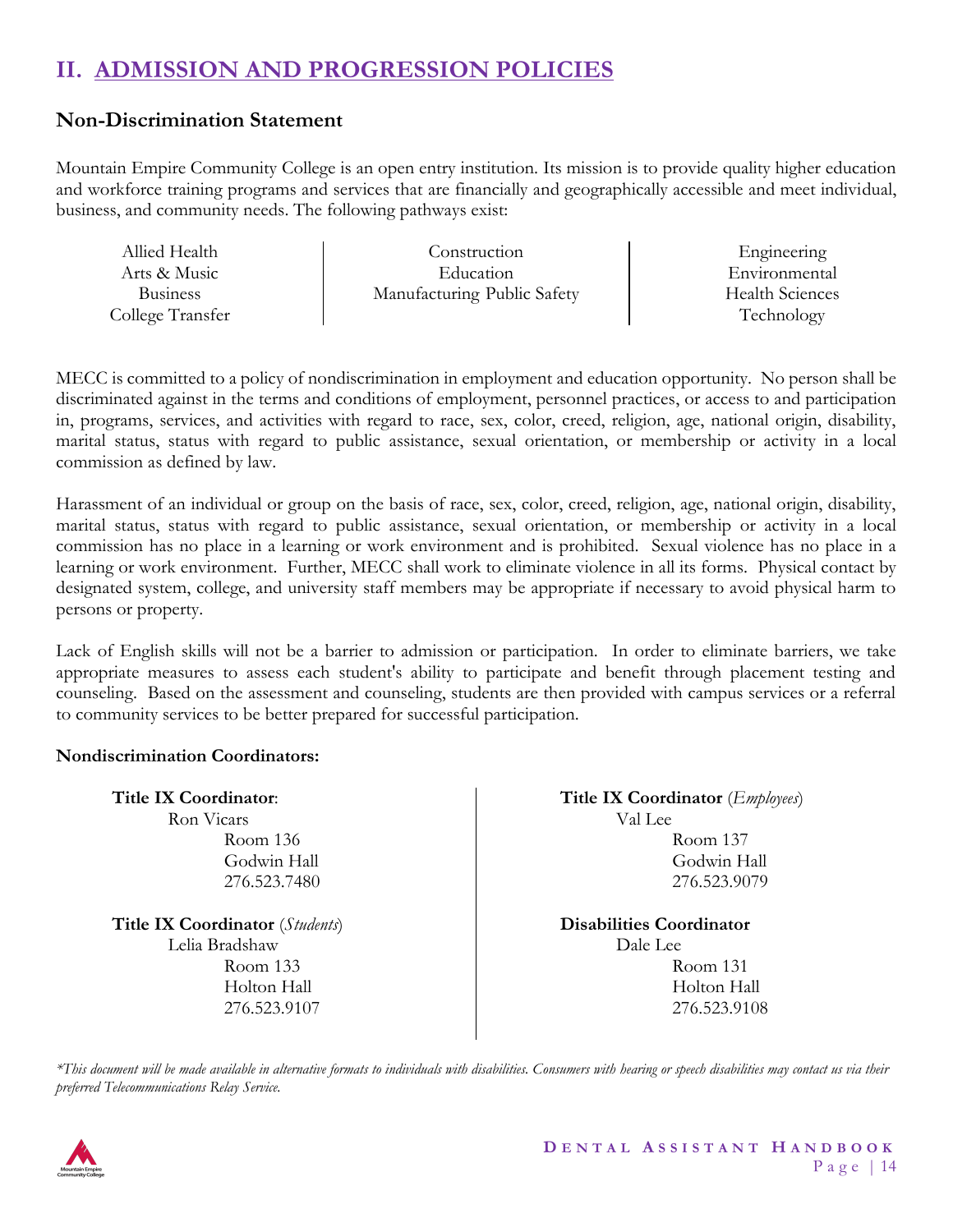#### **General Admission Requirements**

Applications for the Dental Assistant Program are available all year online, and deadlines are October 15 (Spring Cohort) April 15 (Fall Cohort). Selections are made and offers are extended following these application deadlines. Application submission **does not** guarantee acceptance in the Dental Assistant Program.

Admission requirements are the following:

- State accredited high school diploma, home school diploma, or GED is required
- $GPA > 2.5$
- Placement out of or successful completion of MDE 10
- Placement into or successful completion of ENG 111

#### **Selection to the Dental Assistant Program**

Health Sciences is a competitive field and constantly in demand. All applicants to the program are ranked using predetermined criteria (provided in the figure below). This score is used to select the incoming class.

| <b>CRITERIA</b>                                                                                                                                         | WEIGHT                          | <b>TO CALCULATE APPLICANT'S SCORE</b>                 |
|---------------------------------------------------------------------------------------------------------------------------------------------------------|---------------------------------|-------------------------------------------------------|
| <b>GPA</b><br>High school GPA will only be used if no college credits have been<br>completed                                                            | 30%                             | $GPA: x 7.5=$<br>Max: 30 points                       |
| Grade of "C" or better in the following courses:<br>Completion of HLT 100 (5 pts)<br>Completion of SDV 100 (5 pts)<br>Completion of SDV 107/195 (5 pts) | $0-15$ points                   | Points for other curricular courses<br>Max: 15 points |
| Currently certified/licensed health professional (documentation<br>provided) OR experience working in a dental office                                   | 5 points<br><b>Total Score:</b> | If so, enter 5 points<br>Max: 5 points<br>/50         |

The top ranked applicants will be selected for each class. Decisions are *final*. Students are encouraged to take some listed courses early to strengthen their application; however, those classes are not required for admissions. (Students may choose to enroll in the courses while enrolled in the DA program). Any applicants not selected for admission may reapply for a subsequent class. The Mountain Empire Community College Dental Program does not give advanced placement to any student. All applicants are considered on an equal basis, based on the weighted point system for admission. This point system is also posted online: https://www.mecc.edu/dental-assistant-programapplication/

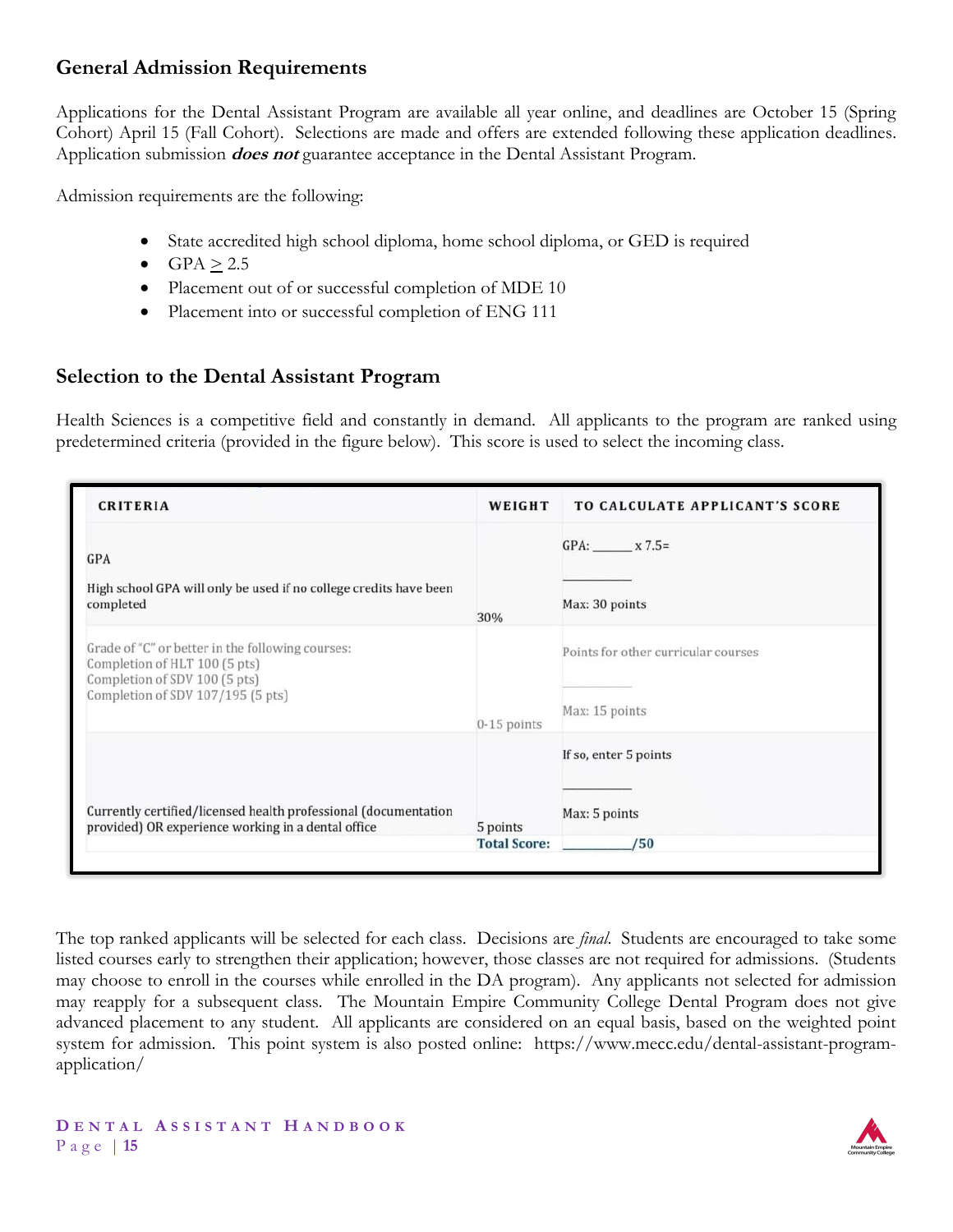### **Progression & Retention Policies**

To remain in good standing once admitted to the Dental Assistant program, the student must:

- 1. Adhere to all MECC, Dental Assistant Program, and clinical agencies policies.
- 2. Earn a "C" or better in each required Dental Assistant courses and maintain a minimum GPA of 2.0.
- 3. Students will be tracked and counseled as it relates to academic progress. A Plan for Success (**Appendix B**) will be developed and placed in the student's file when deficiencies are noted.
- 4. Satisfactorily complete the didactic, laboratory and clinical requirements in each course. A grade of "**C**" or higher is expected. A lower grade will result in dismissal from the program.
- 5. Exhibit safe clinical behavior as described in the appropriate course syllabi.
- 6. Demonstrate professional, ethical, and legal conduct.
- 7. Submit to a drug test if requested by the Program faculty or clinical affiliate at any time during the program. A positive drug test is grounds for immediate dismissal.
- 8. Submit to a criminal background check before beginning first semester in the program.

#### **Readmission Policies**

A student who has received a "D" or "F" in a Dental Assistant course or who has withdrawn from the dental assistant program may be readmitted. **Readmission to the program is NOT guaranteed.**

In order to be admitted in a future cohort, the student must comply with the following:

- 1. A student must schedule an appointment with the program director and complete the exit interview process. **(Appendix D)** Failure to complete an exit interview will render the student ineligible for readmission. **The exit interview muse be completed within one week (five business days) of leaving the program.**
- 2. A student must request in writing to the Program Director to be considered for readmission according to the following schedule:
	- Apply by April  $15<sup>th</sup>$  for readmission to the fall cohort
	- Apply by October  $15<sup>th</sup>$  for readmission to the spring cohort

A student is eligible to appear before the DA Program faculty two times. If readmission is not granted after the second application, the student becomes ineligible for readmission.

- 3. Only one readmission to the Dental Assistant Program is permitted.
- 4. If a student elects to apply for readmission, he/she may be required to take a designated course to increase his/her probability of success.
- 5. A student with previous unsatisfactory clinical performance must be evaluated and recommended for readmission by a consensus of the program faculty.
- 6. Failure of two or more DNA courses in the same semester **will require** the student to apply as a **new student.**
- 7. A student must have a cumulative 2.5 GPA or higher to be considered for readmission.
- 8. A student may be readmitted only if space is available.
- 9. Any exceptions to the above policies must be approved by the Dental Assistant program faculty.

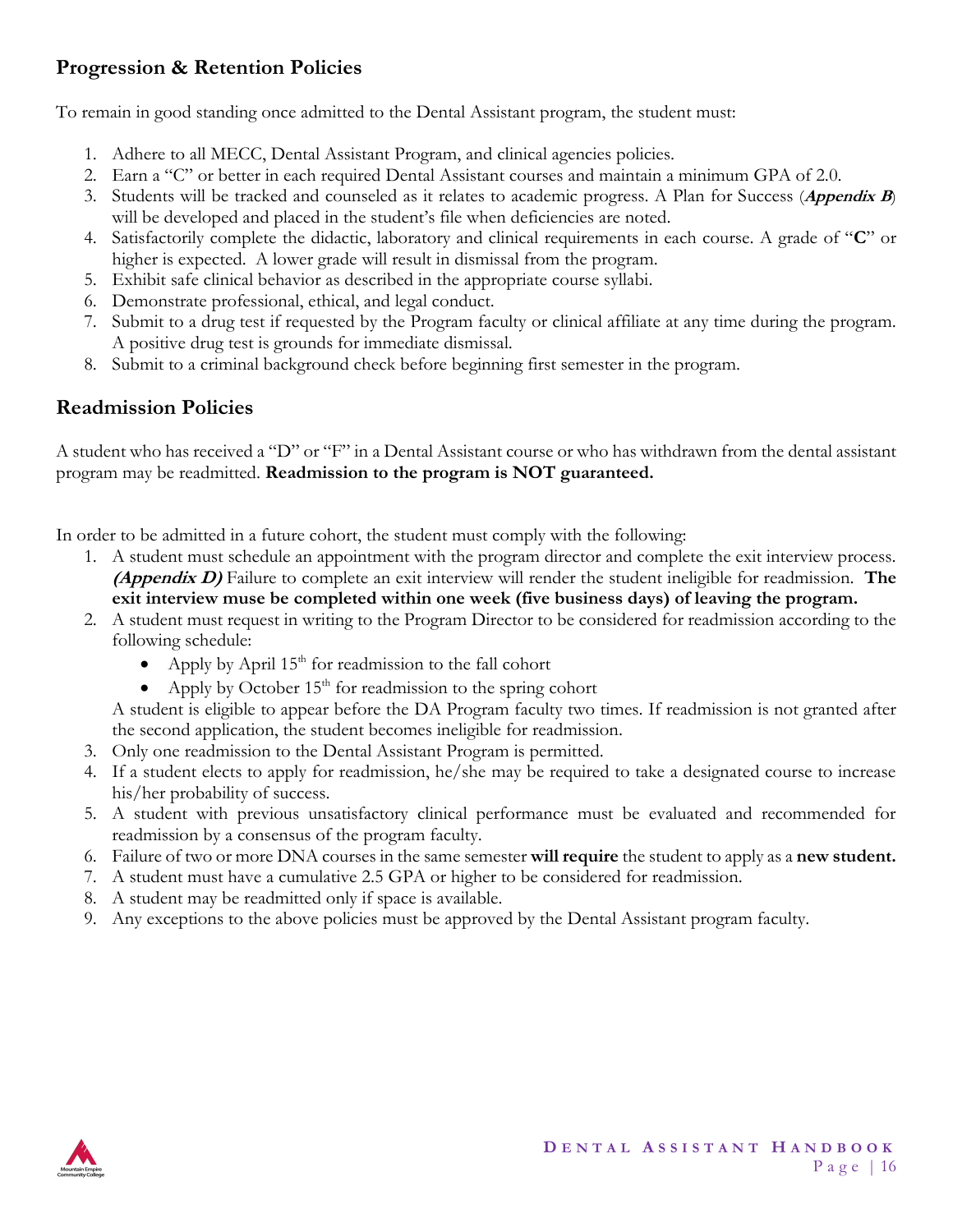#### **1. Faculty Expectations**

#### **Commitment**

Students are expected to dedicate the time and energy necessary to complete successfully all academic assignments and projects, to learn what is required to become a competent Dental Assistant, and to achieve the goals of the Program.

#### **Attendance**

Students are required to attend all scheduled Dental Assistant classes, laboratories, and clinical sessions. Our purpose is to prepare the students for the workforce. There is a direct correlation among class attendance, productivity, and success on the job after graduation. Depending upon the course, attendance and timeliness may be graded. Please refer to your course syllabus for precise details.

When students must miss a class, laboratory, or clinical session, they must contact their instructor *prior* to the absence. Students are responsible for any information taught during their absence, so they should check CANVAS for announcements or consult classmates to get a summary of class. The student should also make an appointment to see the instructor to coordinate any missed lab/clinical time. Frequent absences may result in administrative withdrawal from a class and the termination or reduction of financial assistance (including veterans' benefits).

Excused absences may include a medical excuse (physician's note) or faculty approved excuse (illness, death in the immediate family, hazardous weather, etc). Proof of absence may be required and will be requested by instructor. Missed laboratory or clinical experience must be made up and will be scheduled at the discretion of the Program faculty. **Excessive absences, excused or unexcused, during a semester may result in failure of a class or dismissal from the Program.**

#### **2. Medical/Personal Policies**

As this is a clinical based program, all participants may be potentially exposed to medical radiation, communicable diseases, sharp related injuries, sterilization chemicals, and/or other clinical hazards. All students are strongly encouraged to consult their Primary Care Provider before entering a clinical career. Although physicals are not required by the State Board of Dentistry, MECC students are required to inform the Program Director and Director of Clinical Education of any significant medical changes which may impair their clinical performance or limit participation. The student must submit a **Change in Health Statement** form **(Appendix E)** completed by his/her physician and/or health care provider which verifies that the student is able to continue to attend class and perform activities in the clinical setting. Regardless of health status, the student is required to meet all class and course objectives in order to successfully complete the curriculum.

It is the responsibility of all students to inform DA Program faculty of any change in physical or mental status which may alter basic sensory/mobility functions. In addition, all students are required to adhere to the rules and regulations of the clinical office to which they are assigned. After recovery, it is the student's responsibility to submit a **Fitness for Duty – Return to Classroom and Clinical Courses** form **(Appendix F)** to Program faculty.

Every attempt will be made by Program faculty to accommodate make up days necessary for student success in the clinical area. Every missed clinical day must be made up by the end of the semester prior to or on the last day of scheduled classes before exams begin. **Students who cannot adhere to this timeline will be given preferential admission in the next cohort (assuming they are in good academic standing at time of departure).** 

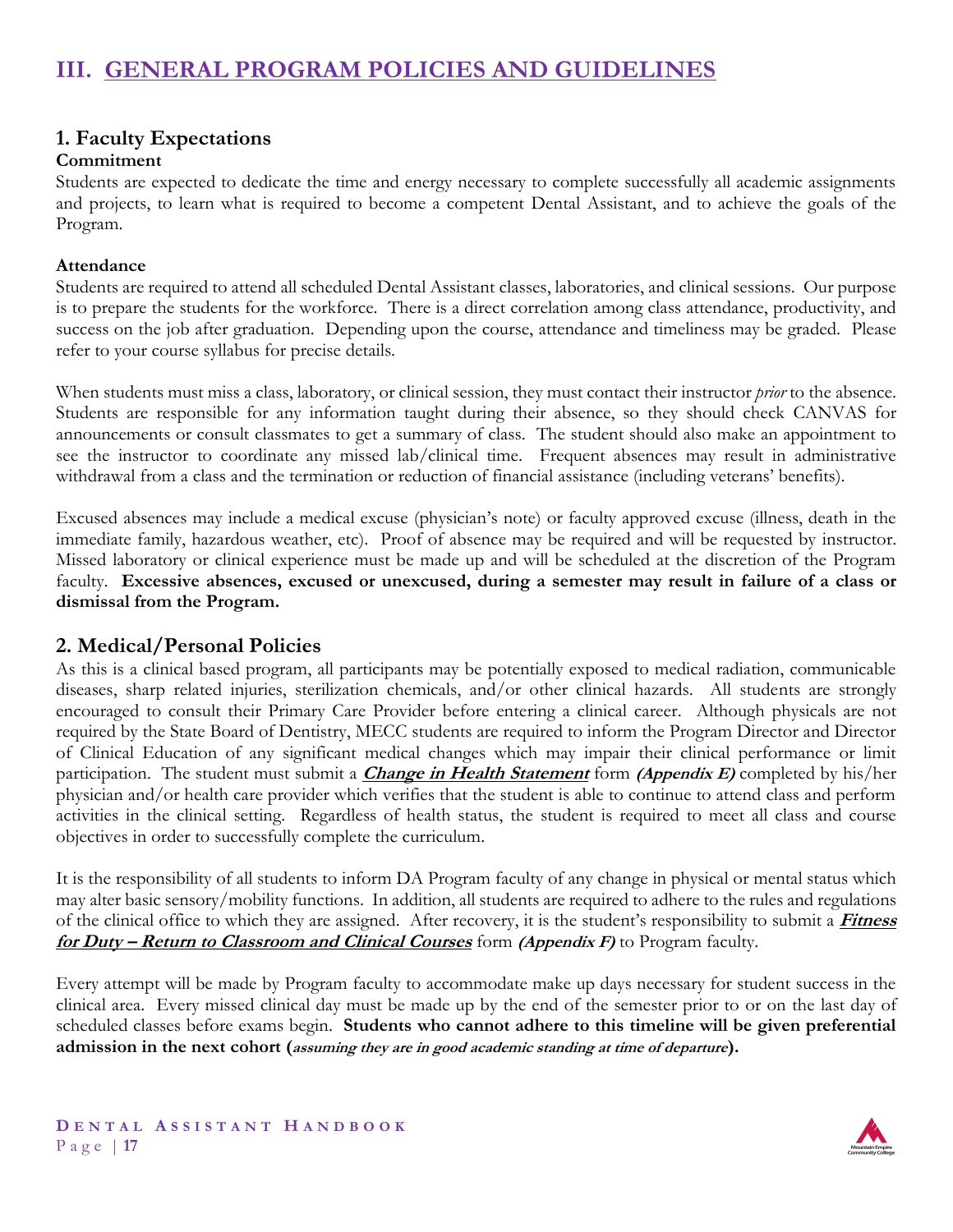#### **Change of Physical Condition or Extended Illness Policy**

Students are required to inform the Program Director of any change of physical condition or extended illness. Prior to returning to the classroom or clinical setting after experiencing an illness, injury, hospitalization, or other circumstance that results in either a physical or psychological limitation(s) or an absence from the program, the student is required to submit to Program faculty a completed **Fitness for Duty – Return to Classroom and Clinical Courses** form **(Appendix F)** from their physician or health care provider.

In the event the physician or health care provider places limitations on the student's ability to perform activities, the student will be restricted accordingly. In addition, the rules and regulations of participating clinical agencies will prevail in determining whether a student who has limitations imposed by their physician or health care provider can participate in the clinical experience.

Every attempt will be made by Program faculty to accommodate make up days necessary for student success in the clinical area. Every missed clinical day must be made up by the end of the semester prior to or on the last day of scheduled classes before exams begin.

#### **Religious Observance Policy**

Students are required to inform the Program Director in writing if you plan to be absent from a class, examination or clinical experience in order to observe a religious holiday. Notification of an impending absence for the purpose of religious observance should be made within the first three (3) days of the semester by emailing a request to the Program Director. The Dental Assistant Program is committed to providing reasonable accommodations for students' sincerely held religious beliefs with regard to examinations and other academic requirements.

#### **3. Schedule/Emergency Policies**

#### **Inclement Weather Policy**

Purpose: To provide a standardized response to a delayed opening, school closing, or severe weather. *\*Note: For weather related changes, please consult MECC's official announcements via college website/email, text alerts, social media sites, and local* 

#### *Procedure:*

#### **I. Delayed Opening/Early Dismissal**

In the case of a delayed opening or early dismissal, students are expected to report to any class that would normally be in session at the time the College is open. Provided below is the altered schedule in the case of severe weather:

| <b>MECC's official class schedule:</b>            |                       |  |  |
|---------------------------------------------------|-----------------------|--|--|
| <b>Normal</b> Class time:                         | <b>Snow Schedule:</b> |  |  |
| $8:15-9:30$                                       | 10:00-11:00           |  |  |
| $9:40-10:55$                                      | 11:05-12:05           |  |  |
| 11:05-12:20                                       | $12:10-1:10$          |  |  |
| $12:50 - 2:05$                                    | 1:45-2:45             |  |  |
| $2:15-3:30$                                       | $2:50-3:50$           |  |  |
| $3:40-4:55$                                       | $3:55 - 4:55$         |  |  |
| 5:00: resume normal schedule for evening classes. |                       |  |  |

#### **Classroom/Laboratory Classes:**



*tv/radio announcements.*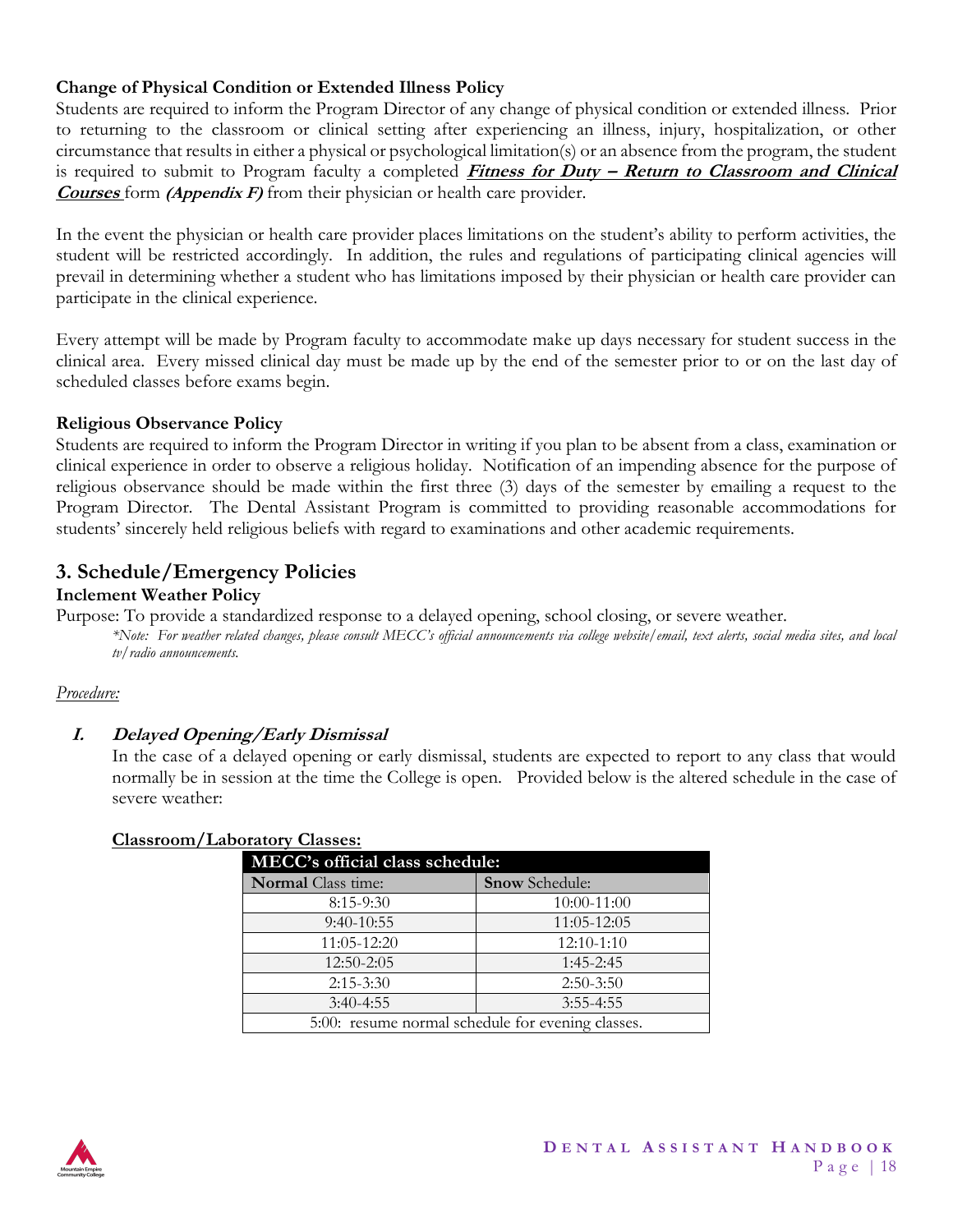#### **Clinical Rotations**

Most clinical sites will not close/delay operation during periods of inclement weather unless conditions are severe enough to endanger employees or patients. Therefore, Dental Assistant Program students are expected to attend clinical as scheduled unless the college is **closed**. Additionally, students may need to leave the clinical site early to avoid hazardous driving conditions that may occur late in the day. The college will announce if the college is closing or if night classes are cancelled.

Because students come from various locations and distances, some of which may be more seriously affected by adverse weather than others, students must always exercise judgment on whether or not it is safe to drive to/from the clinical site. Prudent students should exercise safety because safety is first in all cases. **It is recommended that you call your assigned dental office on rotation days to see if they are open or working on an altered schedule. Please alert the Program Director of any unanticipated schedule changes.**

#### **II. School Closing**

When the College is closed in celebration of a holiday, classes/clinical will not be held. When classes at Mountain Empire Community College are canceled due to inclement weather, students have the option of attending clinicals if weather in their area permits.

- A. Mountain Empire Community College utilizes an electronic emergency notification system called **Text Alerts**. This system will allow students to receive instant notification should an emergency occur on campus. The student receives alerts via email and/or text messaging\* via **Text Alerts**. \*Standard charges for incoming text messages may apply. Please check with your service provider for details.
- B. During unforeseen events, such as inclement weather, the College may employ **Text Alerts** to broadcast pertinent information (such as school closures) and appropriate response. Students should keep their contact information up-to-date via the Portal on the MECC Website homepage as required by the College each semester. Sign up for MECC alerts here: https://www.mecc.edu/textalerts/text-alert-signup/
- C. Students may also check the Mountain Empire Community College website (www.mecc.edu) or social media pages for schedule changes in the event of inclement weather.

#### **4. Professionalism**

#### **Academic Honesty**

Cheating is the giving or receiving of information or material with the intention of wrongfully using it to aid oneself or another student in academic endeavors. The Dental Assistant Program faculty expects honest behavior from students in relation to performing patient care, written examinations, papers, or any other assignment. Students must do their own work; there are no exceptions. Students who plagiarize or cheat in any way risk dismissal from the Dental Assistant Program and expulsion form the college. Cheating on any exam, quiz, lab practical, lab test, or any other type of examination, as well as thoughts, words, or ideas is prohibited. Students are expected to maintain a high level of integrity in their academic pursuits. Academic honesty is essential for maintaining the relationship of trust that is fundamental to the education process. Academic dishonesty is a violation of one of the most basic ethical principles of an academic community. Acts of dishonesty that would subject a student to disciplinary action include, but not limited to the following:

- **Cheating:** Using unauthorized material or help from another person in any work submitted for academic credit.
- **Fabrication:** Inventing information of citations in an academic or clinical exercise.
- **Facilitating Academic Dishonesty:** Providing unauthorized material or information to another person.

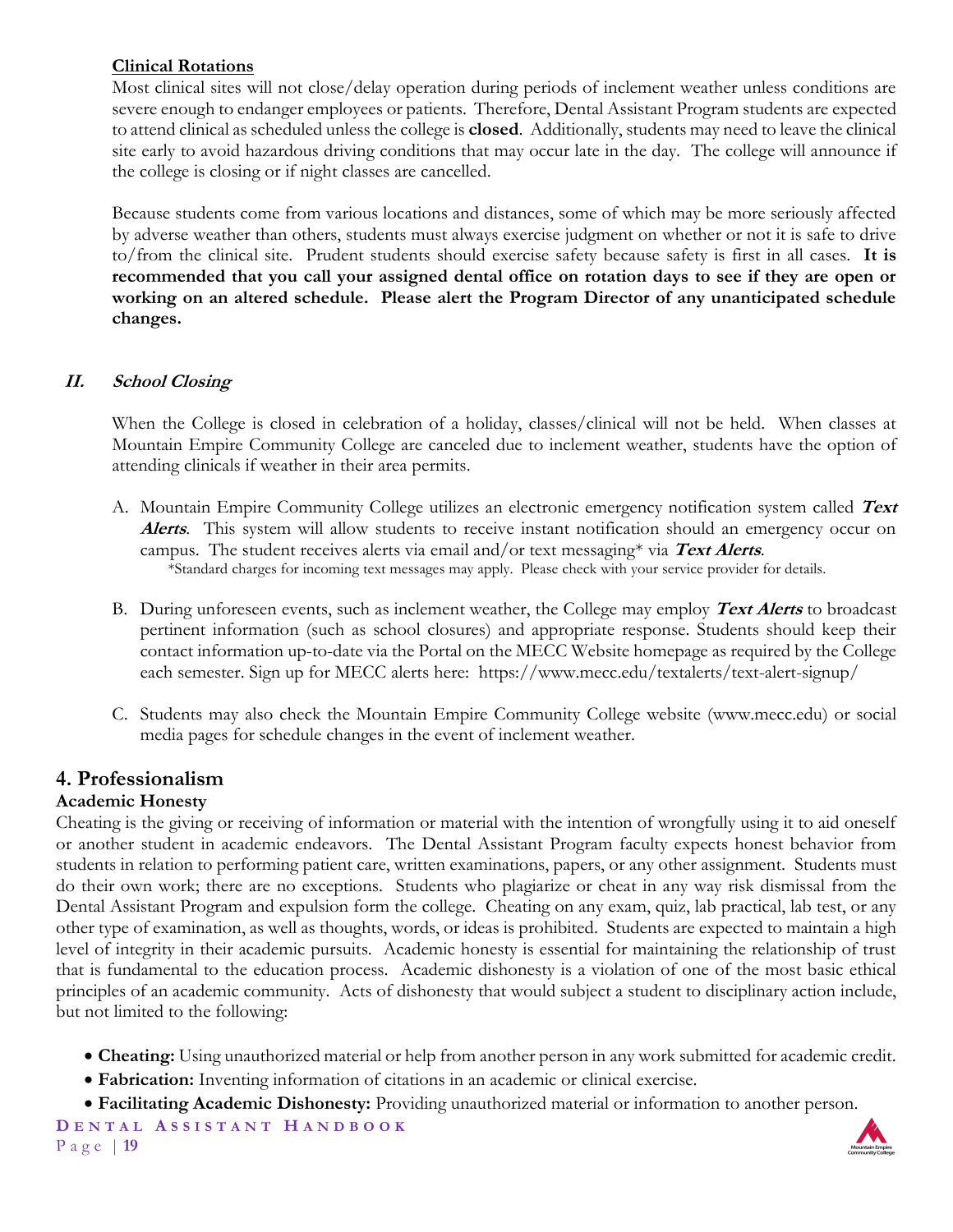- **Plagiarism:** Submitting the work of another person(s) as one's own without acknowledging the correct source.
- **Unauthorized Examination Behavior:** Conversing with another individual. Passing or receiving material to or form another person, accessing electron media such as cell phones, tablets, or laptop PCs, or temporarily leaving an examination site to visit an unauthorized site.

#### **Professional Demeanor**

**Students must function as professionals in the academic and healthcare setting.** Students are expected to project a professional image, including appearance, confidence, respect, courtesy, self-control, initiative, dependability, reliability, honesty, punctuality, and responsibility. Students must demonstrate accountability for patient care by functioning within legal and ethical limits. Failure to comply within these limits may result in immediate dismissal from the Dental Assistant Program.

#### **7 Rules of Professional Conduct**

- 1. Always be polite to patients. Regardless of the circumstances.
- 2. Do not discuss the patient's ailments with him/her.
- 3. Do not discuss the respective merits of various forms of treatment.
- 4. Never prescribe or diagnose.
- 5. Do not discuss the patient's dentist or any other provider with the patient.
- 6. Keep accurate records of patients and procedures.
- 7. Be alert to hazards.

#### **Student Code of Conduct**

The Student Code of Conduct (found in the Mountain Empire Community College Student Handbook) contains the rules and policies that are followed by the Health Science Department with regard to student behavior. In addition to MECC policies, the Dental Assistant Program has behavioral policies that will be enforced. Failure to abide by these policies is grounds for disciplinary action. These policies include, but are not limited to, the following:

- Inappropriate dress
- Tardiness or absenteeism
- Failure to demonstrate safe performance of procedures
- Breeching confidentiality (HIPAA)
- Unprofessional behavior
- Inappropriate use of handheld electronic devices

#### **Procedure:**

- 1. When it is deemed a student has violated the student code of conduct, the following procedures will apply depending on the step appropriate for the situation.
	- a. Oral reprimand by program faculty **Anecdote will be placed in the student's file.**
	- b. Written reprimand by program faculty **Written Warning will be issued, subsequently placing the student on probation. While on probation, the student may continue clinicals, and he or she will be reassessed as indicated during the probationary period. (Appendix A)**
	- c. Dismissal from the Dental Assistant Program **Written notification is required.**
- 2. At any step, except with an oral reprimand, written communication shall state what behavior is inappropriate, the behavior expected, and the consequences of a failure to correct.
- 3. Any violations of the proper clinical conduct may result in immediate dismissal from the Dental Assistant Program without steps 1 or 2 occurring.

Typically, probation will last for the duration of the semester. Failure to adhere to Dental Assistant Program policies or protocol after receiving probation **will** subject the student to dismissal from the program. Probation may affect grading in the clinical course.

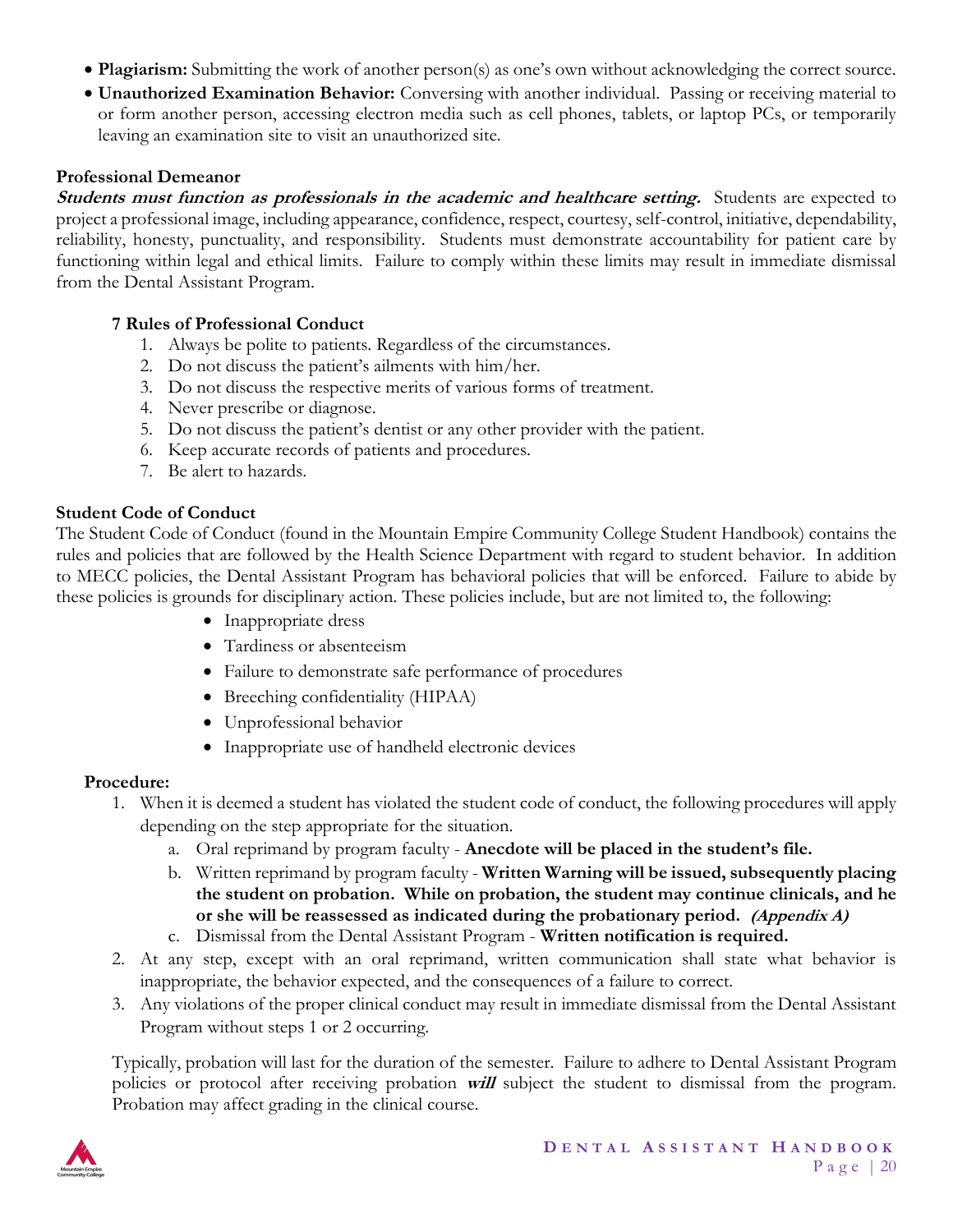#### **Student Responsibilities**

It is the student's responsibility to know and comply with all MECC and Dental Assistant Program guidelines and policies in addition to all pertinent clinical facility policies and procedures as they may apply. It is the student's responsibility to have access to the Internet (Canvas and e-mail), and to check those resources daily.

#### **Student Email**

Students need to be familiar with using their MECC student email account. College faculty and other administrative personnel at MECC will use students' email as a method of communicating with students. MECC personnel cannot reply to emails from other sources such as Gmail, Yahoo, or other personal email accounts once you are a student and enrolled in classes. If you need assistance with student email, please contact MECC HelpDesk for help or further assistance.

#### **Employment Policy**

Students who are employed while enrolled in the Dental Assistant Program may not use work-related excuses as an excuse for not meeting the objectives for the Program. A students' employment should not interfere with assigned class or clinical schedules. We discourage working night shifts prior to class or clinical days. Students should arrange their work schedule so that it in no way interferes with class or clinical time. Failure to attend a scheduled class or clinical due to work is considered an unexcused absence. Noncompliance will jeopardize a student's success within the Dental Assistant Program. Additionally, a student must not identify himself or herself as a MECC Dental Assistant Student when working as an employee in a clinical agency.

Please be aware that students may be asked to attend a variety of seminars, labs, or other educational experiences that may not be in the Dental Assistant Program schedule. It is the responsibility of the student to work with their instructor and/or employer to attend required educational experiences.

#### **Illegal Substance Policy**

Students or employees within a Virginia Community College shall not possess, sell, use, manufacture, give away or otherwise distribute illegal substances including drugs or alcohol while attending college or college related activities (including clinical experiences). Students or employees who violate this policy shall have college charges processed against them in the normal manner of due process provided by college rules. Further, students or employees who violate this policy shall have committed a criminal offense, and the college shall notify the appropriate agency of the Commonwealth of Virginia, country or city government for investigation and, if warranted, prosecution.

#### **Childcare**

Students are responsible for making childcare arrangements for their children while they attend class, laboratory, or clinical rotations. Children are never allowed to attend class, lab, or clinical with the parent. Some clinical rotations may begin early in the morning or go late into the evening. Students with dependent children must prepare in advance.

#### **5. Program Facilities and Services**

#### **Program Offices**

Faculty in the Dental Assistant Program have assigned offices and scheduled office hours. The Program Director's office is in the Center for Workforce and Innovation of Appalachia (CWIA), Office 123. Support staff may be found in the Health Science Department in Phillips-Taylor Hall, located on MECC's main campus.

#### **Faculty Office Hours**

Faculty in the Dental Assistant Program have ten (10) office hours per week. These hours are posted outside the faculty's office door, in course syllabi, and on Canvas. The purpose of this time is to be available to work with individual students on their academic or occupational problems/questions. Appointments can also be arranged for student-faculty conferences at times other than posted office hours if needed.

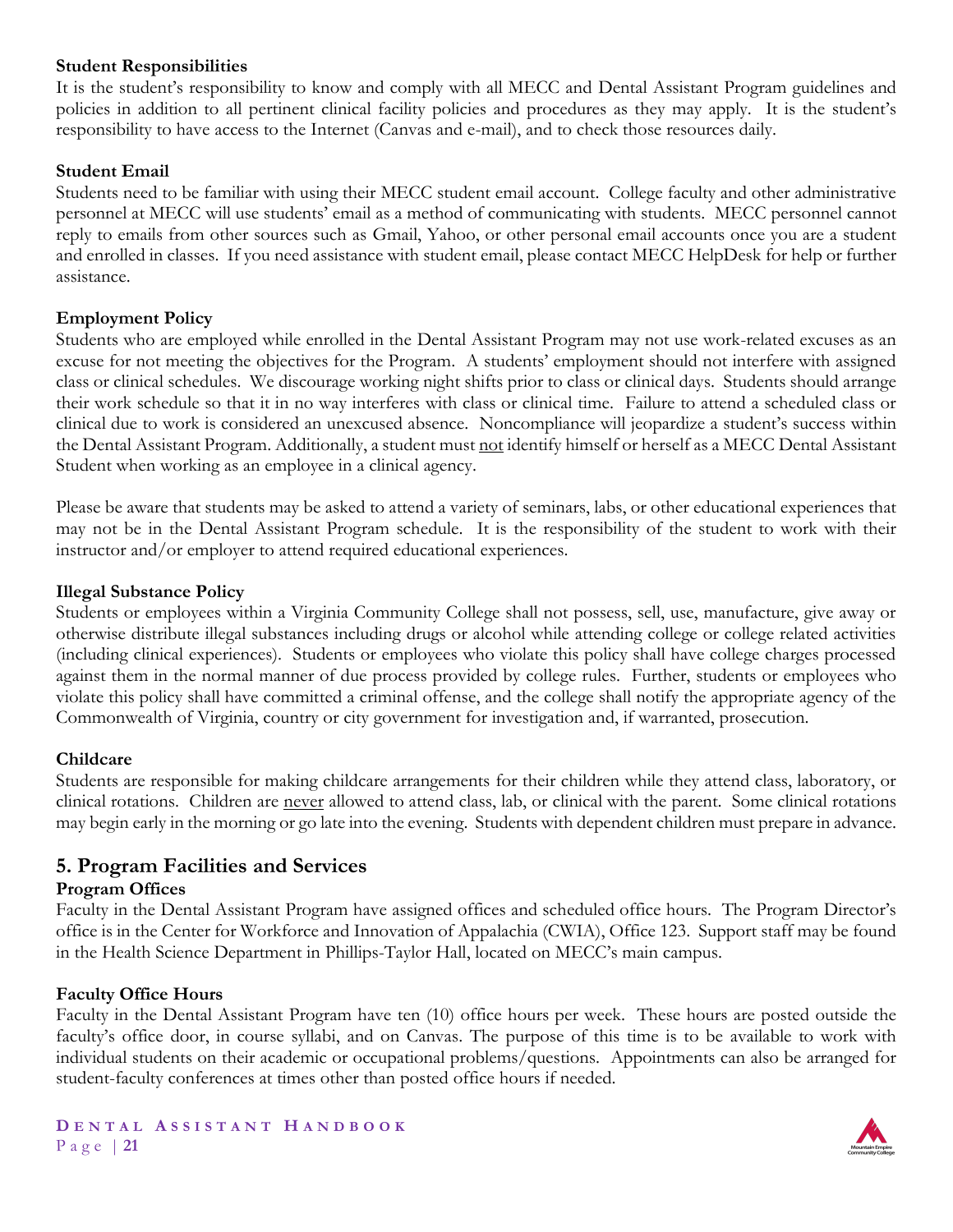#### **Educational Facilities**

The Dental Assistant Program classroom and laboratory are all located within the Center for Workforce and Innovation of Appalachia (CWIA). The Program utilizes the College's extensive library and clinical facilities' libraries to provide a wide variety of professional reference material and journals. Students also have access to other college library material through internet database access with the Virginia Community College System (VCCS).

#### **Academic Advising / Guidance and Counseling**

Each student will be advised by program faculty for assisting with academic progress and concerns. The advisor will authorize all course work the student plans to take and will provide guidance for future course requirements and career development.

As a service to students, the college provides the services of professional counselors in addition to faculty advisors in each instructional program. These counselors can assist students in making realistic decisions regarding vocational, educational, and personal/social plans. Students have a variety of resources available to them through both the Career Center and the Student Services Center of the College.

#### **GAIN Program**

A federally funded program helps all students adjust to college life and achieve academic success. This includes tutoring (live and online), study skills, mentoring, career development, transfer assistance, and information/referrals. Please email Tina Cupp, tcupp@mecc.edu for more information about the GAIN Program. There is online tutoring available also through **Tutor.com**. Please email Susan Kennedy, skennedy@mecc.edu for more information.

#### **Phones**

Students are not allowed personal use of the telephones in the Dental Assistant Program offices. Cell phones may not be used during classroom, laboratory, or clinical instruction. **Phones should not be taken to rotation sites and used in a clinical setting.** During rotations, students should leave their phones in their vehicle, or turned off and kept in a locked office/break room. **If a student is on a phone in the clinic, it will negatively impact the clinical grades, and repeated offenses can lead to program failure or dismissal.**

\*Please note that all students need to have a current, working phone number on file with the College in case of emergencies. If contact information changes, students are asked to update it as soon as possible.

#### **Name Badge/Student ID**

All students must obtain a Mountain Empire Community College picture I.D. and have it available while on campus or at a MECC sponsored function. Dental Assistant Program students are also required to wear a magnetic program I.D. badge while in the clinical facilities. These are available free of charge in the MECC bookstore, but there may be a fee for replacement badges that were lost or damaged.

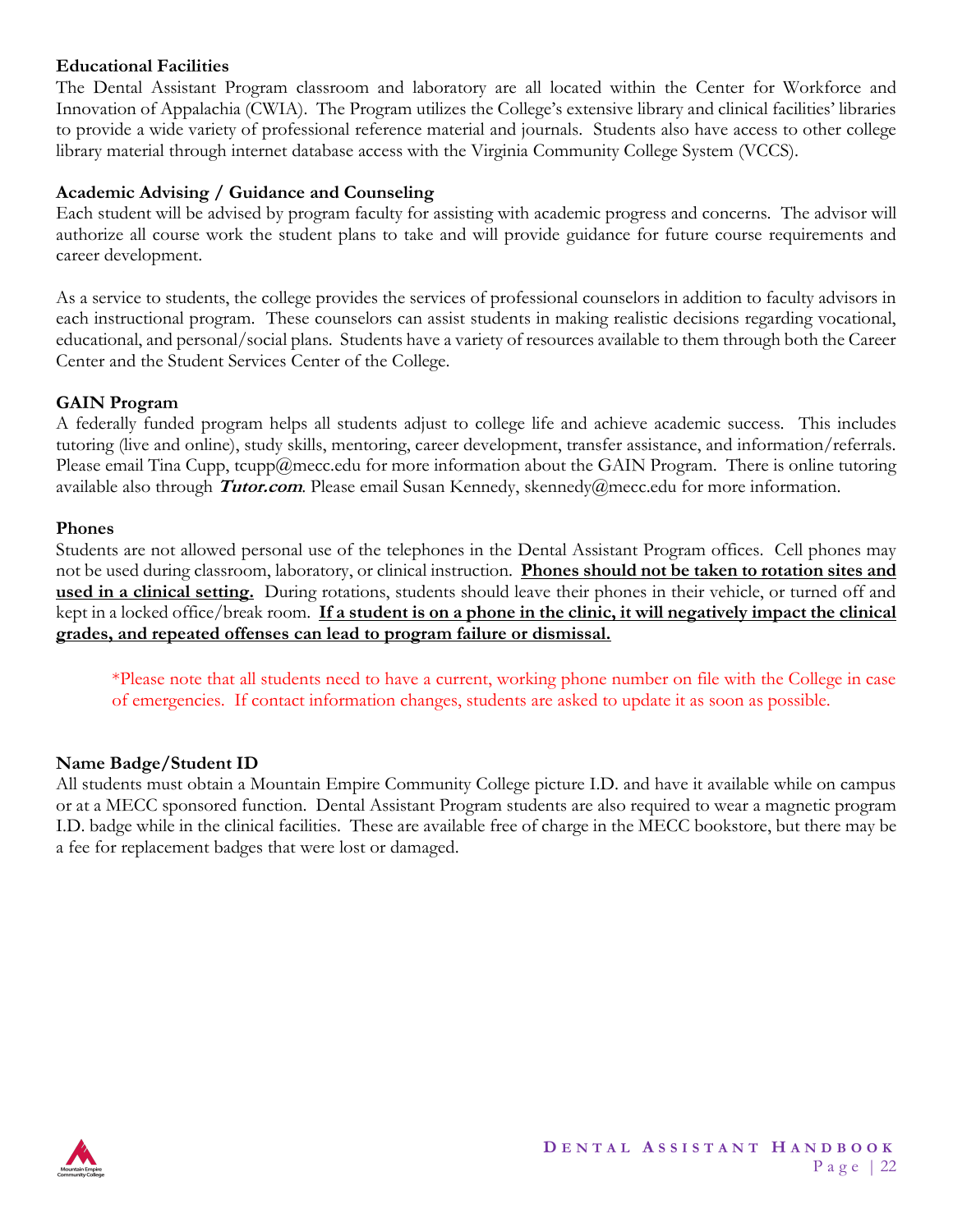### **IV. ACADEMIC POLICIES AND GUIDELINES**

#### **General Academic Policies**

#### **Please note: Program academic policies apply to all students and faculty regardless of location**

#### **Class/Laboratory Hours**

The Dental Assistant Program utilizes teaching strategies, such as lecture, laboratory practice, observational experiences, clinical experiences, independent study, and seminars. Any schedule changes will be announced and posted online.

#### **Clinical Hours**

Clinical rotations are arranged through MECC with local dental offices. These assigned clinical rotations may occur either at the beginning, end, or throughout the semester. Students will rotate through area clinics, and adhere to the private office's time schedules. Some doctors will close on certain days or offer alternative schedules (i.e. open late, stay late) to accommodate patients' needs. **It is the student's responsibility to confirm the weekly office schedule with the assigned clinic**. Students are expected to provide their own transportation to all clinical training sites.

#### **Classroom/Laboratory Conduct Policy**

Dental Assistant courses will be conducted in an orderly and professional manner. Both instructors and students will attend classes, be on time, and be prepared. The instructor facilitates the learning process and determines both the selection of subject matter and learning style. Students are expected to contribute to the discussions in class. When there is a question or concern about subject content, the student may further discuss concerns with the instructor *outside* of class time. Students are asked to be mindful of the classroom learning objectives for that day and not prolong discussions in class.

#### **Classroom/Laboratory Dress Code**

- For safety purposes, closed-toe shoes are to be worn in clinical and laboratory classes.
- Midriff/cropped shirts, halters, see-through/mesh garments, backless blouses/dresses shall not be worn.
- Hats or caps shall not be worn in the classroom or laboratory.
- Sunglasses are not to be worn in the classroom or laboratory unless prescribed by a physician and documentation provided to the instructor prior to class time.
- Garments that display or suggest sexually themed, violent, vulgar, or drug-related wording or graphics or that provoke or may tend to provoke violence or disruption in the school shall not be worn.
- Clothes and shoes/sandals must be clean and neat.
- Scrubs are not needed in class, unless an announcement is made by the instructor. Uniforms should be worn during all clinical rotations.

#### **Examination/Test Policy**

Exams/Tests will consist of multiple choice, matching, true-false, short answers, or fill in the blank. They may online utilizing Canvas or given as a practical examination in person. Exam formats may vary between instructor, so consult your course syllabi for specific information. A score of 70 or above is considered passing for each course.

*Absences on Exam/Test Day:* If a student is absent on the day of an exam/test, the faculty member administering the exam must be notified by the student themselves by phone or email at least 1 day prior to testing. If an emergency arises that does not provide advance notice, the student should still attempt to contact the professor before the examination period. Upon return to class, proof of emergency/absence will be required before testing will be allowed. **Exams that are not taken on the scheduled day must be made-up within the week, and arrangements must** 

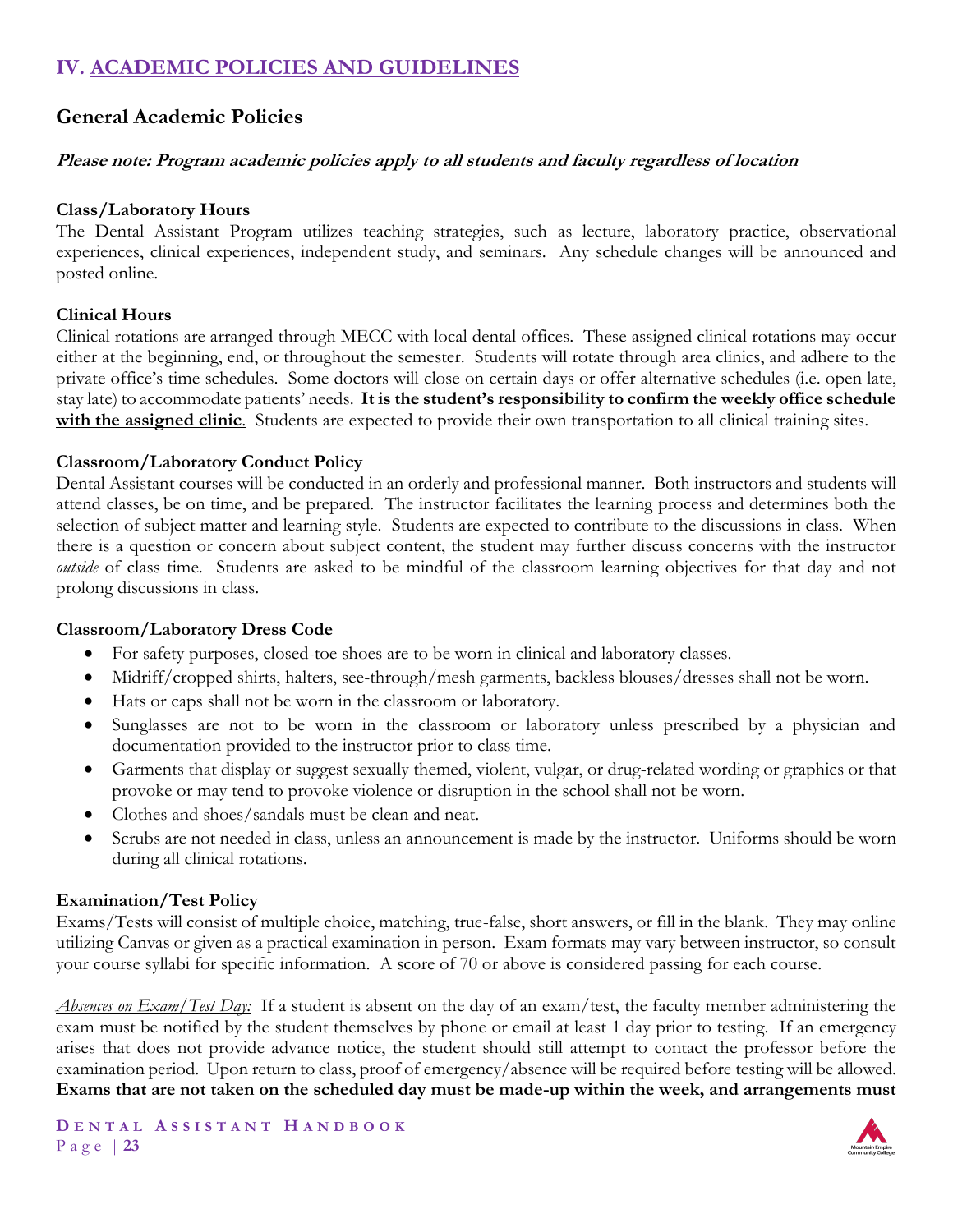#### **be made with the instructor. Failure to make-up exams/assignments will result in an automatic zero (0) for that objective. Students may be referred to the MECC Testing Center for any make-up assignments.**

#### **Grading Policy**

In the Dental Assistant Program, each student is evaluated on a wide range of items, including comprehension of material, lab practical(s), clinical skill(s), and professionalism. Each syllabus will have the specific requirements or grade scale for that particular course.

The Dental Assistant Program uses the following academic grading system:

 $A = 90 - 100$  (*Excellent*)  $B = 80 - 89.9$  (*Good*)  $C = 70 - 79.9$  (*Average*)  $D = 60 - 69.9$  (*failing in the DA Program*)  $F = 0 - 59.9$  (*failing in the DA Program*)

This grade scale is based off similar national and regional board examinations in the dental field. A point system equivalent to the above scores and letter grade will be used in all DNA courses. **A grade of "C" is required for passing in all DNA courses.** Students may not enroll in the next dental course until they have successfully passed the previous course(s) including general electives.

#### **Examination/Test Grades**

Examination/Test results will be given to students by course faculty, who will review all scores for accuracy and make necessary revisions or adjustments. Students will have seven (7) days to address grading concerns with Dental Assistant Program faculty. **All scores will be posted to Canvas - NO test scores or grades will be given over the telephone or email.**

#### **Curriculum Changes**

In order to keep the Dental Assistant Program current, and congruent with the College's general education requirements, it may be necessary to make curriculum changes on occasion. Program faculty will keep students informed of changes as they occur, as well as the effects those changes will have on students currently enrolled in the Dental Assistant program. All syllabi are subject to change at the discretion of the instructor to more fully meet course objectives.

#### **Transportation**

Students are responsible for providing their own transportation to all educational areas. Please be aware of parking information provided for MECC and any clinical affiliate.

#### **Student Success Plan**

A student success plan is facilitated to keep students informed of progress when performance requires alteration. Implementation would be indicated when classroom, laboratory or clinical behaviors place the student at risk.

- Quality care and safe practice are goals of the Dental Assistant faculty. When student behavior requires attention, a written Student Success Plan is implemented. **(Appendix B)** The areas that require attention include, but not limited to: classroom achievement, attendance/tardiness, clinical performance that does not meet minimal criteria, or irresponsible behaviors.
- Success plan will be signed and dated by all involved parties. Student success plans will be placed in the student's file.

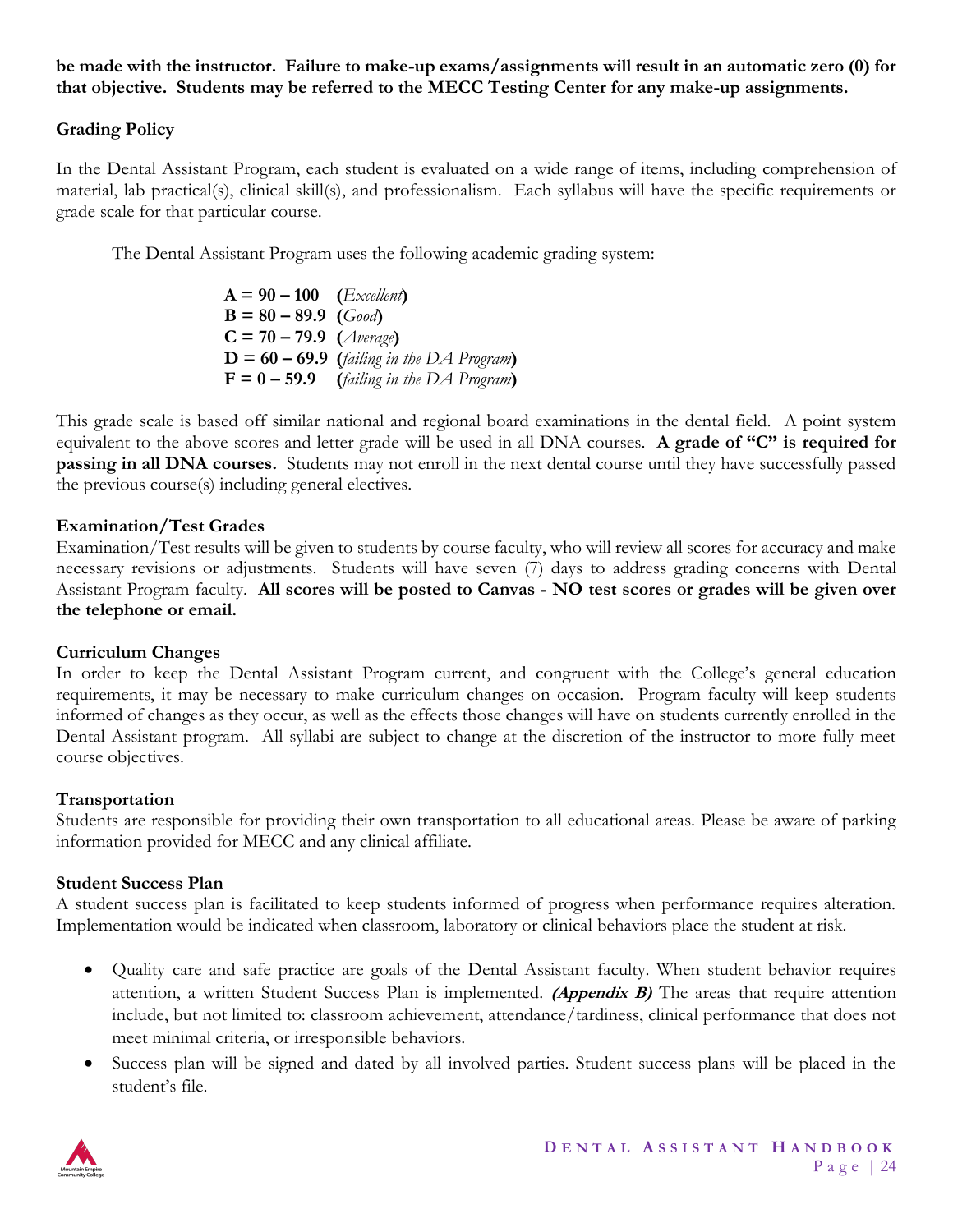#### **Core Performance Standards\* for Admission and Progression through the Dental Assistant Program**

In addition to the Dental Assistant program's admission requirements, MECC's Health Science Department sets forth eligibility requirements by citing the core performance standards. The standards set forth cognitive, sensory, affective and psychomotor performance requirements for every student. Each core performance standard is accompanied by examples of activities dental assistant students and professionals are required to perform while executing patient care. Students must be able to demonstrate satisfactory application of these core performance standards in classroom, clinical, and laboratory settings, with or without reasonable accommodations, during the course of the program.

| Requirement                       | <b>Performance Standard</b>                                                                                                                                                                                                                             | <b>Examples</b>                                                                                                                                                                                                                                                      |
|-----------------------------------|---------------------------------------------------------------------------------------------------------------------------------------------------------------------------------------------------------------------------------------------------------|----------------------------------------------------------------------------------------------------------------------------------------------------------------------------------------------------------------------------------------------------------------------|
| <b>Critical Thinking</b>          | Critical thinking ability sufficient for<br>clinical judgment and delivery of<br>safe patient care                                                                                                                                                      | Identify cause and effect relationships in<br>clinical situations; evaluate effectiveness of<br>interventions; prioritize clinical tasks and solve<br>problems, specifically emergency situations<br>which may require fast action.                                  |
| <b>Quantitative Literacy</b>      | Quantitative literacy sufficient for<br>clinical judgment and delivery of<br>safe patient care                                                                                                                                                          | Ability to take measurements; perform<br>arithmetic and numerical operations (such as is<br>necessary for calculating dental material<br>quantities or ratios); read and record graphical<br>displays of scientific and real-time physiologic<br>data                |
| <b>Professional Relationships</b> | Interpersonal and emotional skills<br>sufficient for professional<br>interactions with individuals,<br>families, and groups from a variety<br>of social, emotional, cultural, and<br>intellectual backgrounds                                           | Establish rapport with patients and colleagues;<br>ability to engage in conflict resolution,<br>demonstrate peer accountability; adapt to<br>changing environments/stressors; perform<br>multiple responsibilities concurrently; establish<br>therapeutic boundaries |
| Communication                     | Ability for professional interactions<br>with others in verbal, non-verbal,<br>and written form                                                                                                                                                         | Explain treatment procedures; initiate oral-<br>health teaching; document and interpret clinical<br>actions and patient responses; ability to<br>interpret common non-verbal expressions<br>indicating pain, discomfort, anxiety, and other<br>behavioral states     |
| Mobility/Endurance                | Physical abilities sufficient for<br>movement from room to room and<br>in small spaces; ability to execute<br>movements required to provide care<br>and treatment to clients in all health<br>settings including functioning in<br>emergency situations | Move around in clinical operatories, work<br>spaces, and treatment areas; administer<br>cardiopulmonary resuscitation (CPR); walk<br>and/or stand for prolonged periods                                                                                              |
| <b>Motor Skills</b>               | Gross and fine motor abilities<br>sufficient for providing safe,<br>effective patient care                                                                                                                                                              | Ability to bend, squat, kneel, climb stairs, push,<br>pull, reach for extended periods; calibrate and<br>use clinical dental equipment; manipulate small<br>machines and/or containers such as syringes,<br>vials, and dental materials                              |

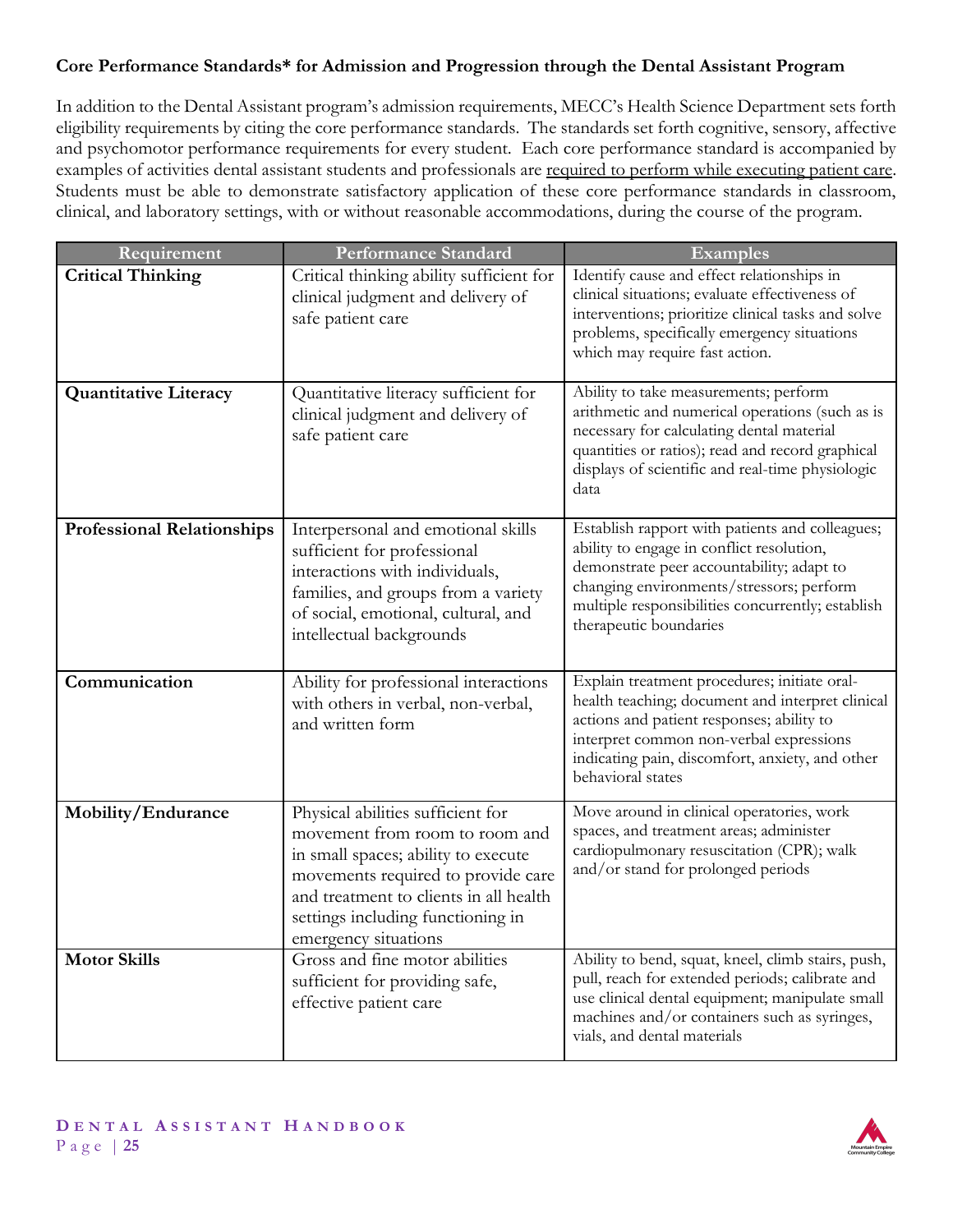| Hearing              | Auditory ability sufficient for<br>monitoring and assessing health<br>needs              | Ability to hear alarms and other emergency<br>signals, normal speaking level sounds, cries for<br>help, and auscultatory sounds on assessment                                                                                                                                                                          |
|----------------------|------------------------------------------------------------------------------------------|------------------------------------------------------------------------------------------------------------------------------------------------------------------------------------------------------------------------------------------------------------------------------------------------------------------------|
| <b>Visual</b>        | Visual ability sufficient for<br>observation and assessment<br>necessary in patient care | Ability to observe patient's condition and<br>responses to treatments; ability to discern<br>colors and changes in color shading; ability to<br>read handwritten and printed data such as<br>orders or medication labels; ability to read<br>chart content and interpret data correctly by<br>clearly viewing monitors |
| <b>Tactile Sense</b> | Tactile ability sufficient for physical<br>assessment                                    | Ability to sufficiently perform physical<br>assessments including pulses, changes in skin<br>temperature, and anatomical appearance                                                                                                                                                                                    |

 *\*Adapted from MECC Nursing program and Southern Regional Education Board (SREB) Council on Collegiate Education for Nursing*

#### **Student Accommodations Statement**

The Dental Assistant program is committed to the policies set forth by the Virginia Community College System regarding disabilities and reasonable accommodations. If you require special services or accommodations, you should visit the Disability Services web page (https://www.mecc.edu/disabilityservices/) and contact the Disability Services Counselor for an appointment at least 2 weeks prior to the beginning of classes. Your success is contingent upon your ability to fulfill the core performance standards of the program with or without reasonable accommodations.

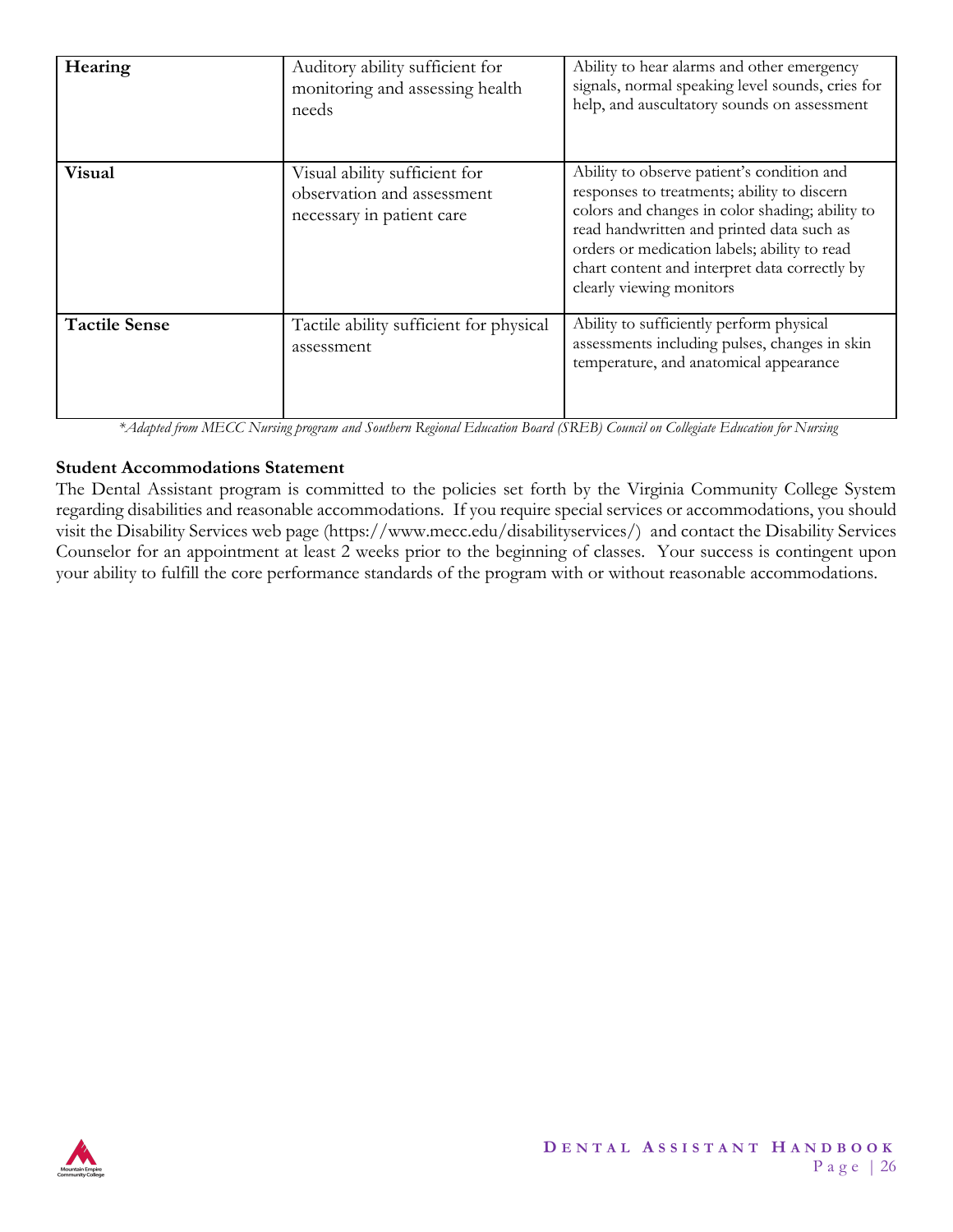# **V. CLINICAL INFORMATION / POLICIES**

The preparation of clinically competent Dental Assistants is the primary goal of Mountain Empire Community College's Dental Assistant Program. One of the necessary experiences of competence is the ability of the student to participate in an array of clinical procedures in a safe, effective, and efficient manner. Through the clinical experience, students are offered the opportunity to enhance their clinical performance.

#### **All clinical and/or class traveling is the responsibility of the student. MECC does not provide the student with a travel allowance.**

#### **What are Clinicals or Rotations?**

As you begin the first semester, you will embark on an experience unique to any other in your education. This experience is called coordinated practice or "clinical."

Clinicals provide an opportunity for you to become involved in the direct observation of the patient. It also affords you with "hands on" experience in patient care. This is the time when you must take the skills you have learned in the laboratory and apply them in a clinical setting. You will not only be responsible to the patient, but also to every member of the dental office. From the first day of your rotation, you become an integral part of that team. An experienced, knowledgeable clinical preceptor whose role is to provide you with guidance and direction during this unique education experience will supervise your actions.

The process of becoming a dynamic, skilled dental assistant is expansive. Do not expect to master these tasks during your first clinical exposure. Have patience with yourself, even if it feels overwhelming. More importantly, learn from each mistake and grow with each experience. Your assigned dental office is excited to host you, so take advantage of this opportunity and ask to participate or observe office practices whenever possible and appropriate.

#### **Goals of the Clinical Experience**

- 1. To give the student the opportunity to develop task-related skills and techniques learned in the classroom setting while working in the actual clinical environment.
- 2. To provide an opportunity for the student to integrate learned theory with clinical practice, enabling the student to problem-solve, and assist the clinical providers in dental procedures.
- 3. To afford the student the opportunity to develop professional responsibility and ethical decision making.
- 4. To expose the student to a wide variety of clinical experiences and settings.

**It is important to note that Dental Assistants are NOT treatment providers. Although they are integral parts of the dental team, students or working assistants cannot diagnose, prescribe, or conduct procedures of any type.** Should a student perform outside of the scope of practice, the student may be removed from the clinical rotation and released from the Dental Assistant Program.

#### **Program and Student Clinical Expectations**

#### **The Program expects students to:**

- 1. Take responsibility for your own learning.
- 2. Be respectful and courteous to your preceptor, patients, peers, and other clinic employees.
- 3. Attend the full clinical day and arrive on time.
- 4. Follow the policies of the clinical affiliate that you are rotating in.
- 5. Evaluate both positive and negative experiences during observations.
- 6. Question dentists and other office professionals.
- 7. Utilize your time to maximize learning experiences.

**D E N T A L A S S I S T A N T H A N D B O O K** P a g e | **27**

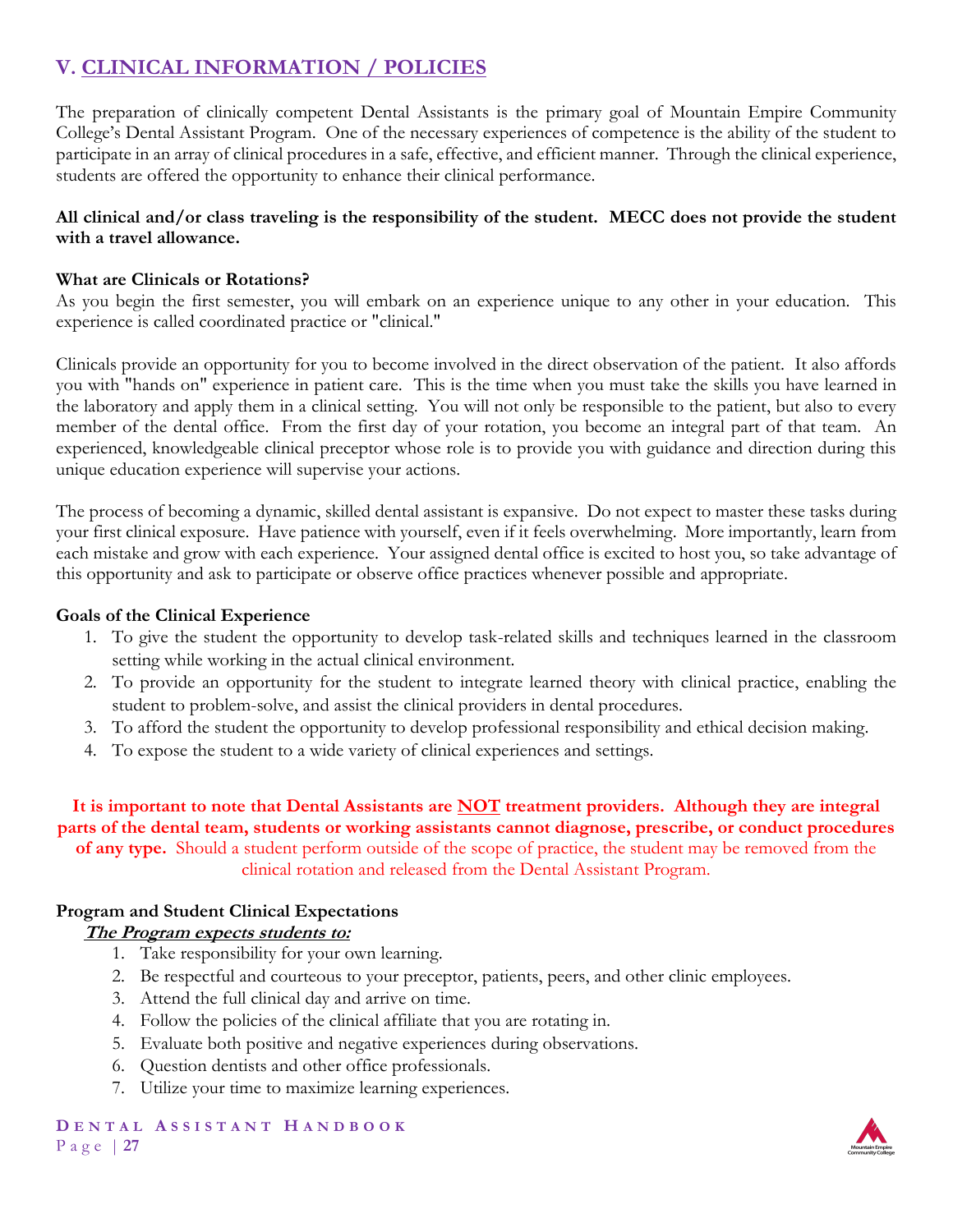- 8. Maintain an enthusiastic and positive attitude!
- 9. Sign into MECC Canvas to check for announcements every day you are in clinical.
- 10. Be evaluated, critiqued, and graded by your clinical preceptors.

#### **As a student you can expect:**

- 1. To be treated with respect by preceptors.
- 2. To be given specific assignments or tasks.
- 3. To be evaluated.
- 4. To be observed and questioned by preceptors, staff, and dentists.
- 5. To become proficient in assisting.
- 6. To have the clinical activities form validated by your preceptor

*Please remember*, students enrolled in programmatic clinical rotations shall not receive any form of remuneration in exchange for their work. In addition, students shall not be substituted for paid staff in the absence of appropriate personnel during clinical rotations.

#### You are the only one who can take advantage of the clinical opportunity. **WHAT YOU GET OUT OF YOUR CLINICAL ROTATION IS IN DIRECT PROPORTION TO THE ENERGY YOU PUT INTO IT.**

#### **Clinical Instructor/Preceptor Role**

Clinical preceptors are responsible for teaching students in the day to day application of dental care and office maintenance. The clinical instructor supervises, counsels, and evaluates the student's clinical competencies while they are rotating through their clinical affiliate.

The clinical instructor will assign students to a clinical area that will enable the student to meet the defined learner objectives. The clinical instructor will evaluate the student on successful completion of a clinical skill and the associated professional behavior(s) required of that skill. It is the clinical instructor's job to evaluate fairly and impartially. This may mean that a student may be required to perform the clinical evaluation several times to meet the minimal acceptance passing score for that skill. This should not be looked at as punishment, but necessary remediation.

#### **Scheduled Clinical Hours**

The clinical schedule will vary between various offices. Students are expected to conform to the office schedule, no matter the circumstances. Special requests cannot be honored. Clinical rotations are selected based on the availability of the clinical site as well as the ability to meet course objectives.

#### **Clinical Attendance and Tardiness Policy**

Due to limited time in the clinical area, students must attend and perform at an acceptable level in the clinical area. Absences will deny the student opportunities needed to acquire skills necessary to meet minimum standards. Therefore, clinical assignments require 100% attendance. If a student finds it unavoidable to be tardy or absent from any assigned clinical experience, then the student must contact the Dental Assistant Program Director plus their assigned dental office with an explanation at least one (1) hour prior to the start of the assigned clinical shift.

**Failure to notify the Program Director or their designee of an absence/tardiness is considered unprofessional conduct. Students may be dismissed from the program for no call/no show in the clinical setting.**

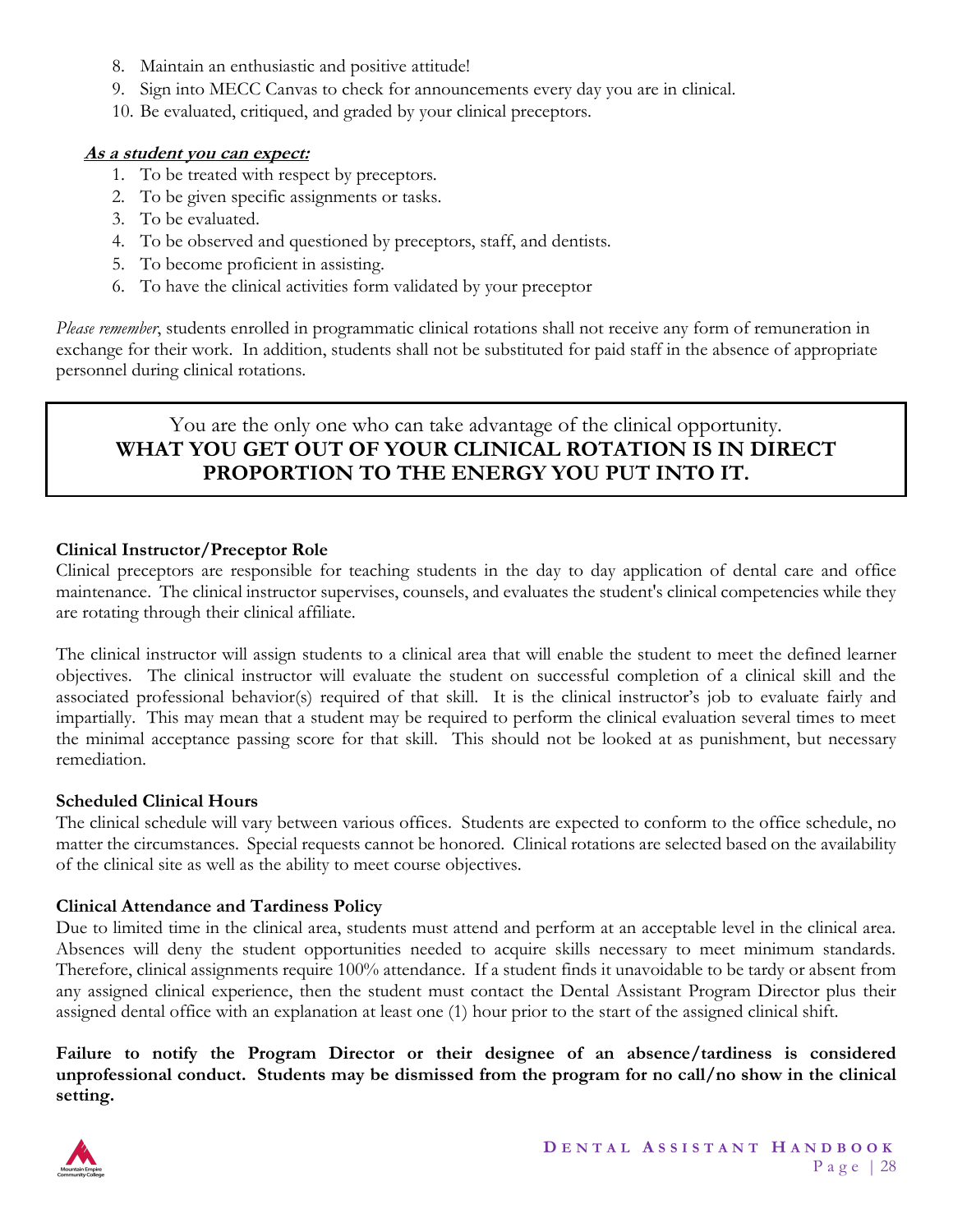The *only* absences that will be excused are the following:

- The student or immediate family member is ill, and the student has notified the Program Director at least one (1) hour prior to the start of clinical assignment.
- The student is hospitalized or very sick (acutely ill and under a doctor's care). A routine (non-emergency) office visit is not a valid excuse.
	- \*Please make all routine doctors' appointments on non-clinical days before or after your scheduled rotation.
- The student is in court.
- The death of an immediate family member occurs.

#### **NOTE: Evidence, such as a doctor's excuse or legal document, may be requested to validate the absence.**

#### **Procedure for Notification of Absence or Tardiness**

1. Contact the Program Director by email or phone concerning the tardiness or absence. If a student is aware of an absence hours or days in advance of scheduled clinical time, please notify the Director of the conflict as soon as possible.

#### **Clinical Make-up Policy**

All **excused** absences must be made up by the last day of class unless extenuating circumstances exist. If a student has not completed any and all make-up time prior to the deadline, then the student will receive a letter grade of "F" for the clinical course involved and will be dismissed from the Dental Assistant Program. All clinical make-up time must be approved by the Program Director and the host office **prior** to any day(s) being made up. Missed clinical time will be made up on a designated day to be scheduled at the discretion of the Director of Clinical Education, at a designated facility that may be different from the assigned site.

#### **Clinical Pre-Requisites**

Before the student can start attending any clinical rotations, the student must provide the Program Director with proof of the following:

- Proof & record of three **Hepatitis B** vaccinations
	- o OR proof of immunity by titer
	- o OR proof that a current series of three is in progress and on time.
- Proof & record of two **Hepatitis A** vaccinations
	- o OR proof of immunity by titer
	- o OR proof of the first in the series being received within the past six months
- Proof & record of two **MMR** vaccines
	- o OR proof of immunity by titer.
- Proof & record of negative **TB** test (two-step).
	- o OR negative chest x-ray
- Proof & record of seasonal **flu** shot.
- Proof & record of two **varicella** vaccinations o OR proof of immunity by titer.
- Proof & record of **DTP** (diphtheria, tetanus, pertussis) vaccinations o OR proof of immunity by titer.
- Proof & record of current health insurance coverage
- Passing of criminal and sexual background checks and drug screen.
- HIPAA training (modules included in DNA 103: Introduction to Oral Health)

#### **If any of the items mentioned above are not provided by the student by the designated deadline, he/she will not be allowed to attend clinicals at any of our approved clinical affiliates. The student will be withdrawn from the program.**

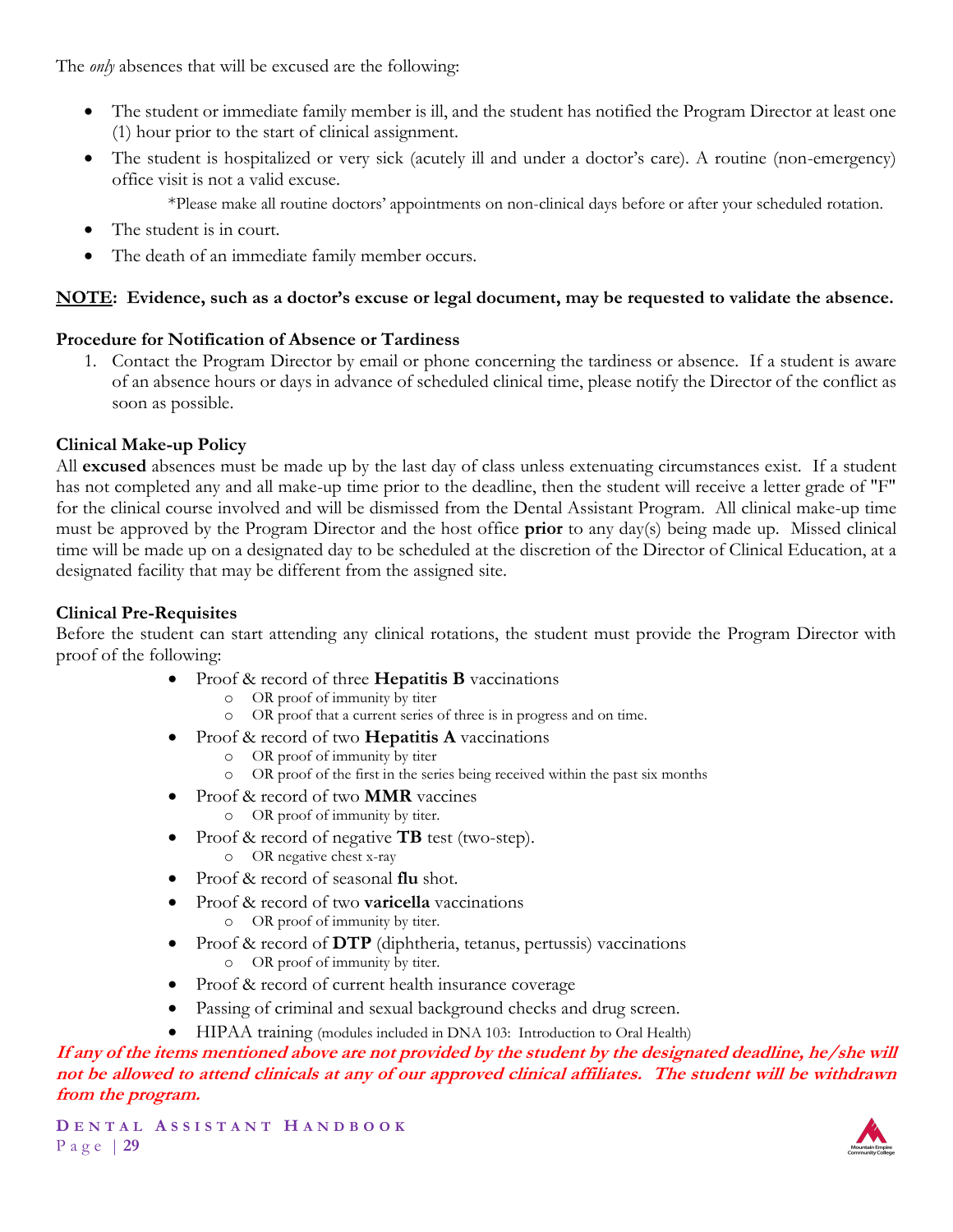#### **Clinical Sites**

For a complete list of clinical sites, please consult the MECC Dental Assistant Program Director.

#### **Clinical Affiliate Contracts**

Individual contracts are in effect with each affiliate clinical agency and these contracts differ in requirements made of students. The general stipulations are as follows:

- Clinical agencies reserve the right to dismiss a student from their agency at any time with any due cause. This will be done with advance notice except in an emergency.
- Proper uniform must be worn including identification badges provided by the college or the facility.
- Published policies of the clinical agency must be adhered to.
- Immunizations must be current and include Hepatitis B, MMR and Varicella. Other immunizations may be required.
- Proof of tuberculin skin test (PPD) or a negative chest x-ray must be shown on admission to the program.
- Proof of a criminal background check with no evidence of barrier crime activities.
- Proof of successful completion of HIPAA training.
- The student releases the clinical agency, its agents and employees from any liability to his/herself or damage to his/her property arising out of agreement of use of dental clinic/hospital's facilities.

Clinical contracts for each agency are available in the Health Science Department, and may be reviewed by students upon request. Contact Arietta Harvey (AHarvey@mecc.edu) for more information.

#### **Confidentiality/HIPAA**

The right to privacy of students, faculty, staff, patient, families, and other health professionals should be judiciously protected by those associated with the Dental Assistant Program. All such confidential information is now covered under the Health Insurance Portability and Accountability Act of 1996 (HIPAA).

It is the responsibility of all those who have access to confidential information to see such information is accessible only to those directly concerned with the individual's health care delivery. All information learned by the student about a patient in the course of observation and study is considered confidential.

The confidentiality with which the information is to be treated should be established with the patient. Patient information is not to be discussed in public places with people not involved with the student's study or patient's care. Failure to take this into account can be considered as an invasion of the right to privacy and as such, a violation of HIPAA. **This action may result in dismissal from clinical activities and/or dismissal from the DA Program.**

#### **Definition of Proper Clinical Conduct**

In addition to the Student Conduct Policy in the MECC catalog, it is important that students maintain an attitude of professionalism while in the clinical setting. The list includes, but is not limited to, behaviors that are necessary and desirable in the role as a Dental Assistant.

- Dental Assistants are reliable. Students should report to the clinical site on time. Excessive tardiness or absences are not acceptable.
- Dental Assistants keep patient information confidential. Students will have access to a great deal of patient information, and by law (HIPAA) this information must be kept confidential. It can only be discussed as necessary for the completion of work.
- Patient information is not to be discussed outside of the clinical area under any circumstances. This includes the break rooms, front desk, hallways, and anywhere outside the clinic building.

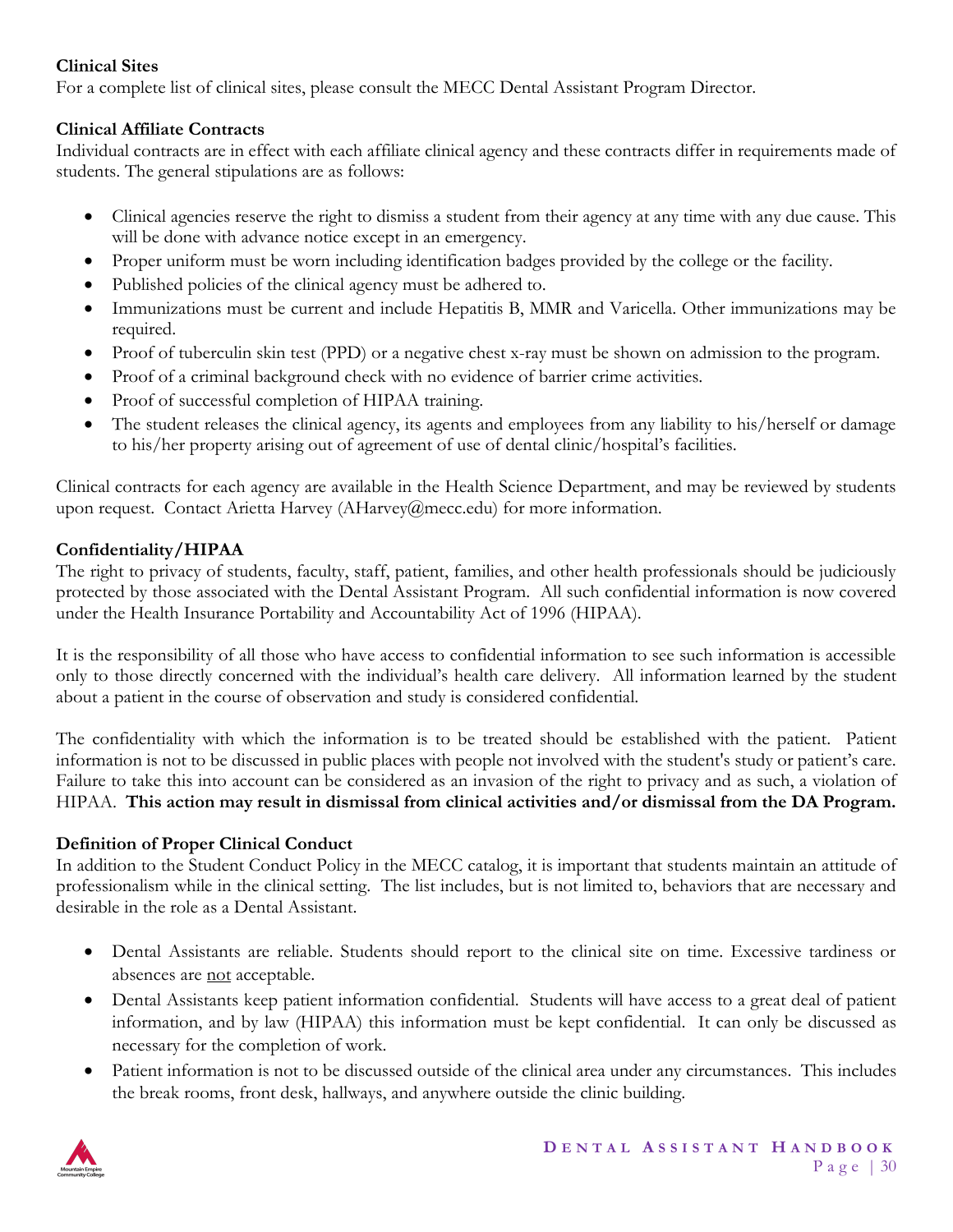- o Discussions are not only verbal, but should also include all forms of electronic communication such as texting or messaging apps.
- Dental Assistants are honest. Stealing, falsifying medical/dental records, or falsifying clinical documents are grounds for immediate dismissal from the Dental Assistant Program. Reported instances may be grounds for dismissal. Suspected instances will be reported to the appropriate administrators (Program Director and Dean of Health Sciences) and investigated.
- Dental Assistants do not use alcohol or any other intoxicating substances while on duty. Use of such substances while at a clinical rotation is grounds for immediate dismissal. Suspected instances will be reported to the appropriate administrators (Program Director and Dean of Health Sciences) and investigated.
	- o *\*Note: This includes consuming alcohol on lunchbreak or scheduled recess outside of the physical clinic.*
- Dental Assistants' appearance must be professional. The clinic and school dress code must be strictly followed. Perfumes and colognes are not allowed, and good grooming/personal hygiene is essential.
- Dental Assistants conduct themselves in a professional manner. Loud, raucous behavior is inappropriate in the clinic setting. When relating to dentists, hygienists, other office staff, patients, and visitors, Dental Assistants are always polite and courteous. There is no place for rudeness or short tempers in the clinic. If students have a personality conflict with a preceptor, then please discuss it with that individual and the clinic supervisor.
- Usage of electronic devices is *strictly prohibited* during assigned clinical hours, and cell phones are not allowed. Personal items should always be kept in a secure location during clinical hours. Disciplinary action will be initiated if warranted.
- Behavior that violates state laws or Virginia Board of Dentistry regulations that govern the practice of dental care is not acceptable.

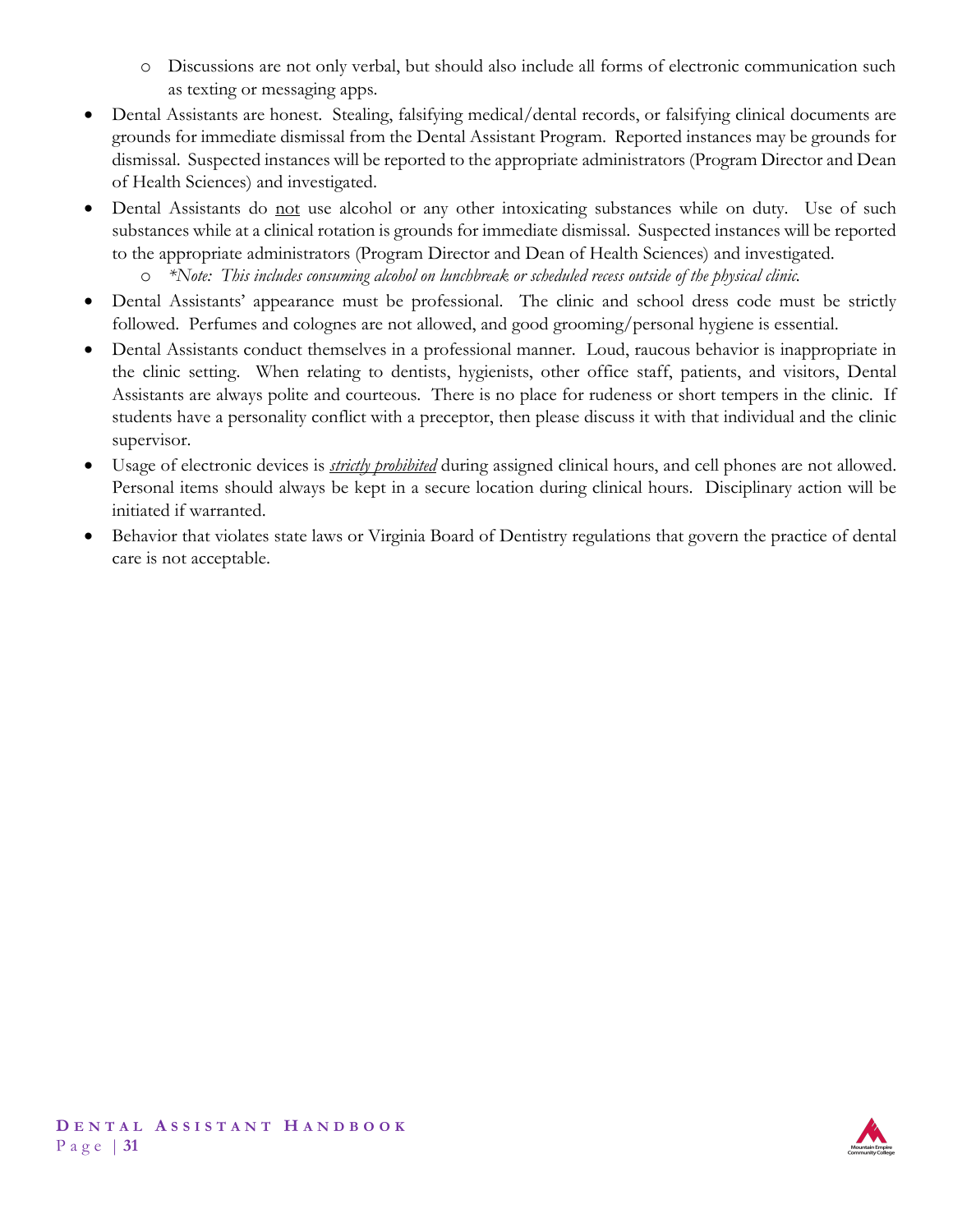#### **Clinical Appearance Policy**

Students in the Mountain Empire Community College Health Sciences Department represent the College, the profession, as well as the clinical facility. Professional attire and appearance of all dental assistant students are vitally important in our interaction with patients, visitors, and other employees of our clinical affiliates. By the very nature of the work of the dental assistant, student uniforms and attire are designed with health and safety in mind. A professional personal appearance assures poise and self-confidence; thus, the following policies have been established for both the clinical and classroom setting:

#### **Uniform and Equipment**

The designated MECC Dental Assistant Program uniform for students consists of the following:

| Women                                                                       | Men                    |  |  |  |
|-----------------------------------------------------------------------------|------------------------|--|--|--|
| $WW620 - top$                                                               | $WW670 - top$          |  |  |  |
| $WW310 - iacket$                                                            | $WW360 - jacket$       |  |  |  |
| WW110 - elastic waist yoga pant                                             | $WW140 - \text{pants}$ |  |  |  |
| WW120 – modern classic draw string                                          |                        |  |  |  |
| *Choice of either style pant $-$ only one pair required.                    |                        |  |  |  |
| Colors:                                                                     |                        |  |  |  |
| Scrubs are to be "Grape" (royal purple color)                               |                        |  |  |  |
| Jackets are to be white                                                     |                        |  |  |  |
| All are solid, with <b>NO</b> personalization.                              |                        |  |  |  |
| All students need a <b>Surgical Cap</b> : WonderWink Brank (WKS-400, white) |                        |  |  |  |

#### **Cherokee Revolution Scrubs**

- If wearing an undershirt beneath scrubs, it can only be a white crew neck t-shirt no design/logo
- Surgical caps may not be required in every office, but students should take it to each visit.
- White or light-colored athletic shoes, that must be clean or clinical, nursing style shoes.

o OSHA mandates closed toe shoes in the workplace.

- High socks ankle socks are not permitted because of exposed legs when sitting.
- MECC issued picture I.D. badge (magnetic and should be visible) **Optional Equipment:** small note pad, black pen, stethoscope, and a watch with second hand

**Students who do not present self to the clinical area in the designated uniform will be dismissed from the clinical site and will not be allowed to return until the required uniform is complete. All clinical time missed as a result will be considered unexcused**.

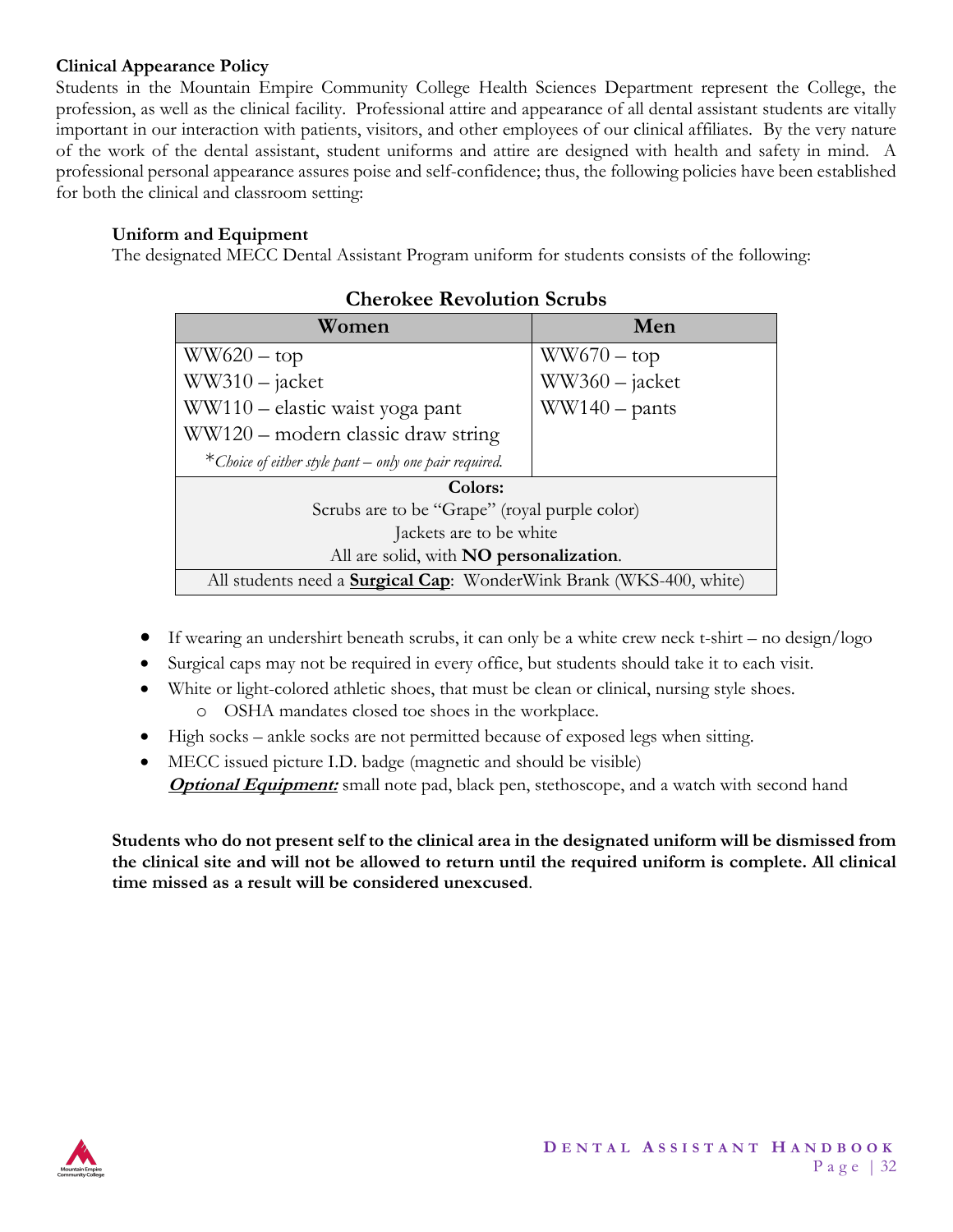#### **The following guidelines are to be adhered to:**

- 1. Students are required to purchase the designated school uniform. (See required uniforms above.)
- 2. The uniform should be clean, ironed, and in good condition.
- 3. The clinical affiliate and/or college student ID is to worn on the left side of the uniform, visible on the chest. It must be in clear view when in uniform and in all clinical settings.
- 4. Hair must be clean, neat, and pulled away from face. Facial hair must also be kept trimmed and neat. Hair must be controlled in such a way that it will not cause contamination. Hair must not be of an extreme color or style (no pink, blue, etc.)
- 5. Jewelry should be kept to a minimum. One small stud ear ring per ear and wedding bands are acceptable. Bracelets or necklaces are not permitted unless Medic Alert. Jewelry should not interfere or distract from work being performed.
- 6. Tattoos are not to be visible when in the clinical setting.
- 7. Fingernails should be kept short, clean, and neatly groomed as not to interfere with work. Clear polish may be worn. Acrylic nails, tips and fingernail jewelry are prohibited.
- 8. Shoes to be worn must be closed toe, clean and in good repair. Shoes must be made of material that will not absorb biohazardous materials and can be cleaned. Laces must be clean at all times. High top tennis shoes, canvas shoes or shoes with sport logos are prohibited
- 9. Excessive or strong-smelling perfume, aftershave, lotion, and/or makeup must not be worn. The patients with whom you will be working have respiratory difficulties. Fragrances may contribute to their problems.
- 10. Noxious odors and poor personal / dental hygiene are unacceptable. Showering / bathing and the use of deodorant / antiperspirant are expected.
- 11. Eating and drinking is not permitted in patient areas; only in designated breakroom(s). Students will be allowed to leave clinical for lunch, but must be back before clinic starts.
- 12. Students cannot leave clinical and then return. Students are not allowed to return to clinical after leaving a scheduled shift. **Student attending an unscheduled shift will be immediately withdrawn from the program.**
- 13. Smoking is not permitted in any of the clinical sites. This includes both cigarettes and vape cartridges.
- 14. Gum chewing is not permitted.
- 15. Uniforms are to be worn in the clinical setting only, NOT outside the clinical area such as to a place of employment, grocery store, or while shopping. If a student is required to return to campus during or after clinical, a clean lab coat may be worn over the uniform or the student may change into street clothes.
- 16. When full uniform is not required (i.e. trips, seminars, etc.), remember it is imperative to dress in a professional manner. The following guidelines must be adhered to:
	- Khaki or dress slacks
	- Collar shirts or blouses
	- Dresses, skirts, or shorts length no more than four inches above the knee
	- Socks or hosiery
	- Denim jeans, tee shirts, crop-tops, mini-skirts, and shorts are prohibited.

#### **Clinical Evaluation**

During the clinical experience, students shall be evaluated on their ability to integrate theory with practice, performance of skills, attitudes, and appearance. Students shall be responsible for documentation of the clinical time and activities. Students shall also be governed by specific policies and procedures of the individual clinics. Clinical

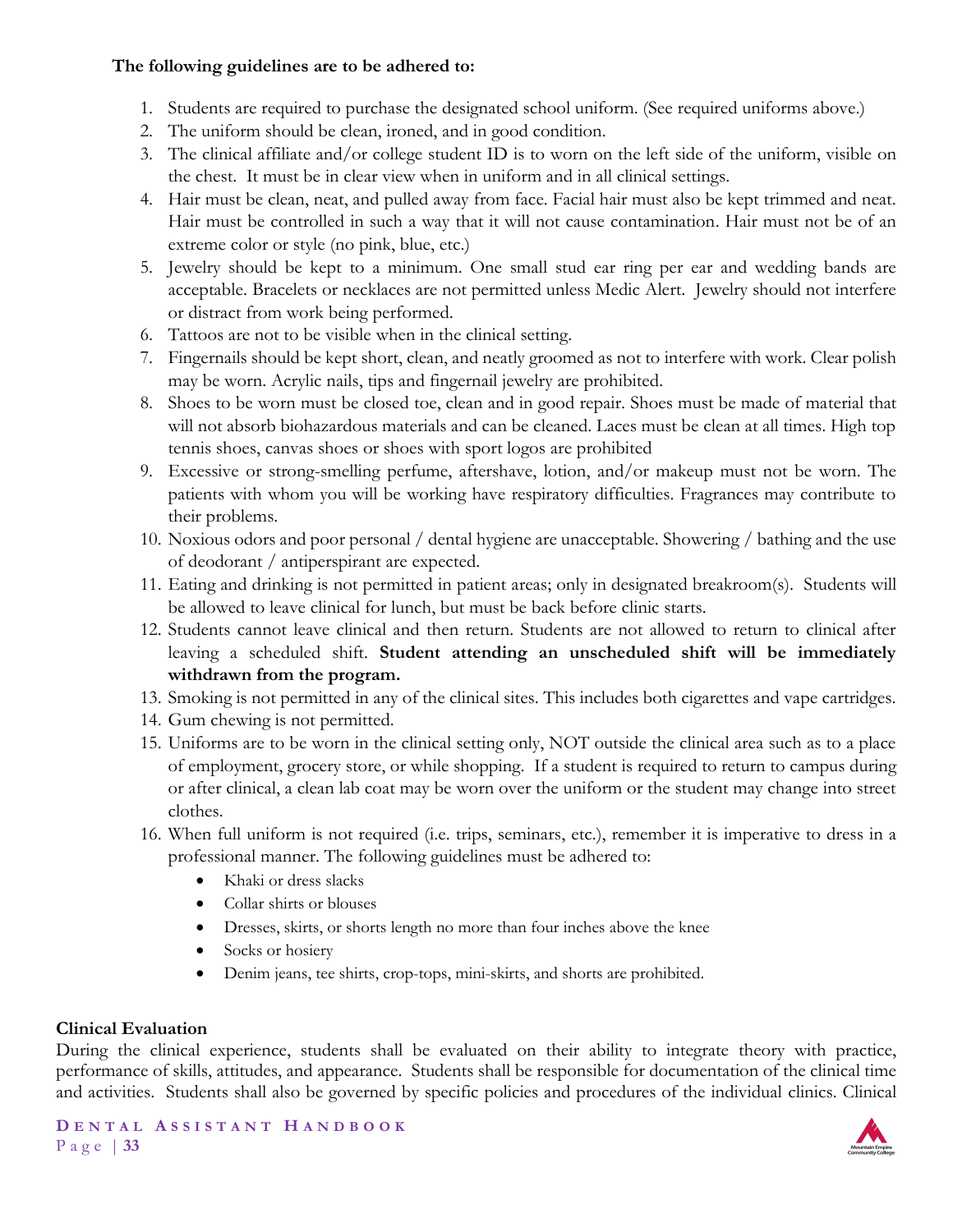knowledge and skills build throughout the DA curriculum, and students are expected to demonstrate all basic clinical skills. The student will observe and perform clinical course objectives under immediate supervision of a dental clinic staff member.

Clinical evaluations consist of the following:

#### **Clinical Instructor:**

- Cognitive skills: Focusing on knowledge acquisition and intellectual skills and abilities
- Psychomotor skills: Relating to skills that require varying levels of well-coordinated physical activity and precise manipulative procedures
- Affective skills: Dealing with feelings, emotions, mindsets, and values, including the nurturing of desirable attitudes for personal and professional development
- Daily clinical documentation on the Clinical Activities Form
	- o Documentation must be appropriate and coincide with the course/clinical objectives.

#### **Clinical Preceptor:**

- Daily clinical documentation on the Clinical Activities Form
	- o Documentation must be appropriate and coincide with the course/clinical objectives.

#### **Standard Precautions**

Students entering a health care field should be aware of the possibility of being exposed to various contagious diseases during the clinical education and career. Precautions and protective procedures are discussed prior to the first clinical course. Additional information may be provided by each clinical facility. Students are required to make use of any protective devices available and to use universal precautions.

There is an increasing prevalence of HIV and Hepatitis B and C that increases the risk for health care workers who may be exposed to blood and body fluids from infected patients. With this in mind, it is necessary to consider ALL patients as potentially infected with blood borne pathogens.

The following precautions apply to all faculty and students of the Mountain Empire Community College Dental Assistant Program.

- 1. Gloves must be worn when touching the following:
	- a. blood and body fluids
	- b. mucous membranes
	- c. non-intact skin
	- d. items or surfaces soiled with blood or bloody fluids
	- e. performing arterial puncture and other vascular access procedures
- 2. Gloves should be changed between patients, and hands should be washed thoroughly.
- 3. Protective eyewear should be worn while assisting with any dental procedure or at any time droplets of blood or other body fluids might contaminate the eyes of the caregiver.
- 4. Needles are to be recapped using a one-handed technique after patient use. They must be placed in a sharps (puncture resistant) container immediately.
- 5. Needles should not be purposely bent, broken, removed from disposable syringes, or otherwise manipulated by hand.
- 6. Needles, scalpel blades, and other sharp items should be disposed of in the sharps container.
- 7. Clinical agency policy must be followed by students and faculty.
- 8. Any break in skin integrity of the caregiver must be covered by an occlusive/protective covering.
- 9. Gloves that are punctured or torn while in use should be removed as soon as possible. Hands are to be washed thoroughly and new gloves applied before proceeding with the task.

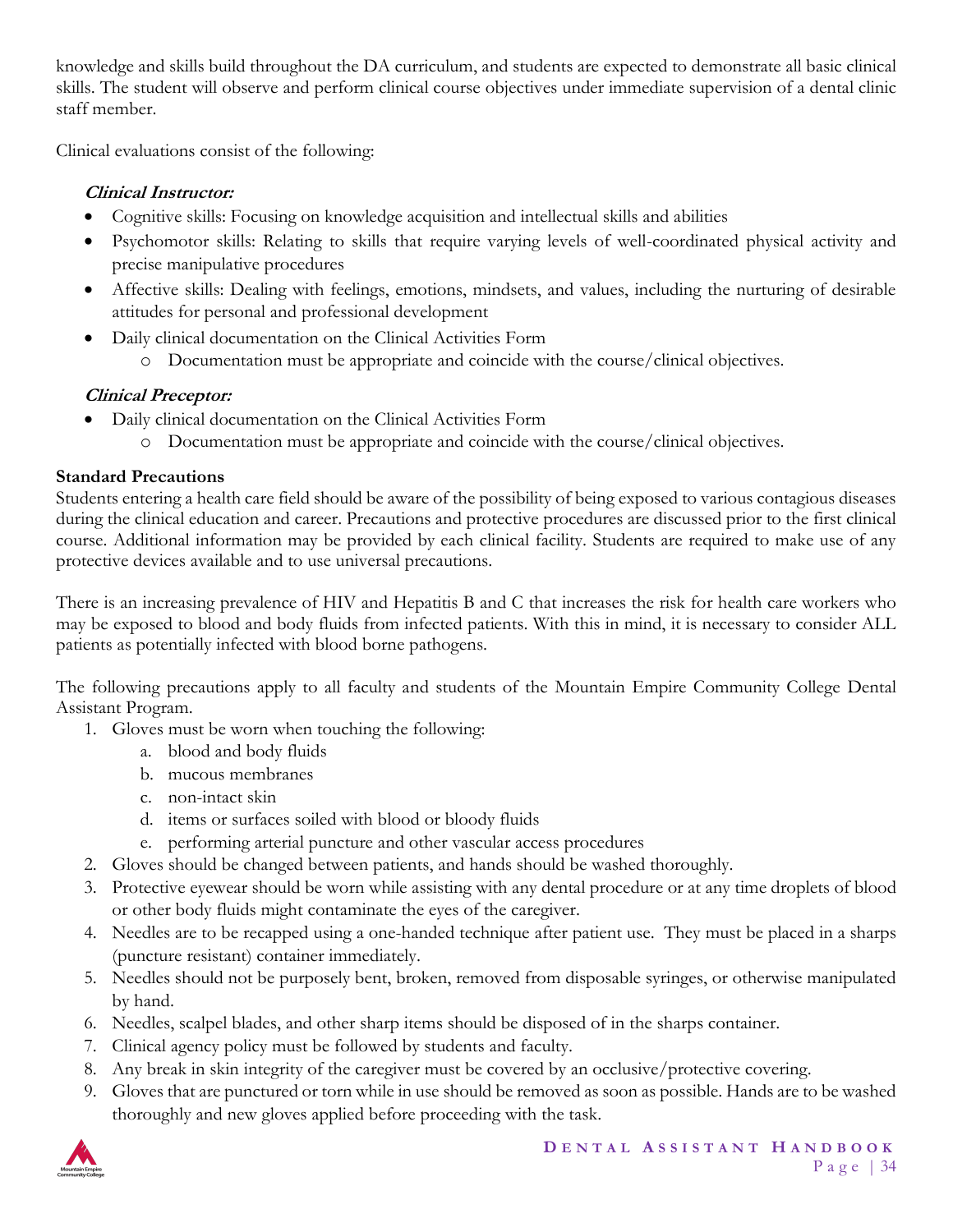#### **Sharps and Biohazard Policy**

Students will be taught correct techniques to be used when dealing with bio-hazardous materials and/or sharps. **If the student is injured by any of these items while at the clinical site, then the student must immediately report to the clinical supervisor and the Director of the Dental Assistant Program.** This should be completed on the same day of the event and complete a MECC Incident Report. The student must then obtain care for the injury at his/her own expense (i.e. Emergency Rooms or Urgent Care facility). A copy of any documentation must be submitted to the Program Director for placement in the student's permanent file.

#### **Requirements to Graduate**

Students must meet the following requirements to successfully complete the Dental Assistant Program:

- 1. Completion of all required academic curriculum
- 2. Achieve a grade of C (GPA: 2.0) or better in all dental courses
- 3. Completion of all clinical competencies/requirements

#### **Student Records**

Students who are seeking admission in the Dental Assistant Program at Mountain Empire Community College are required to submit an application, academic information, health, medical, and related information to the Dental Assistant Program's online application portal. All information voluntarily submitted to the Health Sciences office will be returned to the student. Students and graduates of the Dental Assistant Program are encouraged to obtain and maintain copies of their health, medical, or related information submitted for future reference (i.e. medical exam record, TB skin test results, immunization record, CPR records, etc.). **NO STUDENT INFORMATION THAT MAY BE IN THE PROGRAM'S OFFICE FILE WILL BE RELEASED TO PERSONS OR AGENCIES FOR EMPLOYMENT OR PERSONAL REASONS.** 

#### **Becoming a Certified Dental Assistant**

Although each state's requirements vary, Virginia does not require dental auxiliaries to become certified. However, it is an optional credential which students are encouraged to pursue. More details can be gathered through Dental Assisting National Board (DANB).

Students will be prepared to take the NELDA (National Entry Level Dental Assistant) Examination upon completing this curriculum. This can contribute to the CDA or other specialty certifications, but it is not required. It is also not a guarantee of employment or recognition.

#### **Dental Assisting National Board (DANB)**

444 N. Michigan Ave., Suite 900 Chicago, IL 60611 Telephone: 1-800-367-3262 (or 312-642-3368) www.danb.org



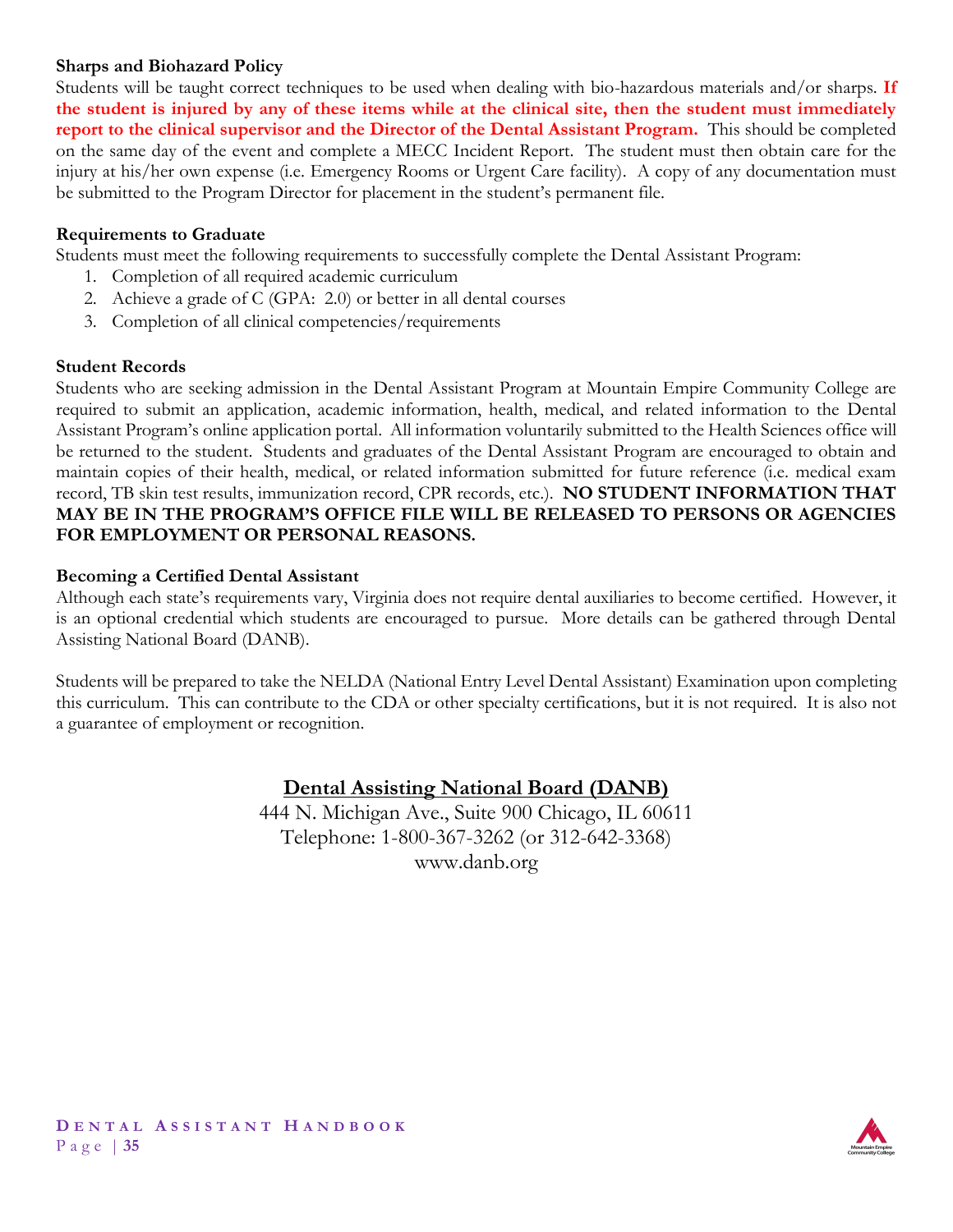# **Appendix A Mountain Empire Community College Dental Assistant Program Code of Conduct - Written Warning Student: \_\_\_\_\_\_\_\_\_\_\_\_\_\_\_\_\_\_\_\_\_\_\_\_\_\_\_\_\_\_\_\_\_\_\_\_\_\_\_\_\_\_\_ EMPLID: \_\_\_\_\_\_\_\_\_\_\_\_\_\_\_\_ Location of Occurrence: \_\_\_\_\_\_\_\_\_\_\_\_\_\_\_\_\_\_\_\_\_\_\_\_\_\_\_\_\_\_ Time of Day: \_\_\_\_\_\_\_\_\_\_\_\_\_ Cause:** Check all that apply □ Disobedience □ Absence/Tardy □ Unprofessional Behavior □ Safety Issue □ HIPAA Violation □ Violation of Dress Code □ Other: \_\_\_\_\_\_\_\_\_\_\_\_\_\_\_\_\_\_\_\_\_\_\_\_\_\_\_\_\_\_\_\_\_\_\_\_\_\_\_\_\_\_\_\_\_\_\_\_\_\_\_\_\_\_\_\_\_\_\_\_\_\_\_\_\_\_\_\_\_\_\_\_\_\_\_\_\_\_\_ **Description of Event(s) Remarks and Actions Probationary Period: \_\_\_\_\_\_\_\_\_\_\_\_\_\_\_\_\_\_\_\_\_\_\_\_\_\_\_\_\_\_\_\_\_\_\_\_\_\_\_\_\_\_\_\_\_\_\_\_\_\_\_\_\_\_\_\_\_\_\_\_\_\_\_\_\_\_\_\_ Has student previously been warned of this violation?** □ **No** □ **Yes - When? \_\_\_\_\_\_\_\_\_\_\_\_\_\_\_ \_\_\_\_\_\_\_\_\_\_\_\_\_\_\_\_\_\_\_\_\_\_\_\_\_\_\_\_\_\_\_\_\_\_\_\_\_\_\_\_\_\_\_\_\_\_\_\_\_\_ \_\_\_\_\_\_\_\_\_\_\_\_\_\_\_\_\_\_\_\_\_\_\_\_\_\_\_\_\_\_ Student Signature Date \_\_\_\_\_\_\_\_\_\_\_\_\_\_\_\_\_\_\_\_\_\_\_\_\_\_\_\_\_\_\_\_\_\_\_\_\_\_\_\_\_\_\_\_\_\_\_\_\_\_ \_\_\_\_\_\_\_\_\_\_\_\_\_\_\_\_\_\_\_\_\_\_\_\_\_\_\_\_\_\_ Faculty Signature Date**

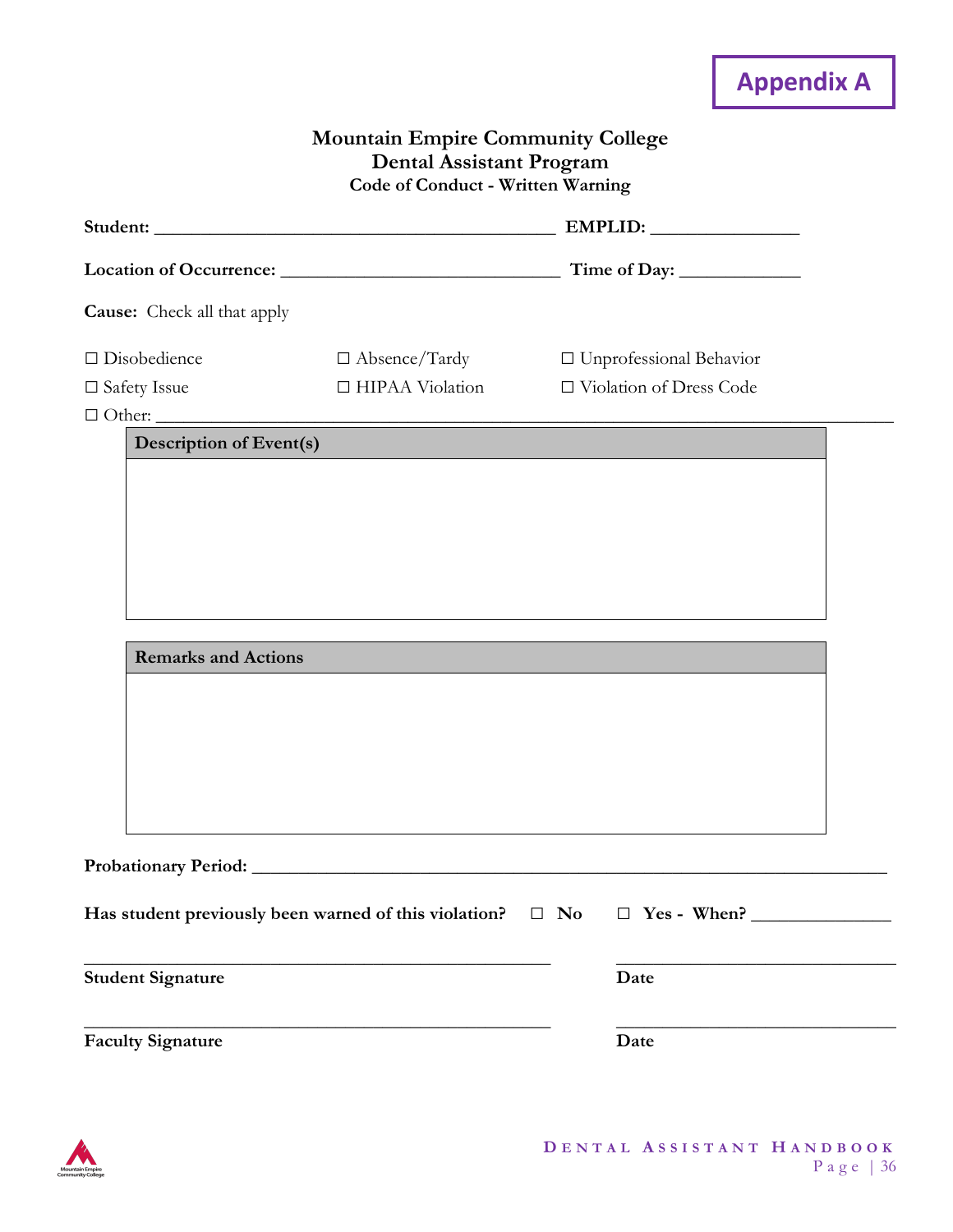

#### **Mountain Empire Community College Dental Assistant Program Student Success Plan**

**\_\_\_\_\_\_\_\_\_\_\_\_\_\_\_\_\_\_\_\_\_\_\_\_\_\_\_\_\_\_\_\_\_\_\_\_\_\_\_\_\_\_\_\_\_\_\_\_\_\_\_\_ \_\_\_\_\_\_\_\_\_\_\_\_\_\_\_\_\_\_\_\_\_\_\_\_\_\_\_\_\_\_**

**Student: \_\_\_\_\_\_\_\_\_\_\_\_\_\_\_\_\_\_\_\_\_\_\_\_\_\_\_\_\_\_\_\_\_\_\_\_\_\_\_\_\_\_\_\_\_\_\_\_\_\_\_ EMPLID: \_\_\_\_\_\_\_\_\_\_\_\_\_\_\_\_\_\_\_\_\_**

**Behavioral/Academic/Clinical Issues**

**Activities/Recommendations for Improvement**

**Plan for Further Action if No Improvement**

**Date of Re-evaluation: \_\_\_\_\_\_\_\_\_\_\_\_\_\_\_\_\_\_\_\_\_\_\_\_\_\_\_\_\_\_\_\_\_\_\_\_\_\_\_\_\_\_\_\_\_\_\_\_\_\_\_\_\_\_\_\_\_\_\_\_\_\_\_\_\_\_\_\_\_\_**

**Program Faculty Signature Date** 

**Student Signature Date**

**\_\_\_\_\_\_\_\_\_\_\_\_\_\_\_\_\_\_\_\_\_\_\_\_\_\_\_\_\_\_\_\_\_\_\_\_\_\_\_\_\_\_\_\_\_\_\_\_\_\_\_\_ \_\_\_\_\_\_\_\_\_\_\_\_\_\_\_\_\_\_\_\_\_\_\_\_\_\_\_\_\_\_**



**D E N T A L A S S I S T A N T H A N D B O O K** P a g e | **37**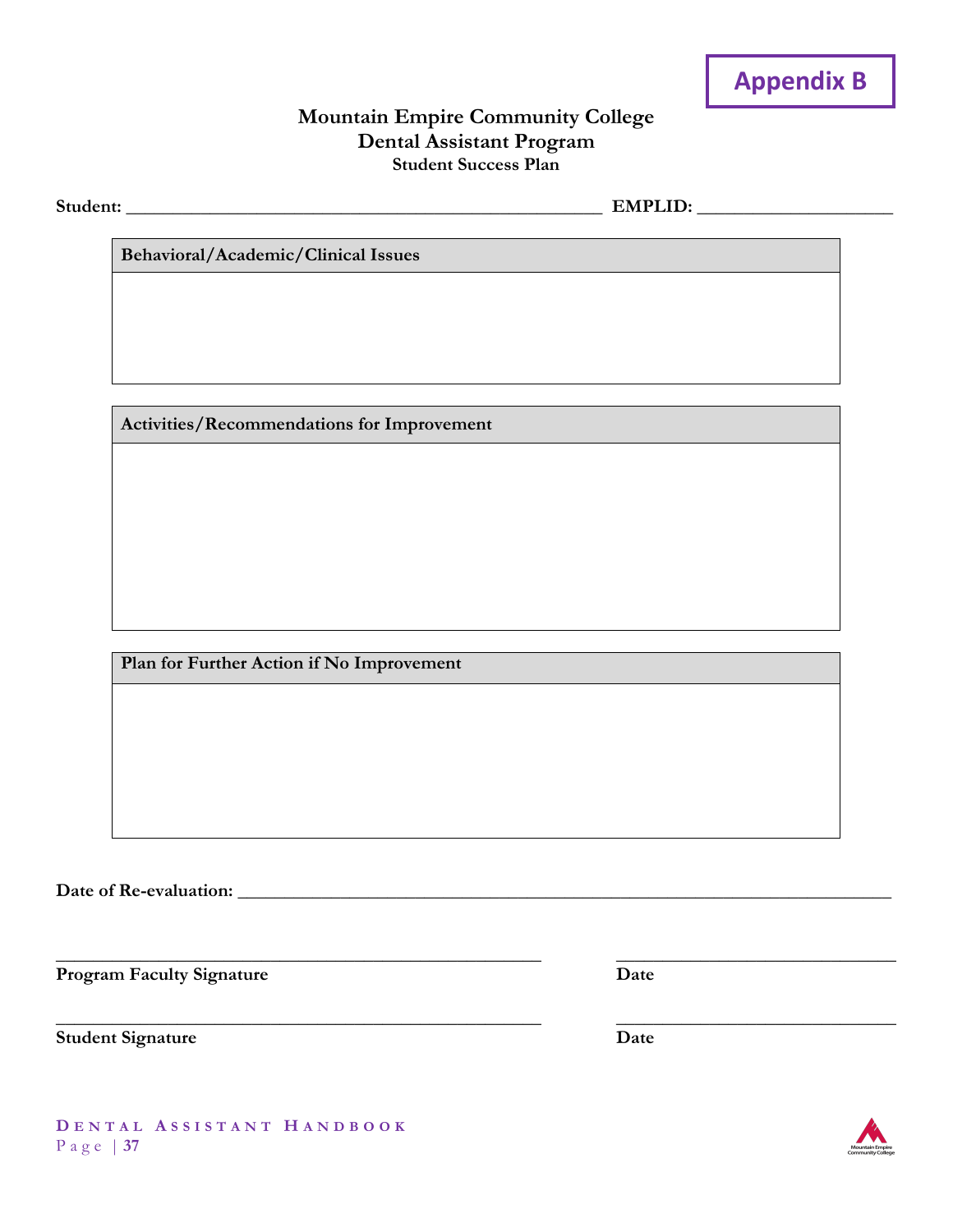|      | Review/Coaching Log                 |
|------|-------------------------------------|
| Date | <b>Details of Discussion/Action</b> |
|      |                                     |
|      |                                     |
|      |                                     |
|      |                                     |
|      |                                     |
|      |                                     |
|      |                                     |
|      |                                     |
|      |                                     |
|      |                                     |
|      |                                     |

## **Student Comments**

**Student Signature: \_\_\_\_\_\_\_\_\_\_\_\_\_\_\_\_\_\_\_\_\_\_\_\_\_\_\_\_\_\_\_\_\_\_\_\_\_\_\_\_\_\_ Date: \_\_\_\_\_\_\_\_\_\_\_\_\_\_\_\_\_\_\_\_\_\_\_\_\_**

**Faculty Comments** 

**Faculty Signature: \_\_\_\_\_\_\_\_\_\_\_\_\_\_\_\_\_\_\_\_\_\_\_\_\_\_\_\_\_\_\_\_\_\_\_\_\_\_\_\_\_\_ Date: \_\_\_\_\_\_\_\_\_\_\_\_\_\_\_\_\_\_\_\_\_\_\_\_\_**



**D E N T A L A S S I S T A N T H A N D B O O K** P a g e | 38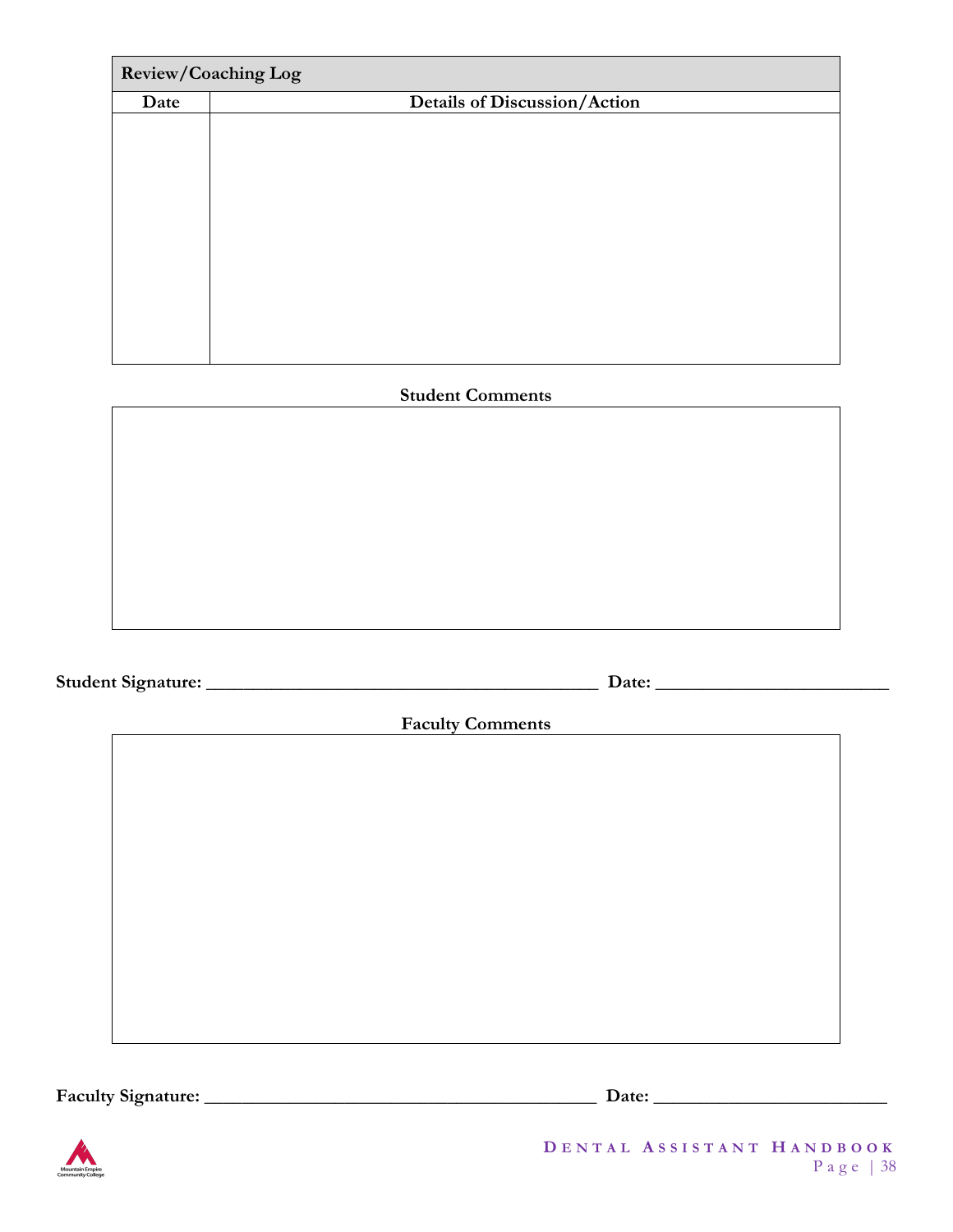### **Mountain Empire Community College Dental Assistant Program Occurrence/Incident Report**

| Date of Occurrence:                                                                              |                    | Time of Occurrence:                       |  |  |
|--------------------------------------------------------------------------------------------------|--------------------|-------------------------------------------|--|--|
| Student Name:                                                                                    |                    | <b>EMPLID:</b>                            |  |  |
| Course Number & Name:                                                                            |                    |                                           |  |  |
|                                                                                                  |                    |                                           |  |  |
| Clinical Preceptor:                                                                              |                    |                                           |  |  |
| Exact Location of Occurrence (MECC classroom, mock-clinic, laboratory, clinical facility, etc.): |                    |                                           |  |  |
| Type of Occurrence:                                                                              |                    |                                           |  |  |
| <b>HIPAA Violation</b>                                                                           |                    | Unprotected Exposure to Blood/Body Fluids |  |  |
| Medication Error                                                                                 | Needlestick Injury |                                           |  |  |
| Misconduct                                                                                       |                    | Student Injury/Accident                   |  |  |
| HIPAA Violation                                                                                  |                    | Academic Integrity Violation              |  |  |
| <b>Unsafe Practice</b>                                                                           | Other:             |                                           |  |  |
| Name of Witnesses/Others Involved:<br>Actions Taken Following Occurrence and By Whom:            |                    |                                           |  |  |
| Medical Attention Given, If Needed:                                                              |                    |                                           |  |  |
| <b>Additional Comments:</b>                                                                      |                    |                                           |  |  |
| Name of Person Making Report:                                                                    |                    |                                           |  |  |
| Signature of Person Making Report:                                                               |                    |                                           |  |  |
| Date Submitted:                                                                                  |                    |                                           |  |  |

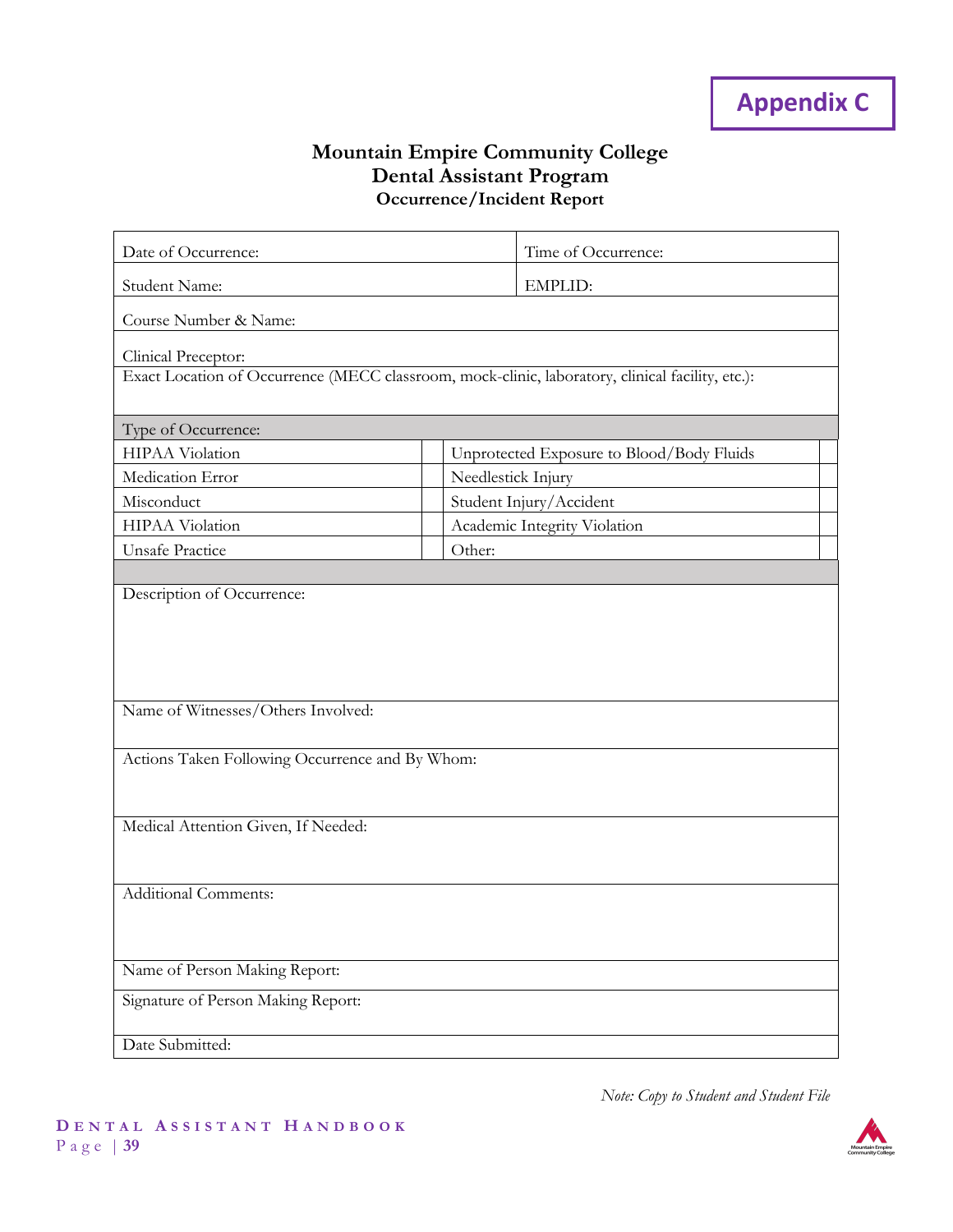# **Appendix D**

#### **Mountain Empire Community College Dental Assistant Program Exit Interview**

|                           |                                                                           |                  | EMPLID:                      |
|---------------------------|---------------------------------------------------------------------------|------------------|------------------------------|
|                           | Reason for Withdrawal/Leaving the Program:                                |                  |                              |
| $\Box$ Personal           | $\Box$ Health                                                             | $\Box$ Financial | $\Box$ Failure of Coursework |
|                           |                                                                           |                  |                              |
|                           | Do you plan to return to the Dental Assistant Program or MECC? $\Box$ Yes |                  | $\Box$ No                    |
| Plan of Action for Return |                                                                           |                  |                              |
|                           |                                                                           |                  |                              |
|                           |                                                                           |                  |                              |
|                           |                                                                           |                  |                              |
|                           |                                                                           |                  |                              |
| <b>Student Comments</b>   |                                                                           |                  |                              |
|                           |                                                                           |                  |                              |
|                           |                                                                           |                  |                              |
|                           |                                                                           |                  |                              |

**\_\_\_\_\_\_\_\_\_\_\_\_\_\_\_\_\_\_\_\_\_\_\_\_\_\_\_\_\_\_\_\_\_\_\_\_\_\_\_\_\_\_\_\_\_\_\_\_\_\_\_\_\_\_\_\_\_\_\_\_\_\_\_ \_\_\_\_\_\_\_\_\_\_\_\_\_\_\_\_\_\_\_\_\_\_\_\_**

**\_\_\_\_\_\_\_\_\_\_\_\_\_\_\_\_\_\_\_\_\_\_\_\_\_\_\_\_\_\_\_\_\_\_\_\_\_\_\_\_\_\_\_\_\_\_\_\_\_\_\_\_\_\_\_\_\_\_\_\_\_\_\_ \_\_\_\_\_\_\_\_\_\_\_\_\_\_\_\_\_\_\_\_\_\_\_\_**

**Program Faculty Signature Date** 

**Student Signature Date**

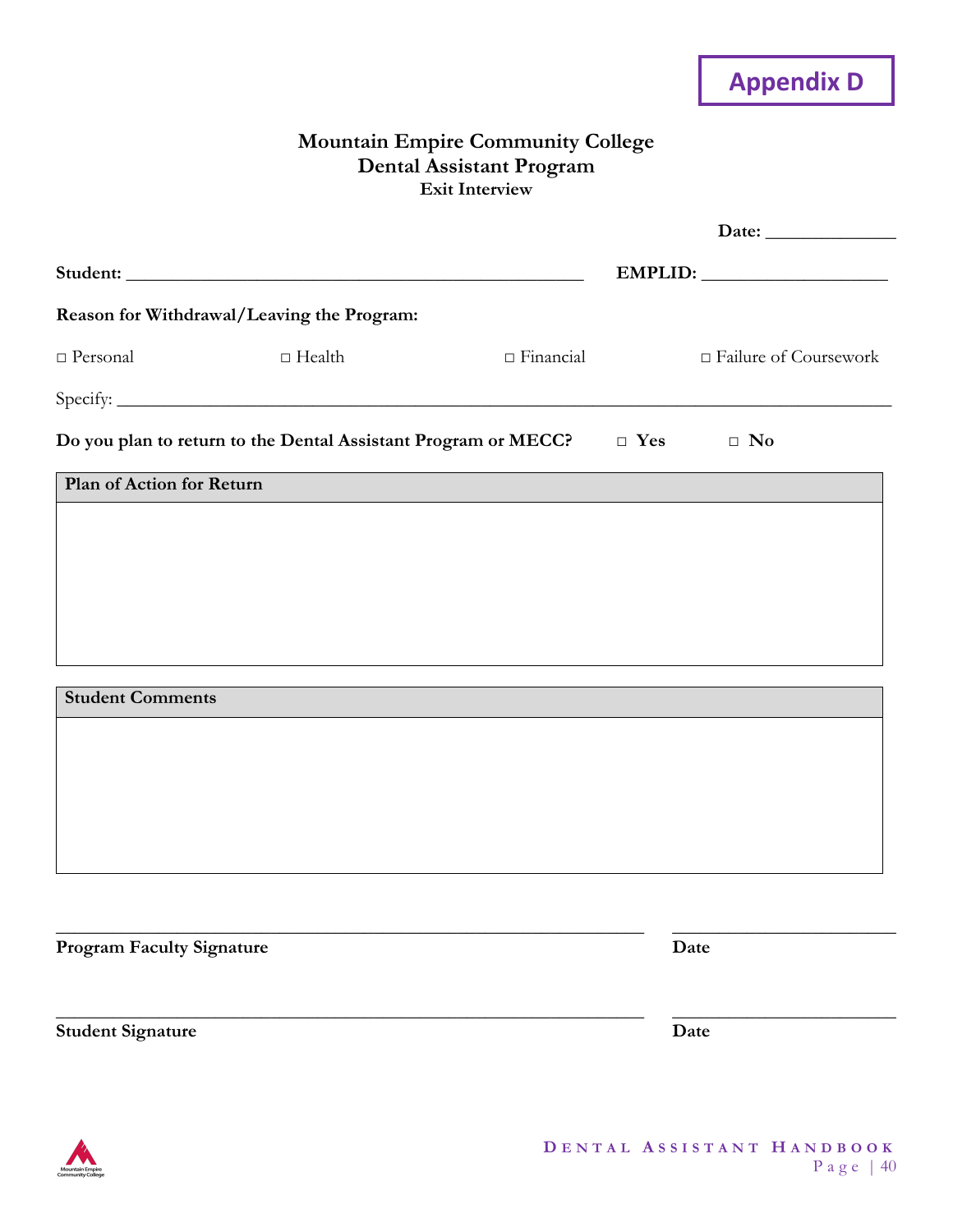#### **Mountain Empire Community College Dental Assistant Program Change in Health Statement**

**Section A:** (To be completed by the student)

| <b>Brief Summary of Health Condition:</b><br>Physician Name:<br><b>Physician Location/Phone Number:</b><br>Name and phone number of individual(s) to be contacted in case of emergency:<br>Student Statement: As a student in the MECC Dental Assistant Program, I am aware of the potential exposure to<br>infectious/contagious diseases, toxic substances, and the danger to students which may occur during clinical<br>experiences. I am also aware of the physical demand of the program as stated in the college catalog. |                                                                                                                                                                                                                      |
|----------------------------------------------------------------------------------------------------------------------------------------------------------------------------------------------------------------------------------------------------------------------------------------------------------------------------------------------------------------------------------------------------------------------------------------------------------------------------------------------------------------------------------|----------------------------------------------------------------------------------------------------------------------------------------------------------------------------------------------------------------------|
|                                                                                                                                                                                                                                                                                                                                                                                                                                                                                                                                  |                                                                                                                                                                                                                      |
|                                                                                                                                                                                                                                                                                                                                                                                                                                                                                                                                  |                                                                                                                                                                                                                      |
|                                                                                                                                                                                                                                                                                                                                                                                                                                                                                                                                  |                                                                                                                                                                                                                      |
|                                                                                                                                                                                                                                                                                                                                                                                                                                                                                                                                  |                                                                                                                                                                                                                      |
|                                                                                                                                                                                                                                                                                                                                                                                                                                                                                                                                  |                                                                                                                                                                                                                      |
|                                                                                                                                                                                                                                                                                                                                                                                                                                                                                                                                  |                                                                                                                                                                                                                      |
| <b>Student Signature:</b>                                                                                                                                                                                                                                                                                                                                                                                                                                                                                                        | Date:                                                                                                                                                                                                                |
| Section B: (To be completed by the health care provider)                                                                                                                                                                                                                                                                                                                                                                                                                                                                         |                                                                                                                                                                                                                      |
| Please use the following information to determine if this student can participate in clinical experiences. In some                                                                                                                                                                                                                                                                                                                                                                                                               |                                                                                                                                                                                                                      |
| situations, the policies of clinical agencies to which the student is assigned may supersede your recommendations.<br>Each clinical rotation is approximately 8 hours in length, various times.                                                                                                                                                                                                                                                                                                                                  |                                                                                                                                                                                                                      |
| $\bullet$<br>There is a potential exposure to infectious/contagious diseases, toxic substances, and radiation.<br>٠                                                                                                                                                                                                                                                                                                                                                                                                              |                                                                                                                                                                                                                      |
| Nitrous Oxide may be in use at some clinical practices.<br>٠                                                                                                                                                                                                                                                                                                                                                                                                                                                                     |                                                                                                                                                                                                                      |
| ٠<br>supervision of their clinical preceptor.                                                                                                                                                                                                                                                                                                                                                                                                                                                                                    | Students are expected to complete dental assisting activities comparable to that of a staff member with the                                                                                                          |
| touch, and speech.                                                                                                                                                                                                                                                                                                                                                                                                                                                                                                               | Physical demands in the dental assisting program may include duties that require squatting, bending,<br>reaching, lifting and carrying up to 20 pounds. Duties also require constant use of sense of sight, hearing, |
| (universal) precautions.                                                                                                                                                                                                                                                                                                                                                                                                                                                                                                         | Environmental conditions include procedures that involve handling blood and body fluids using standard                                                                                                               |
| Please indicate your recommendation regarding this student's ability to participate in clinical                                                                                                                                                                                                                                                                                                                                                                                                                                  |                                                                                                                                                                                                                      |
| experiences.                                                                                                                                                                                                                                                                                                                                                                                                                                                                                                                     |                                                                                                                                                                                                                      |
| may participate in clinical activities<br>has no limitations                                                                                                                                                                                                                                                                                                                                                                                                                                                                     |                                                                                                                                                                                                                      |
| has physical and/or mental impairments: <i>please specify limitations</i>                                                                                                                                                                                                                                                                                                                                                                                                                                                        |                                                                                                                                                                                                                      |
|                                                                                                                                                                                                                                                                                                                                                                                                                                                                                                                                  |                                                                                                                                                                                                                      |
|                                                                                                                                                                                                                                                                                                                                                                                                                                                                                                                                  |                                                                                                                                                                                                                      |
| may NOT participate in clinical activities at this time, may reconsider after:                                                                                                                                                                                                                                                                                                                                                                                                                                                   | (date)                                                                                                                                                                                                               |

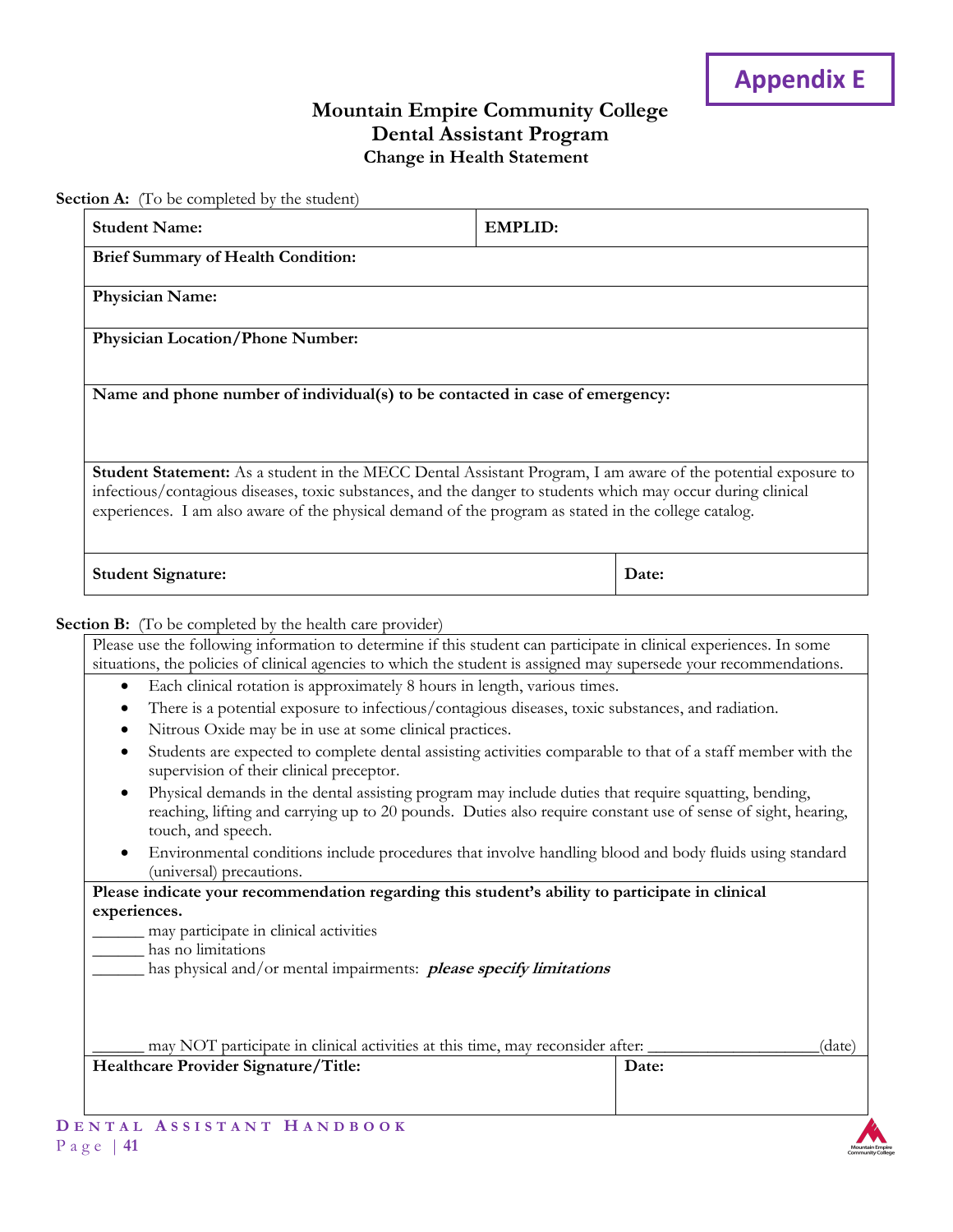#### **Mountain Empire Community College Dental Assistant Program Fitness for Duty – Return to Classroom and Clinical Courses**

| <b>Student Name:</b>                                                                                                                                                                                                                                                                                                                                                                                                                                                                                                                                                                                                                                                                                                                                                                      | <b>EMPLID:</b> |  |  |  |  |
|-------------------------------------------------------------------------------------------------------------------------------------------------------------------------------------------------------------------------------------------------------------------------------------------------------------------------------------------------------------------------------------------------------------------------------------------------------------------------------------------------------------------------------------------------------------------------------------------------------------------------------------------------------------------------------------------------------------------------------------------------------------------------------------------|----------------|--|--|--|--|
| This form is required for all students who have experienced an illness, injury, pregnancy, hospitalization, or other circumstance which<br>resulted in either a physical or psychological limitation(s) or an absence from the program.                                                                                                                                                                                                                                                                                                                                                                                                                                                                                                                                                   |                |  |  |  |  |
| Please use the following information to determine if this student can return to the classroom and clinical setting.                                                                                                                                                                                                                                                                                                                                                                                                                                                                                                                                                                                                                                                                       |                |  |  |  |  |
| Each clinical rotation is approximately 8 hours in length, various times<br>There is a potential exposure to infectious/contagious diseases, and toxic substances<br>Nitrous Oxide may be in use at some clinical practices.<br>Students are expected to complete dental assisting activities comparable to that of a staff member with the<br>supervision of their clinical preceptor.<br>Physical demands in the dental assisting program may include duties that require squatting, bending, reaching,<br>$\bullet$<br>lifting and carrying $\sim$ 20+/- pounds. Duties also require constant use of sense of sight, hearing, touch, and speech.<br>Environmental conditions include procedures that involve handling blood and body fluids using standard<br>(universal) precautions. |                |  |  |  |  |
| Please indicate your recommendation regarding this student's ability to return to the classroom/clinical setting.<br>The student must be free of any restrictions or limitations which may endanger the student's health or a patient's<br>safety in the clinical setting.                                                                                                                                                                                                                                                                                                                                                                                                                                                                                                                |                |  |  |  |  |
| I find the above named student fit for duty with <b>NO</b> restrictions or limitations in the classroom or<br>clinical setting<br>I find the above named student fit for duty WITH the following restrictions or limitations:                                                                                                                                                                                                                                                                                                                                                                                                                                                                                                                                                             |                |  |  |  |  |
| I find the above named student <b>NOT</b> fit for duty; may reconsider after<br>(date)                                                                                                                                                                                                                                                                                                                                                                                                                                                                                                                                                                                                                                                                                                    |                |  |  |  |  |
| Healthcare Provider Signature/Title:                                                                                                                                                                                                                                                                                                                                                                                                                                                                                                                                                                                                                                                                                                                                                      | Date:          |  |  |  |  |

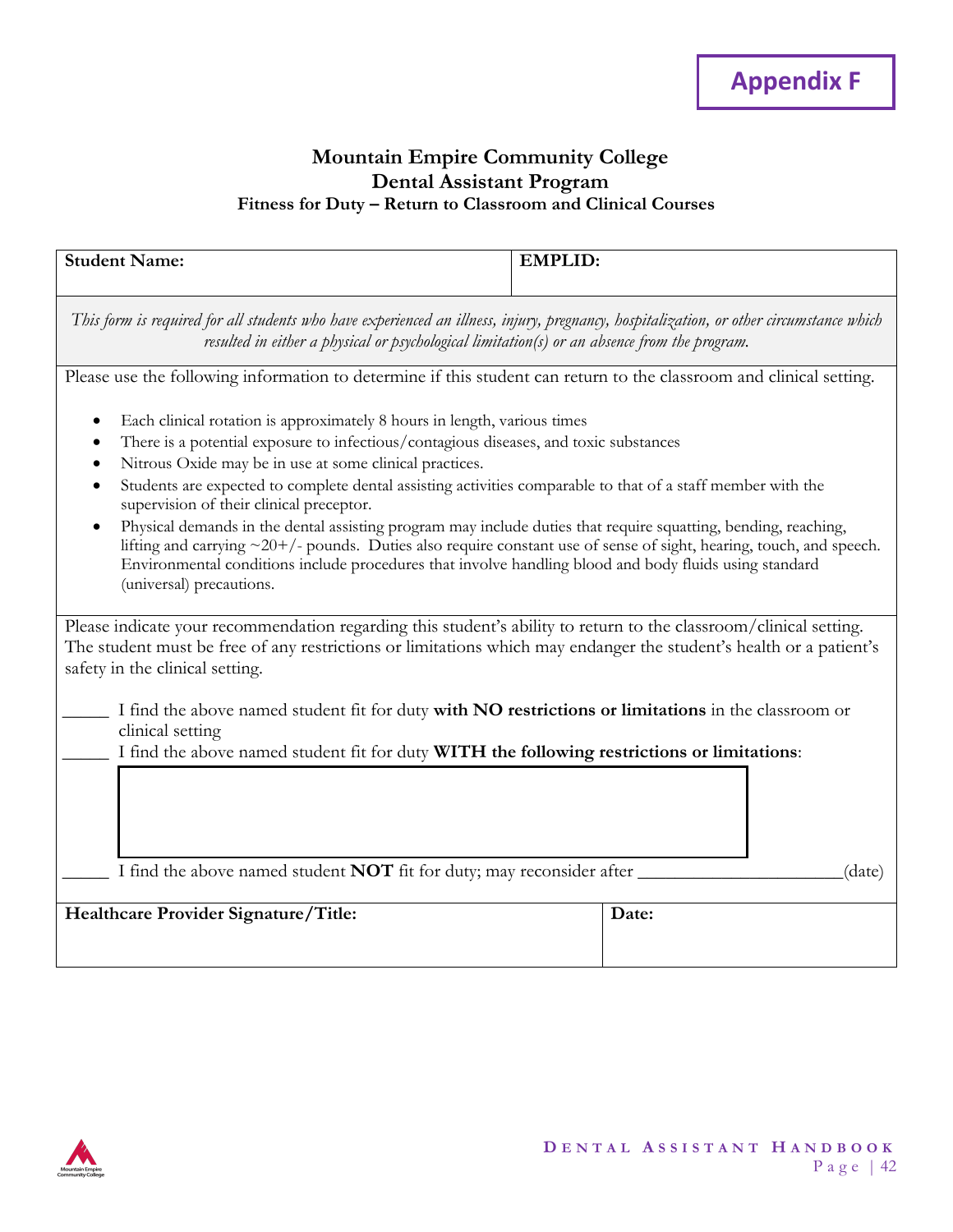#### **Mountain Empire Community College Dental Assistant Program Student Clinical Evaluation by Clinical Instructor**

| <b>Student Name:</b>  | Date: |
|-----------------------|-------|
| <b>Clinical Site:</b> |       |
|                       |       |

**Instructions:** The following is the clinical preceptor's opinion of the student's performance during the clinical rotation.

| Rating:                                                            |  |  |  | $1 = P_{\text{oor}}$ $2 = F_{\text{air}}$ $3 = G_{\text{ood}}$ $4 = V_{\text{ery}} G_{\text{ood}}$ $5 = O_{\text{utstanding}}$ |  |
|--------------------------------------------------------------------|--|--|--|--------------------------------------------------------------------------------------------------------------------------------|--|
| <b>Please provide detailed comments for any item rated below 3</b> |  |  |  |                                                                                                                                |  |

|    | Demonstrates the relationship between theory and clinical practice making<br>suggestions about how the assisting performance could be modified.               |  | 3                       |  |
|----|---------------------------------------------------------------------------------------------------------------------------------------------------------------|--|-------------------------|--|
| 2. | Applies and maintains aseptic technique and dons personal protective<br>equipment (PPE) as required                                                           |  | 3                       |  |
| 3. | Follows directions, exhibits sound clinical judgment, and seeks help when<br>required.                                                                        |  | 3                       |  |
| 4. | Interacts well with patients and family: pleasant, sincere, patient,<br>compassionate, and respectful of cultural diversity.                                  |  | $\overline{\mathbf{3}}$ |  |
| 5. | Displays initiative, self-direction, responsibility, and accountability in seeking<br>out new learning experiences and continuing practice of previous tasks. |  | 3                       |  |
| 6. | Professional conduct is demonstrated: appearance, punctuality, cooperation,<br>maintaining confidentiality and adhering to all policies.                      |  |                         |  |

**Comments:**

**Instructor Printed Name: \_\_\_\_\_\_\_\_\_\_\_\_\_\_\_\_\_\_\_\_\_\_\_\_\_\_\_\_\_\_\_\_\_\_\_\_\_\_\_\_\_\_\_ Date:\_\_\_\_\_\_\_\_\_\_\_\_\_\_\_\_\_\_\_**

**Instructor Signature: \_\_\_\_\_\_\_\_\_\_\_\_\_\_\_\_\_\_\_\_\_\_\_\_\_\_\_\_\_\_\_\_\_\_\_\_\_\_\_\_\_\_\_\_\_\_\_\_\_\_\_\_\_\_\_\_\_\_\_\_\_\_\_\_\_\_\_\_\_\_\_** 

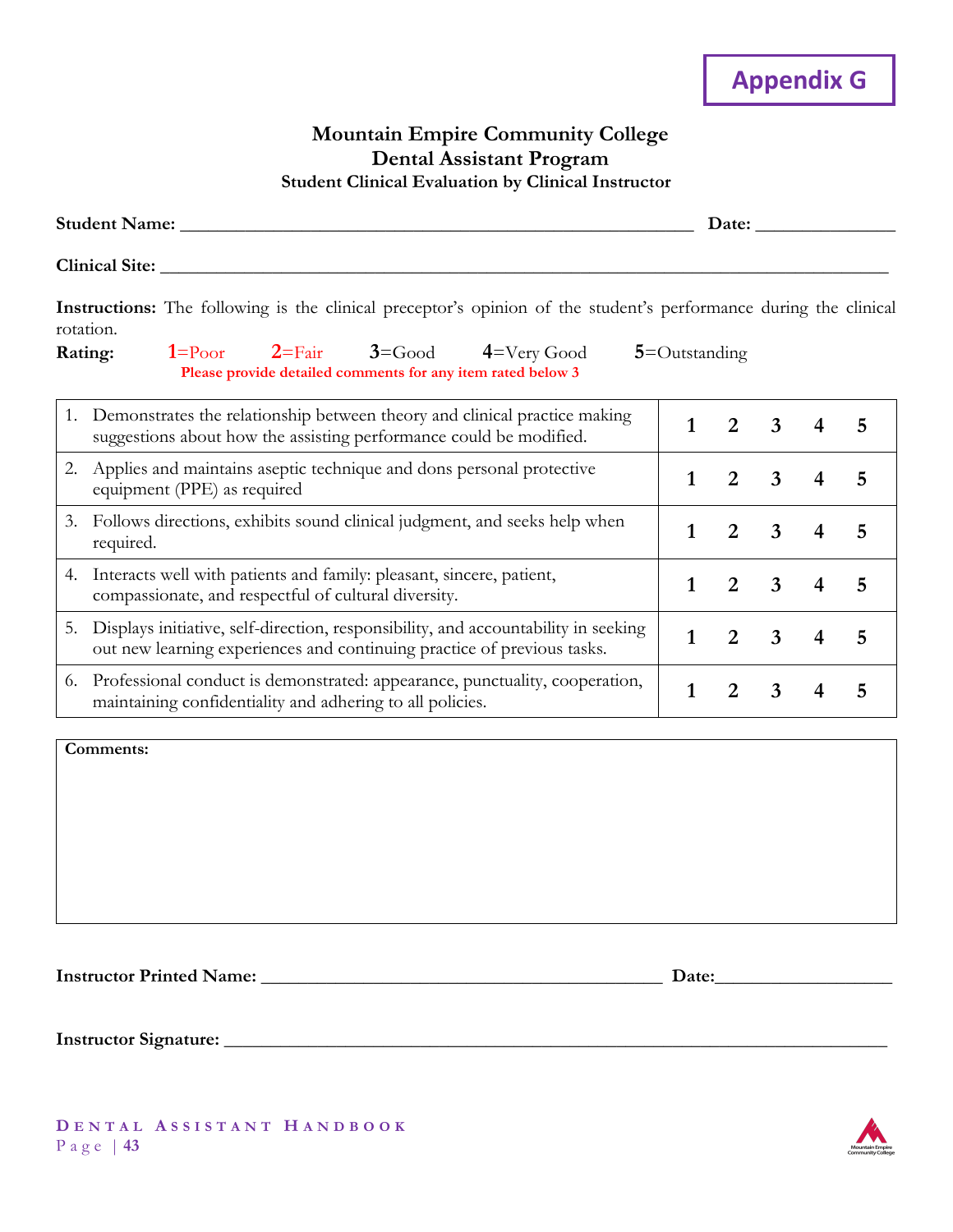# **Appendix H**

#### **Mountain Empire Community College Dental Assistant Program Student Evaluation of Clinical Site Experience and Preceptor Instruction**

**Clinical Site: \_\_\_\_\_\_\_\_\_\_\_\_\_\_\_\_\_\_\_\_\_\_\_\_\_\_\_\_\_\_\_\_\_\_\_\_\_\_\_\_\_\_\_\_\_\_\_\_\_\_\_\_\_\_\_\_\_\_\_\_\_\_\_\_\_\_\_\_\_\_\_\_\_\_\_\_\_\_**

|                                 | Instructions: Please rate the clinical site from 1 to 5 according to the following rating criteria:<br>$3 = Good$<br>$2 = \text{Fair}$<br>$4 = V$ ery Good<br>$1 = \text{Poor}$<br>Rating: |              | $5 =$ Outstanding |                         |                         |   |
|---------------------------------|--------------------------------------------------------------------------------------------------------------------------------------------------------------------------------------------|--------------|-------------------|-------------------------|-------------------------|---|
| <b>Physical Characteristics</b> |                                                                                                                                                                                            |              |                   |                         |                         |   |
| 1.                              | Quality of Equipment                                                                                                                                                                       | $\mathbf{1}$ | $\overline{2}$    | $\mathbf{3}$            | 4                       | 5 |
| 2.                              | Number of Procedures                                                                                                                                                                       | 1            | $\overline{2}$    | $\overline{\mathbf{3}}$ | $\overline{4}$          | 5 |
| 3.                              | Variety of Procedures                                                                                                                                                                      | 1            | $\overline{2}$    | 3                       | 4                       | 5 |
| Personnel:                      |                                                                                                                                                                                            |              |                   |                         |                         |   |
| $1_{-}$                         | Able to Teach                                                                                                                                                                              | $\mathbf{1}$ | $\overline{2}$    | 3                       | $\overline{4}$          | 5 |
| 2.                              | Knowledge of Subject                                                                                                                                                                       | $\mathbf{1}$ | $\overline{2}$    | $\overline{\mathbf{3}}$ | $\overline{4}$          | 5 |
| 3.                              | Willingness to Spend Time with Students                                                                                                                                                    | $\mathbf{1}$ | $\overline{2}$    | 3                       | $\overline{4}$          | 5 |
| 4.                              | Professional Attitude                                                                                                                                                                      | $\mathbf{1}$ | $\overline{2}$    | 3                       | $\overline{4}$          | 5 |
| 5.                              | Sets Good Example                                                                                                                                                                          | $\mathbf{1}$ | 2                 | $\overline{\mathbf{3}}$ | $\overline{\mathbf{4}}$ | 5 |
| 6.                              | Dentist/Hygienist/CDA Instructional Input                                                                                                                                                  | 1            | $\overline{2}$    | 3                       | 4                       | 5 |

**What did you like best about this rotation?**

**What problems, if any did you experience at this rotation?**

**Student Printed Name: \_\_\_\_\_\_\_\_\_\_\_\_\_\_\_\_\_\_\_\_\_\_\_\_\_\_\_\_\_\_\_\_\_\_\_\_\_\_\_\_\_\_\_\_\_ Date:\_\_\_\_\_\_\_\_\_\_\_\_\_\_\_\_\_\_\_**

**Student Signature: \_\_\_\_\_\_\_\_\_\_\_\_\_\_\_\_\_\_\_\_\_\_\_\_\_\_\_\_\_\_\_\_\_\_\_\_\_\_\_\_\_\_\_\_\_\_\_\_\_\_\_\_\_\_\_\_\_\_\_\_\_\_\_\_\_\_\_\_\_\_\_\_\_** 

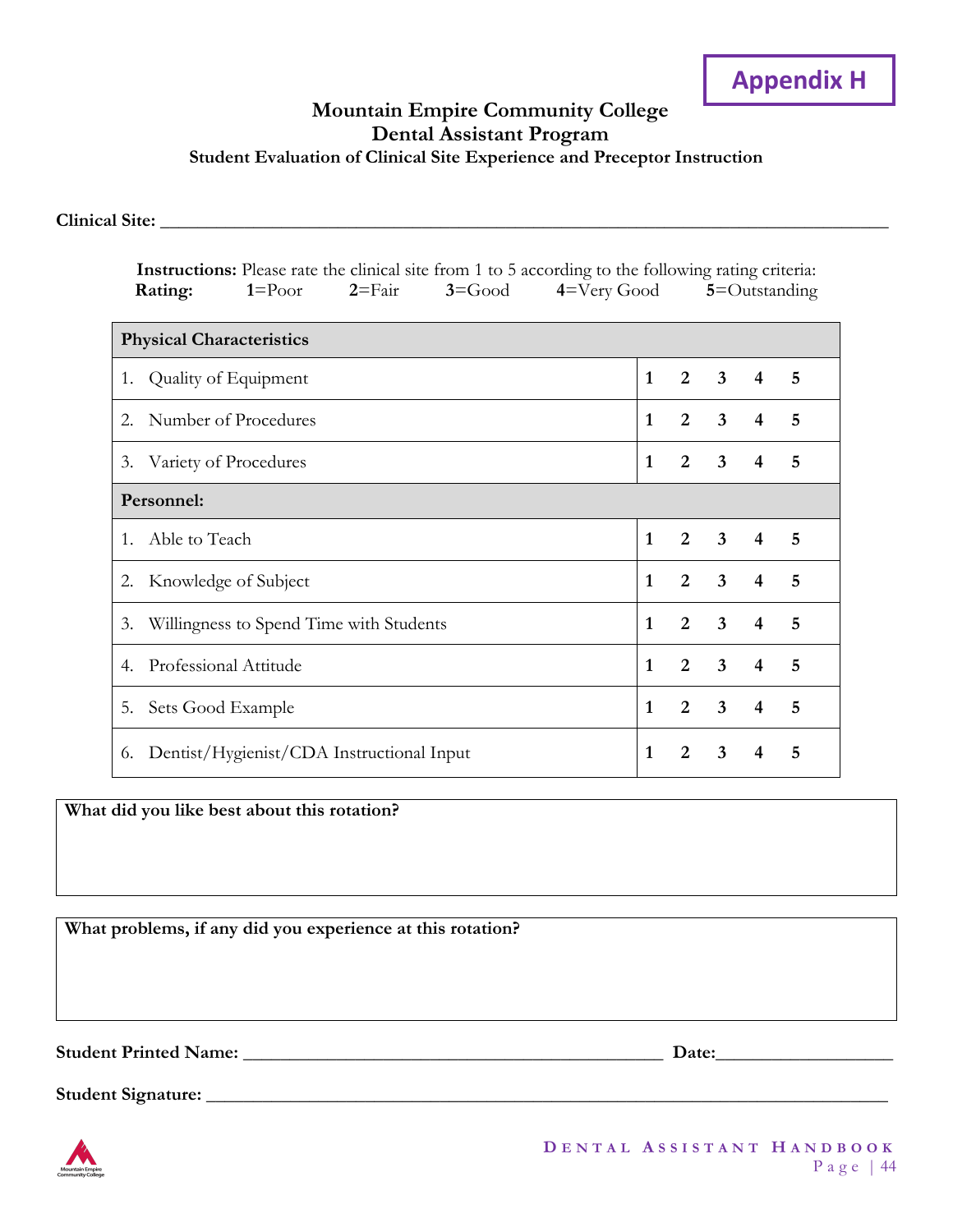

# **Mountain Empire Community College**

# **Dental Assistant Program**

# **Student Handbook Acknowledge Form**

*(student copy)*

I, \_\_\_\_\_\_\_\_\_\_\_\_\_\_\_\_\_\_\_\_\_\_\_\_\_\_\_\_\_\_\_\_\_\_\_\_\_\_\_\_\_\_\_\_\_\_\_\_\_, have received and reviewed the MECC Dental Assistant Program Student Handbook, and I assume responsibility for being knowledgeable of the contents. I agree to be governed by the policies/procedures described within the handbook, and to adhere to the rule/regulations of the Dental Assistant Program, Mountain Empire Community College, and the affiliated clinical sites. I am aware that program faculty are available to assist me with any questions or issues that may arise.

\_\_\_\_\_\_\_\_\_\_\_\_\_\_\_\_\_\_\_\_\_\_\_\_\_\_\_\_\_\_\_\_\_\_\_\_\_\_\_\_\_\_\_\_\_\_\_\_\_\_\_\_\_\_\_\_\_\_\_\_\_\_\_\_ \_\_\_\_\_\_\_\_\_\_\_\_\_\_\_\_\_\_

Printed Student Name:

Student ID: \_\_\_\_\_\_\_\_\_\_\_\_\_\_\_\_\_\_\_\_\_\_\_\_\_\_\_\_\_\_\_\_\_\_\_\_\_\_\_\_\_\_\_\_\_\_\_\_\_\_\_\_\_\_\_\_\_\_\_\_\_\_\_\_\_\_\_\_\_\_\_\_\_\_\_\_\_\_\_

Student Signature Date